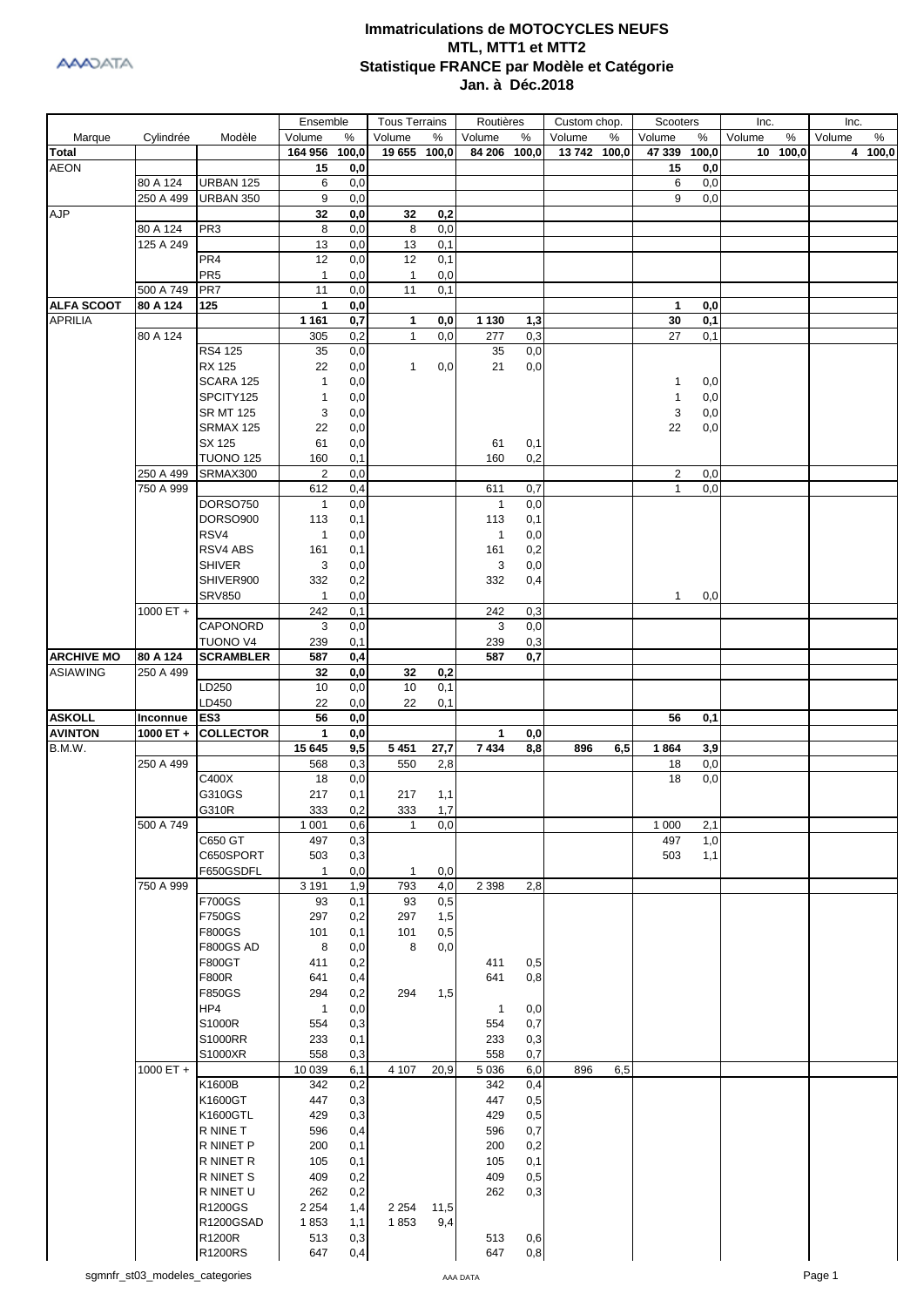

|                   |                                |                  | Ensemble          |                  | <b>Tous Terrains</b> |     | Routières         |                  | Custom chop. |      | Scooters     |     | Inc.   |   | Inc.   |      |
|-------------------|--------------------------------|------------------|-------------------|------------------|----------------------|-----|-------------------|------------------|--------------|------|--------------|-----|--------|---|--------|------|
| Marque            | Cylindrée                      | Modèle           | Volume            | %                | Volume               | %   | Volume            | $\%$             | Volume       | $\%$ | Volume       | %   | Volume | % | Volume | $\%$ |
|                   |                                | R1200RT          | 1 0 8 6           | 0,7              |                      |     | 1 0 8 6           | 1,3              |              |      |              |     |        |   |        |      |
|                   |                                | R1250GS          | 643               | 0,4              |                      |     |                   |                  | 643          | 4,7  |              |     |        |   |        |      |
|                   |                                | R1250RT          | 253               | 0,2              |                      |     |                   |                  | 253          | 1,8  |              |     |        |   |        |      |
|                   | Inconnue                       | C-EVO.           | 846               | 0,5              |                      |     |                   |                  |              |      | 846          | 1,8 |        |   |        |      |
| <b>BENELLI</b>    |                                |                  | 1 1 0 2           | 0,7              |                      |     | 1 1 0 2           | 1,3              |              |      |              |     |        |   |        |      |
|                   | 80 A 124                       |                  | 408               | 0,2              |                      |     | 408               | 0,5              |              |      |              |     |        |   |        |      |
|                   |                                | <b>BN125</b>     | 119               | 0,1              |                      |     | 119               | 0,1              |              |      |              |     |        |   |        |      |
|                   |                                | TORNA.NKD        | 289               | 0,2              |                      |     | 289               | 0,3              |              |      |              |     |        |   |        |      |
|                   | 250 A 499                      | <b>BN302</b>     | 65                | 0,0              |                      |     | 65                | 0,1              |              |      |              |     |        |   |        |      |
|                   | 500 A 749                      |                  | 629               | 0,4              |                      |     | 629               | 0,7              |              |      |              |     |        |   |        |      |
|                   |                                | <b>LEONCINO</b>  | 336               | 0,2              |                      |     | 336               | 0,4              |              |      |              |     |        |   |        |      |
|                   |                                | <b>TRK 502</b>   | 293               | 0,2              |                      |     | 293               | 0,3              |              |      |              |     |        |   |        |      |
| <b>BETA</b>       |                                |                  | 1 0 5 3           | 0,6              | 1 0 3 5              | 5,3 | 18                | 0,0              |              |      |              |     |        |   |        |      |
|                   | 80 A 124                       |                  | 283               | 0,2              | 283                  | 1,4 |                   |                  |              |      |              |     |        |   |        |      |
|                   |                                | <b>ALP 200</b>   | $\overline{2}$    | 0,0              | 2                    | 0,0 |                   |                  |              |      |              |     |        |   |        |      |
|                   |                                | <b>RR125</b>     | 266               | 0,2              | 266                  | 1,4 |                   |                  |              |      |              |     |        |   |        |      |
|                   |                                | <b>URB 125</b>   | 15                | 0,0              | 15                   | 0,1 |                   |                  |              |      |              |     |        |   |        |      |
|                   | 125 A 249                      |                  | 160               | 0,1              | 160                  | 0,8 |                   |                  |              |      |              |     |        |   |        |      |
|                   |                                | 250              | 55                | 0,0              | 55                   | 0,3 |                   |                  |              |      |              |     |        |   |        |      |
|                   |                                | <b>RR250</b>     | 91                | 0,1              | 91                   | 0,5 |                   |                  |              |      |              |     |        |   |        |      |
|                   |                                | <b>URB 200</b>   | 14                | 0,0              | 14                   | 0,1 |                   |                  |              |      |              |     |        |   |        |      |
|                   | 250 A 499                      |                  | 609               | 0,4              | 591                  | 3,0 | 18                | 0,0              |              |      |              |     |        |   |        |      |
|                   |                                | 250              | 72                | 0,0              | 72                   | 0,4 |                   |                  |              |      |              |     |        |   |        |      |
|                   |                                | MOTARD4.0        | 18                | 0,0              |                      |     | 18                | 0,0              |              |      |              |     |        |   |        |      |
|                   |                                | REV <sub>3</sub> | $\mathbf{1}$      | 0,0              | $\mathbf{1}$         | 0,0 |                   |                  |              |      |              |     |        |   |        |      |
|                   |                                | <b>RR300</b>     | 374               | 0,2              | 374                  | 1,9 |                   |                  |              |      |              |     |        |   |        |      |
|                   |                                | <b>RR350</b>     | 77                | 0,0              | 77                   | 0,4 |                   |                  |              |      |              |     |        |   |        |      |
|                   |                                | <b>RR400</b>     | 38                | 0,0              | 38                   | 0,2 |                   |                  |              |      |              |     |        |   |        |      |
|                   |                                | <b>RR450</b>     | 1                 | 0,0              | 1                    | 0,0 |                   |                  |              |      |              |     |        |   |        |      |
|                   |                                | <b>RR500</b>     | 5                 | 0,0              | 5                    | 0,0 |                   |                  |              |      |              |     |        |   |        |      |
|                   |                                | <b>URB 250</b>   | $\mathbf{1}$      | 0,0              | $\mathbf{1}$         | 0,0 |                   |                  |              |      |              |     |        |   |        |      |
|                   |                                | <b>URB 300</b>   | 22                | 0,0              | 22                   | 0,1 |                   |                  |              |      |              |     |        |   |        |      |
|                   | 500 A 749                      | <b>RR525</b>     | $\mathbf{1}$      | 0,0              | $\mathbf{1}$         | 0,0 |                   |                  |              |      |              |     |        |   |        |      |
| <b>BEXX</b>       | 80 A 124                       | <b>BD125</b>     | 42                | 0,0              |                      |     | 42                | 0,0              |              |      |              |     |        |   |        |      |
| <b>BIKE EROAD</b> | 80 A 124                       | 125              | $\mathbf{2}$      | 0,0              |                      |     |                   |                  |              |      | $\mathbf{2}$ | 0,0 |        |   |        |      |
| <b>BORILE</b>     | 80 A 124                       | <b>MULTIUSO</b>  | $\mathbf{1}$      | 0,0              | $\mathbf{1}$         | 0,0 |                   |                  |              |      |              |     |        |   |        |      |
| <b>BRIXTON</b>    | 80 A 124                       | <b>BX 125</b>    | 919               | 0,6              |                      |     | 919               | 1,1              |              |      |              |     |        |   |        |      |
| <b>BULLIT</b>     | 80 A 124                       |                  | 935               | 0,6              |                      |     | 935               | 1,1              |              |      |              |     |        |   |        |      |
|                   |                                | <b>COOPER</b>    | 356               | 0,2              |                      |     | 356               | 0,4              |              |      |              |     |        |   |        |      |
|                   |                                | <b>XF125GY</b>   | 579               | 0,4              |                      |     | 579               | 0,7              |              |      |              |     |        |   |        |      |
| cc                | 80 A 124                       |                  | 18                | 0,0              |                      |     | 18                | 0,0              |              |      |              |     |        |   |        |      |
|                   |                                | ZH CJL125        | 15                | 0,0              |                      |     | 15                | 0,0              |              |      |              |     |        |   |        |      |
|                   |                                | ZH SR125         | 3                 | 0,0              |                      |     | 3                 | 0,0              |              |      |              |     |        |   |        |      |
| CF MOTO           |                                |                  | $\overline{24}$   | $\overline{0,0}$ |                      |     | 24                | $\overline{0,0}$ |              |      |              |     |        |   |        |      |
|                   | 250 A 499                      | <b>CF400A</b>    | $\mathbf{1}$      | 0,0              |                      |     | $\mathbf{1}$      | 0,0              |              |      |              |     |        |   |        |      |
|                   | 500 A 749                      | CF650            | 23                | 0,0              |                      |     | 23                | 0,0              |              |      |              |     |        |   |        |      |
| <b>CHANGJIANG</b> | 500 A 749                      | CJ650            | 1                 | 0,0              |                      |     | 1                 | $\mathbf{0,0}$   |              |      |              |     |        |   |        |      |
| <b>DAELIM</b>     |                                |                  | 351               | 0,2              |                      |     | 3                 | $\mathbf{0,0}$   | 220          | 1,6  | 128          | 0,3 |        |   |        |      |
|                   | 80 A 124                       |                  | 330               | 0,2              |                      |     | 3                 | 0,0              | 220          | 1,6  | 107          | 0,2 |        |   |        |      |
|                   |                                | 125              | 27                | 0,0              |                      |     |                   |                  | 27           | 0,2  |              |     |        |   |        |      |
|                   |                                | <b>B BONE</b>    | $\mathbf{1}$      | 0,0              |                      |     |                   |                  |              |      | 1            | 0,0 |        |   |        |      |
|                   |                                | <b>DAY STAR</b>  | 193               | 0,1              |                      |     |                   |                  | 193          | 1,4  |              |     |        |   |        |      |
|                   |                                | <b>ROADWIN</b>   | 3                 | 0,0              |                      |     | 3                 | 0,0              |              |      |              |     |        |   |        |      |
|                   |                                | S <sub>3</sub>   | 106               | 0,1              |                      |     |                   |                  |              |      | 106          | 0,2 |        |   |        |      |
|                   | 125 A 249                      | 250              | 21                | 0,0              |                      |     |                   |                  |              |      | 21           | 0,0 |        |   |        |      |
| <b>DERBI</b>      | 80 A 124                       | 125 SM           | 4                 | 0,0              |                      |     | 4                 | 0,0              |              |      |              |     |        |   |        |      |
|                   |                                | <b>TERRA</b>     | 3<br>$\mathbf{1}$ | 0,0              |                      |     | 3<br>$\mathbf{1}$ | 0,0<br>0,0       |              |      |              |     |        |   |        |      |
|                   |                                |                  |                   | 0,0              |                      |     |                   |                  |              |      |              |     |        |   |        |      |
| <b>DOOHAN</b>     | Inconnue                       | <b>ITANK</b>     | 13                | 0,0              |                      |     |                   |                  |              |      | 13           | 0,0 |        |   |        |      |
| <b>DUCATI</b>     | 250 A 499                      | SCRAMB.62        | 4 1 4 9<br>30     | 2,5<br>0,0       |                      |     | 3870<br>30        | 4,6<br>0,0       | 279          | 2,0  |              |     |        |   |        |      |
|                   | 750 A 999                      |                  | 2 1 1 6           | 1,3              |                      |     | 2 1 1 6           | 2,5              |              |      |              |     |        |   |        |      |
|                   |                                | 939 SP           |                   |                  |                      |     |                   |                  |              |      |              |     |        |   |        |      |
|                   |                                | 959PANI          | 123<br>115        | 0,1<br>0,1       |                      |     | 123<br>115        | 0,1<br>0,1       |              |      |              |     |        |   |        |      |
|                   |                                | D16RR            | $\mathbf{1}$      | 0,0              |                      |     | $\mathbf{1}$      | 0,0              |              |      |              |     |        |   |        |      |
|                   |                                | HM 950           | 10                | 0,0              |                      |     | 10                | 0,0              |              |      |              |     |        |   |        |      |
|                   |                                |                  |                   |                  |                      |     |                   |                  |              |      |              |     |        |   |        |      |
|                   |                                | M797<br>M821     | 322<br>362        | 0,2              |                      |     | 322<br>362        | 0,4              |              |      |              |     |        |   |        |      |
|                   |                                | <b>MHE900</b>    | $\mathbf{1}$      | 0,2<br>0,0       |                      |     | $\mathbf{1}$      | 0,4<br>0,0       |              |      |              |     |        |   |        |      |
|                   |                                | <b>MTS950</b>    | 238               | 0,1              |                      |     | 238               | 0,3              |              |      |              |     |        |   |        |      |
|                   |                                | <b>SCRAMBLER</b> | 703               | 0,4              |                      |     | 703               | 0,8              |              |      |              |     |        |   |        |      |
|                   |                                | SUPER SP         | 241               | 0,1              |                      |     | 241               | 0,3              |              |      |              |     |        |   |        |      |
|                   | 1000 ET +                      |                  | 2 0 0 3           | 1,2              |                      |     | 1724              | 2,0              | 279          | 2,0  |              |     |        |   |        |      |
|                   |                                |                  |                   |                  |                      |     |                   |                  |              |      |              |     |        |   |        |      |
|                   | sgmnfr_st03_modeles_categories |                  |                   |                  |                      |     | AAA DATA          |                  |              |      |              |     |        |   | Page 2 |      |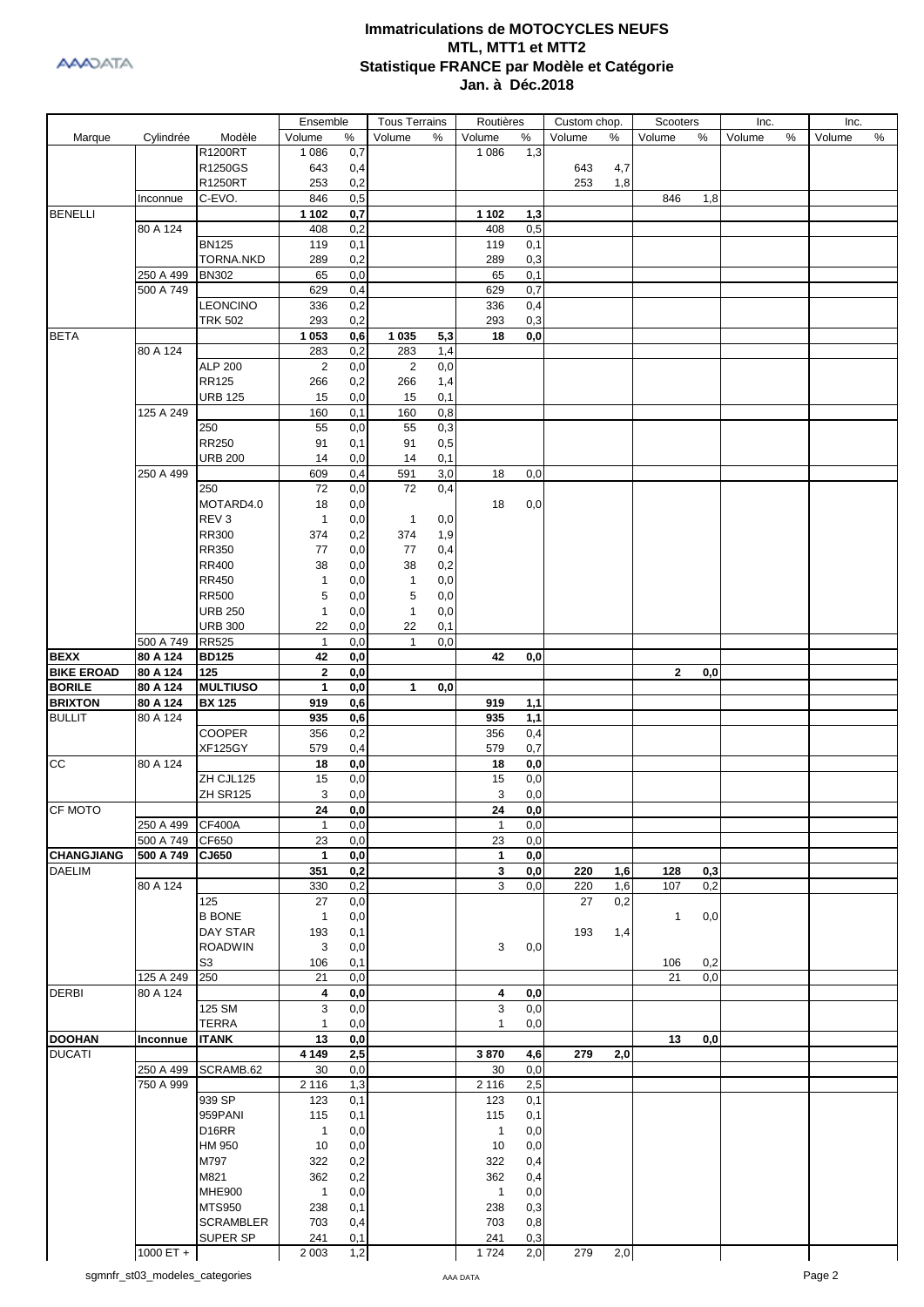|                     |           |                  | Ensemble       |          | <b>Tous Terrains</b> |              | Routières    |      | Custom chop.   |      | Scooters     |     | Inc.   |      | Inc.   |   |
|---------------------|-----------|------------------|----------------|----------|----------------------|--------------|--------------|------|----------------|------|--------------|-----|--------|------|--------|---|
| Marque              | Cylindrée | Modèle           | Volume         | %        | Volume               | %            | Volume       | $\%$ | Volume         | $\%$ | Volume       | %   | Volume | %    | Volume | % |
|                     |           | 1198S            | $\mathbf{1}$   | 0,0      |                      |              | $\mathbf{1}$ | 0,0  |                |      |              |     |        |      |        |   |
|                     |           | 1299PANI         | 55             | 0,0      |                      |              | 55           | 0,1  |                |      |              |     |        |      |        |   |
|                     |           | <b>DIAVEL</b>    | 117            | 0,1      |                      |              |              |      | 117            | 0,9  |              |     |        |      |        |   |
|                     |           | M1200            | 196            | 0,1      |                      |              | 196          | 0,2  |                |      |              |     |        |      |        |   |
|                     |           | M1200R           | 28             | 0,0      |                      |              | 28           | 0,0  |                |      |              |     |        |      |        |   |
|                     |           | MTS1200          | 82             | 0,0      |                      |              | 82           | 0,1  |                |      |              |     |        |      |        |   |
|                     |           |                  |                |          |                      |              |              |      |                |      |              |     |        |      |        |   |
|                     |           | MTS1260          | 554            | 0,3      |                      |              | 554          | 0,7  |                |      |              |     |        |      |        |   |
|                     |           | PANIGALV4        | 441            | 0,3      |                      |              | 441          | 0,5  |                |      |              |     |        |      |        |   |
|                     |           | <b>SCRAMBLER</b> | 367            | 0,2      |                      |              | 367          | 0,4  |                |      |              |     |        |      |        |   |
|                     |           | X DIAVEL         | 162            | 0,1      |                      |              |              |      | 162            | 1,2  |              |     |        |      |        |   |
| <b>ECCHO</b>        | 80 A 124  |                  | 11             | 0,0      |                      |              |              |      |                |      | 11           | 0,0 |        |      |        |   |
|                     |           | <b>TY125T</b>    | 3              | 0,0      |                      |              |              |      |                |      | 3            | 0,0 |        |      |        |   |
|                     |           | <b>YY125T</b>    | 8              | 0,0      |                      |              |              |      |                |      | 8            | 0,0 |        |      |        |   |
| <b>ECCITY MOT</b>   | Inconnue  | <b>ARTELEC</b>   | 59             | 0,0      |                      |              |              |      |                |      | 59           | 0,1 |        |      |        |   |
| <b>EFUN</b>         | Inconnue  | <b>PULSE</b>     | 26             | 0,0      |                      |              |              |      |                |      | 26           | 0,1 |        |      |        |   |
| <b>ELECTRIC M</b>   | Inconnue  |                  | 133            | 0,1      | 133                  | 0,7          |              |      |                |      |              |     |        |      |        |   |
|                     |           | EM 5.7           | 105            | 0,1      | 105                  | 0,5          |              |      |                |      |              |     |        |      |        |   |
|                     |           | <b>ETREK</b>     | 28             | 0,0      | 28                   | 0,1          |              |      |                |      |              |     |        |      |        |   |
| <b>EMPIRE KEE</b>   | 80 A 124  | 125              | $\mathbf 2$    | 0,0      |                      |              | $\mathbf{2}$ | 0,0  |                |      |              |     |        |      |        |   |
| <b>ENERGICA</b>     | Inconnue  | <b>EVA</b>       | $\mathbf{1}$   | 0,0      |                      |              | 1            | 0,0  |                |      |              |     |        |      |        |   |
| <b>ENFIELD</b>      |           |                  | 1786           | 1,1      |                      |              | 1786         | 2,1  |                |      |              |     |        |      |        |   |
|                     | 250 A 499 |                  | 1740           | 1,1      |                      |              | 1740         | 2,1  |                |      |              |     |        |      |        |   |
|                     |           |                  |                |          |                      |              |              |      |                |      |              |     |        |      |        |   |
|                     |           | 400              | 791            | 0,5      |                      |              | 791          | 0,9  |                |      |              |     |        |      |        |   |
|                     |           | BULLET500        | 949            | 0,6      |                      |              | 949          | 1,1  |                |      |              |     |        |      |        |   |
|                     | 500 A 749 |                  | 46             | 0,0      |                      |              | 46           | 0,1  |                |      |              |     |        |      |        |   |
|                     |           | 550              | 33             | 0,0      |                      |              | 33           | 0,0  |                |      |              |     |        |      |        |   |
|                     |           | C. GT535         | 13             | 0,0      |                      |              | 13           | 0,0  |                |      |              |     |        |      |        |   |
| <b>ETRIX</b>        | Inconnue  | <b>S03</b>       | 3              | 0,0      |                      |              |              |      |                |      | 3            | 0,0 |        |      |        |   |
| <b>EURO MOTOR</b>   | 80 A 124  | <b>XF125GY</b>   | $\mathbf 2$    | 0,0      |                      |              | $\mathbf{2}$ | 0,0  |                |      |              |     |        |      |        |   |
| EUROMOTORS 80 A 124 |           | <b>EM125</b>     | 1              | 0,0      |                      |              | 1            | 0,0  |                |      |              |     |        |      |        |   |
| <b>EVT</b>          | Inconnue  | <b>EVT6000LS</b> | 1              | 0,0      |                      |              |              |      |                |      | 1            | 0,0 |        |      |        |   |
| <b>EZNEN</b>        | Inconnue  | <b>RETRO</b>     | 1              | 0,0      |                      |              |              |      |                |      | $\mathbf{1}$ | 0,0 |        |      |        |   |
| <b>FANTIC.MOT</b>   |           |                  | 190            | 0,1      | 190                  | 1,0          |              |      |                |      |              |     |        |      |        |   |
|                     | 80 A 124  | <b>FANT.125</b>  | 182            | 0,1      | 182                  | 0,9          |              |      |                |      |              |     |        |      |        |   |
|                     | 250 A 499 |                  | 8              | 0,0      | 8                    | 0,0          |              |      |                |      |              |     |        |      |        |   |
|                     |           | CABALLERO        | $\overline{7}$ | 0,0      | $\overline{7}$       | 0,0          |              |      |                |      |              |     |        |      |        |   |
|                     |           | TF250            | $\mathbf{1}$   | 0,0      | $\mathbf{1}$         | 0,0          |              |      |                |      |              |     |        |      |        |   |
| <b>GAS GAS</b>      |           |                  | 462            | 0,3      | 462                  | 2,4          |              |      |                |      |              |     |        |      |        |   |
|                     | 80 A 124  |                  | 24             | 0,0      | 24                   | 0,1          |              |      |                |      |              |     |        |      |        |   |
|                     |           | 125              | 23             | 0,0      | 23                   | 0,1          |              |      |                |      |              |     |        |      |        |   |
|                     |           | <b>TXT125</b>    | 1              | 0,0      | 1                    | 0,0          |              |      |                |      |              |     |        |      |        |   |
|                     | 125 A 249 |                  | 110            | 0,1      | 110                  | 0,6          |              |      |                |      |              |     |        |      |        |   |
|                     |           | 250              | 42             | 0,0      | 42                   | 0,2          |              |      |                |      |              |     |        |      |        |   |
|                     |           | EC200            | $\mathbf{1}$   | $_{0,0}$ | $\mathbf{1}$         | $_{\rm 0,0}$ |              |      |                |      |              |     |        |      |        |   |
|                     |           | <b>TG 250</b>    | 58             | 0,0      | 58                   | 0,3          |              |      |                |      |              |     |        |      |        |   |
|                     |           | <b>TXT250</b>    | 9              | 0,0      | 9                    | 0,0          |              |      |                |      |              |     |        |      |        |   |
|                     | 250 A 499 |                  | 328            | 0,2      | 328                  | 1,7          |              |      |                |      |              |     |        |      |        |   |
|                     |           | 250              | $\mathbf{1}$   | 0,0      | 1                    | 0,0          |              |      |                |      |              |     |        |      |        |   |
|                     |           | 300              | 4              | 0,0      |                      | 0,0          |              |      |                |      |              |     |        |      |        |   |
|                     |           |                  |                |          | 4                    |              |              |      |                |      |              |     |        |      |        |   |
|                     |           | EC300            | 150            | 0,1      | 150                  | 0,8          |              |      |                |      |              |     |        |      |        |   |
|                     |           | <b>TG 280</b>    | 93             | 0,1      | 93                   | 0,5          |              |      |                |      |              |     |        |      |        |   |
|                     |           | <b>TG 300</b>    | 75             | 0,0      | 75                   | 0,4          |              |      |                |      |              |     |        |      |        |   |
|                     |           | <b>TXT280</b>    | 4              | 0,0      | 4                    | 0,0          |              |      |                |      |              |     |        |      |        |   |
|                     |           | <b>TXT300</b>    | $\mathbf{1}$   | 0,0      | $\mathbf{1}$         | 0,0          |              |      |                |      |              |     |        |      |        |   |
| <b>GENERIC</b>      | 80 A 124  | 125              | 22             | 0,0      |                      |              |              |      |                |      | 22           | 0,0 |        |      |        |   |
| <b>GOVECS</b>       | Inconnue  |                  | $\mathbf{2}$   | 0,0      |                      |              |              |      |                |      | $\bf{2}$     | 0,0 |        |      |        |   |
|                     |           | GO               | 1              | 0,0      |                      |              |              |      |                |      | $\mathbf{1}$ | 0,0 |        |      |        |   |
|                     |           | <b>SCHWALBE</b>  | 1              | 0,0      |                      |              |              |      |                |      | $\mathbf{1}$ | 0,0 |        |      |        |   |
| GUZZI               |           |                  | 864            | 0,5      |                      |              | 702          | 0,8  | 156            | 1,1  |              |     | 6      | 60,0 |        |   |
|                     | 500 A 749 |                  | 638            | 0,4      |                      |              | 538          | 0,6  | 94             | 0,7  |              |     | 6      | 60,0 |        |   |
|                     |           | V7 III           | 4              | 0,0      |                      |              |              |      | $\overline{4}$ | 0,0  |              |     |        |      |        |   |
|                     |           | V7 STORN         | $\mathbf{1}$   | 0,0      |                      |              |              |      | $\mathbf 1$    | 0,0  |              |     |        |      |        |   |
|                     |           | V7RACER          | 21             | 0,0      |                      |              | 17           | 0,0  | $\overline{4}$ | 0,0  |              |     |        |      |        |   |
|                     |           | V7ROUGH          | $\mathbf{1}$   | 0,0      |                      |              |              |      | $\mathbf{1}$   | 0,0  |              |     |        |      |        |   |
|                     |           | V7SPECIAL        | 161            | 0,1      |                      |              | 161          | 0,2  |                |      |              |     |        |      |        |   |
|                     |           | V7STONE          | 450            | 0,3      |                      |              | 360          | 0,4  | 84             | 0,6  |              |     | 6      | 60,0 |        |   |
|                     | 750 A 999 |                  | 161            | 0,1      |                      |              | 161          | 0,2  |                |      |              |     |        |      |        |   |
|                     |           | V9 BOBBER        | 144            | 0,1      |                      |              | 144          | 0,2  |                |      |              |     |        |      |        |   |
|                     |           | V9 ROAMER        | 17             | 0,0      |                      |              | 17           | 0,0  |                |      |              |     |        |      |        |   |
|                     | 1000 ET + |                  | 65             | 0,0      |                      |              | 3            | 0,0  | 62             | 0,5  |              |     |        |      |        |   |
|                     |           | <b>CALIF</b>     | 58             | 0,0      |                      |              |              |      | 58             | 0,4  |              |     |        |      |        |   |
|                     |           | <b>GRISO1200</b> | 3              | 0,0      |                      |              | 3            | 0,0  |                |      |              |     |        |      |        |   |
|                     |           |                  | 4              |          |                      |              |              |      | 4              |      |              |     |        |      |        |   |
|                     |           | MGX21            |                | 0,0      |                      |              |              |      |                | 0,0  |              |     |        |      |        |   |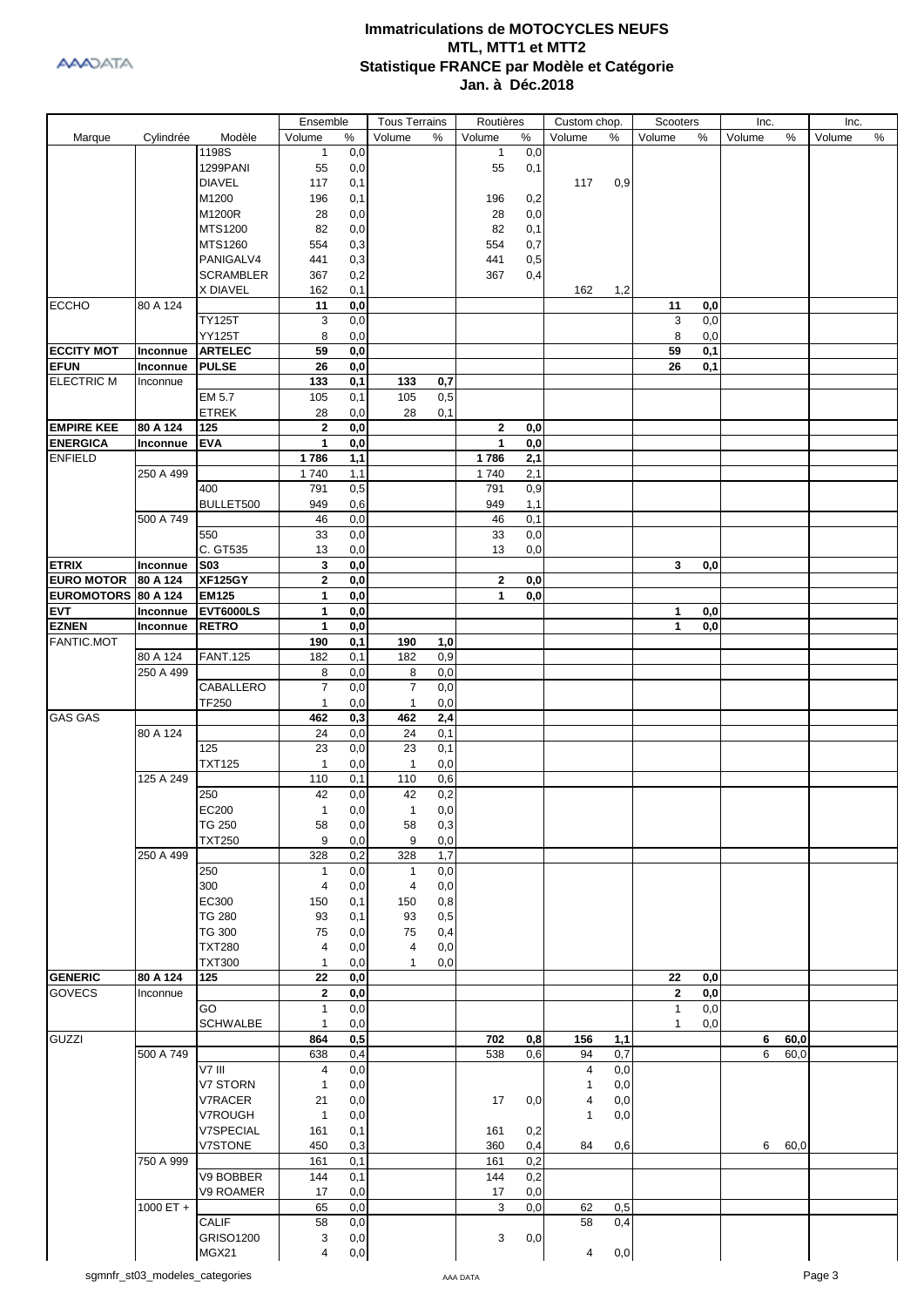

|                        |           |                                | Ensemble       |            | <b>Tous Terrains</b> |      | Routières               |            | Custom chop.   |            | Scooters |      | Inc.   |   | Inc.   |   |
|------------------------|-----------|--------------------------------|----------------|------------|----------------------|------|-------------------------|------------|----------------|------------|----------|------|--------|---|--------|---|
| Marque                 | Cylindrée | Modèle                         | Volume         | %          | Volume               | %    | Volume                  | %          | Volume         | %          | Volume   | %    | Volume | % | Volume | % |
| <b>HANWAY</b>          | 80 A 124  | <b>RAW 125</b>                 | $\overline{7}$ | 0,0        |                      |      | $\overline{\mathbf{r}}$ | 0,0        |                |            |          |      |        |   |        |   |
| HARLEY.DAV             |           |                                | 8927           | 5,4        |                      |      | 2 4 7 0                 | 2,9        | 6457           | 47,0       |          |      |        |   |        |   |
|                        | 500 A 749 |                                | 292            | 0,2        |                      |      | 177                     | 0,2        | 115            | 0,8        |          |      |        |   |        |   |
|                        |           | STREET750                      | 115            | 0,1        |                      |      |                         |            | 115            | 0,8        |          |      |        |   |        |   |
|                        |           | <b>STREETROD</b>               | 177            | 0,1        |                      |      | 177                     | 0,2        |                |            |          |      |        |   |        |   |
|                        | 750 A 999 | <b>XL883L</b>                  | 649<br>37      | 0,4        |                      |      | 612                     | 0,7        | 37<br>37       | 0,3        |          |      |        |   |        |   |
|                        |           | <b>XL883N</b>                  | 612            | 0,0<br>0,4 |                      |      | 612                     | 0,7        |                | 0,3        |          |      |        |   |        |   |
|                        | 1000 ET + |                                | 7986           | 4,8        |                      |      | 1681                    | 2,0        | 6 3 0 5        | 45,9       |          |      |        |   |        |   |
|                        |           | <b>FLDE</b>                    | 155            | 0,1        |                      |      |                         |            | 155            | 1,1        |          |      |        |   |        |   |
|                        |           | <b>FLFB</b>                    | 169            | 0,1        |                      |      |                         |            | 169            | 1,2        |          |      |        |   |        |   |
|                        |           | <b>FLFBS</b>                   | 531            | 0,3        |                      |      |                         |            | 531            | 3,9        |          |      |        |   |        |   |
|                        |           | <b>FLHC</b>                    | 114            | 0,1        |                      |      |                         |            | 114            | 0,8        |          |      |        |   |        |   |
|                        |           | <b>FLHCS</b>                   | 285            | 0,2        |                      |      |                         |            | 285            | 2,1        |          |      |        |   |        |   |
|                        |           | <b>FLHP</b>                    | 12             | 0,0        |                      |      | 12                      | 0,0        |                |            |          |      |        |   |        |   |
|                        |           | <b>FLHR</b>                    | 101            | 0,1        |                      |      |                         |            | 101            | 0,7        |          |      |        |   |        |   |
|                        |           | <b>FLHRC</b>                   | 100            | 0,1        |                      |      |                         |            | 100            | 0,7        |          |      |        |   |        |   |
|                        |           | <b>FLHRXS</b>                  | 237            | 0,1        |                      |      | 237                     | 0,3        |                |            |          |      |        |   |        |   |
|                        |           | <b>FLHTK</b>                   | 241            | 0,1        |                      |      |                         |            | 241            | 1,8        |          |      |        |   |        |   |
|                        |           | <b>FLHTKL</b>                  | 33             | 0,0        |                      |      | 33                      | 0,0        |                |            |          |      |        |   |        |   |
|                        |           | <b>FLHTKSE</b>                 | 110            | 0,1        |                      |      |                         |            | 110            | 0,8        |          |      |        |   |        |   |
|                        |           | <b>FLHTP</b>                   | 21             | 0,0        |                      |      |                         |            | 21             | 0,2        |          |      |        |   |        |   |
|                        |           | <b>FLHX</b>                    | 107            | 0,1        |                      |      |                         |            | 107            | 0,8        |          |      |        |   |        |   |
|                        |           | <b>FLHXS</b>                   | 386            | 0,2        |                      |      | 386                     | 0,5        |                |            |          |      |        |   |        |   |
|                        |           | <b>FLHXSE</b><br><b>FLS</b>    | 125<br>12      | 0,1        |                      |      |                         |            | 125<br>12      | 0,9        |          |      |        |   |        |   |
|                        |           | <b>FLSB</b>                    | 601            | 0,0<br>0,4 |                      |      |                         |            | 601            | 0,1<br>4,4 |          |      |        |   |        |   |
|                        |           | <b>FLSL</b>                    | 178            | 0,1        |                      |      |                         |            | 178            | 1,3        |          |      |        |   |        |   |
|                        |           | <b>FLSTC</b>                   | 3              | 0,0        |                      |      |                         |            | 3              | 0,0        |          |      |        |   |        |   |
|                        |           | <b>FLSTF</b>                   | 26             | 0,0        |                      |      |                         |            | 26             | 0,2        |          |      |        |   |        |   |
|                        |           | <b>FLSTFB</b>                  | $\overline{7}$ | 0,0        |                      |      |                         |            | $\overline{7}$ | 0,1        |          |      |        |   |        |   |
|                        |           | <b>FLSTN</b>                   | 17             | 0,0        |                      |      |                         |            | 17             | 0,1        |          |      |        |   |        |   |
|                        |           | <b>FLTRU</b>                   | 39             | 0,0        |                      |      | 39                      | 0,0        |                |            |          |      |        |   |        |   |
|                        |           | <b>FLTRX</b>                   | 9              | 0,0        |                      |      | 9                       | 0,0        |                |            |          |      |        |   |        |   |
|                        |           | <b>FLTRXS</b>                  | 144            | 0,1        |                      |      | 144                     | 0,2        |                |            |          |      |        |   |        |   |
|                        |           | <b>FLTRXSE</b>                 | 79             | 0,0        |                      |      |                         |            | 79             | 0,6        |          |      |        |   |        |   |
|                        |           | <b>FXBB</b>                    | 555            | 0,3        |                      |      |                         |            | 555            | 4,0        |          |      |        |   |        |   |
|                        |           | <b>FXBR</b>                    | 121            | 0,1        |                      |      |                         |            | 121            | 0,9        |          |      |        |   |        |   |
|                        |           | <b>FXBRS</b>                   | 330            | 0,2        |                      |      |                         |            | 330            | 2,4        |          |      |        |   |        |   |
|                        |           | <b>FXDF 103</b>                | 9              | 0,0        |                      |      | 9                       | 0,0        |                |            |          |      |        |   |        |   |
|                        |           | <b>FXDL 103</b>                | 3              | 0,0        |                      |      |                         |            | 3              | 0,0        |          |      |        |   |        |   |
|                        |           | <b>FXDRS</b>                   | 76             | 0,0        |                      |      |                         |            | 76             | 0,6        |          |      |        |   |        |   |
|                        |           | <b>FXFB</b><br><b>FXFBS</b>    | 201            | 0,1        |                      |      |                         |            | 201            | 1,5        |          |      |        |   |        |   |
|                        |           | <b>FXLR</b>                    | 599<br>219     | 0,4        |                      |      |                         |            | 599<br>219     | 4,4<br>1,6 |          |      |        |   |        |   |
|                        |           | <b>XL1200C</b>                 | 277            | 0,1<br>0,2 |                      |      |                         |            | 277            | 2,0        |          |      |        |   |        |   |
|                        |           | <b>XL1200CB</b>                | 5              | 0,0        |                      |      |                         |            | 5              | 0,0        |          |      |        |   |        |   |
|                        |           | <b>XL1200CX</b>                | 306            | 0,2        |                      |      | 306                     | 0,4        |                |            |          |      |        |   |        |   |
|                        |           | <b>XL1200NS</b>                | 332            | 0,2        |                      |      | 332                     | 0,4        |                |            |          |      |        |   |        |   |
|                        |           | <b>XL1200T</b>                 | 182            | 0,1        |                      |      |                         |            | 182            | 1,3        |          |      |        |   |        |   |
|                        |           | <b>XL1200X</b>                 | 755            | 0,5        |                      |      |                         |            | 755            | 5,5        |          |      |        |   |        |   |
|                        |           | <b>XL1200XS</b>                | 174            | 0,1        |                      |      | 174                     | 0,2        |                |            |          |      |        |   |        |   |
| HEADBANGER   1000 ET + |           | <b>GYPSY</b>                   | 1              | 0,0        |                      |      |                         |            | 1              | 0,0        |          |      |        |   |        |   |
| <b>HONDA</b>           |           |                                | 28756          | 17,4       | 3018                 | 15,4 | 12819                   | 15,2       |                |            | 12919    | 27,3 |        |   |        |   |
|                        | 80 A 124  |                                | 13 3 21        | 8,1        | 2                    | 0,0  | 3705                    | 4,4        |                |            | 9614     | 20,3 |        |   |        |   |
|                        |           | C125A                          | 74             | 0,0        |                      |      | 74                      | 0,1        |                |            |          |      |        |   |        |   |
|                        |           | <b>CBF125</b>                  | 1511           | 0,9        |                      |      | 1511                    | 1,8        |                |            |          |      |        |   |        |   |
|                        |           | CBR125R                        | $\overline{2}$ | 0,0        |                      |      | 2                       | 0,0        |                |            |          |      |        |   |        |   |
|                        |           | <b>GLR125</b><br><b>MSX125</b> | 1 3 4 6<br>287 | 0,8        |                      |      | 1 3 4 6<br>287          | 1,6<br>0,3 |                |            |          |      |        |   |        |   |
|                        |           | <b>NSC110</b>                  | 244            | 0,2<br>0,1 |                      |      |                         |            |                |            | 244      | 0,5  |        |   |        |   |
|                        |           | NSS125AD                       | 5 200          | 3,2        |                      |      |                         |            |                |            | 5 200    | 11,0 |        |   |        |   |
|                        |           | SH125AD                        | 758            | 0,5        |                      |      |                         |            |                |            | 758      | 1,6  |        |   |        |   |
|                        |           | WW125                          | 3412           | 2,1        |                      |      |                         |            |                |            | 3412     | 7,2  |        |   |        |   |
|                        |           | <b>XL125V</b>                  | $\overline{2}$ | 0,0        | $\overline{2}$       | 0,0  |                         |            |                |            |          |      |        |   |        |   |
|                        |           | Z125MA                         | 485            | 0,3        |                      |      | 485                     | 0,6        |                |            |          |      |        |   |        |   |
|                        | 125 A 249 |                                | 109            | 0,1        | 109                  | 0,6  |                         |            |                |            |          |      |        |   |        |   |
|                        |           | RME250R                        | $\mathbf{1}$   | 0,0        | $\mathbf{1}$         | 0,0  |                         |            |                |            |          |      |        |   |        |   |
|                        |           | RMH250R                        | 108            | 0,1        | 108                  | 0,5  |                         |            |                |            |          |      |        |   |        |   |
|                        | 250 A 499 |                                | 6578           | 4,0        | 277                  | 1,4  | 5 1 9 2                 | 6,2        |                |            | 1 1 0 9  | 2,3  |        |   |        |   |
|                        |           | CB500FA                        | 2 5 8 2        | 1,6        |                      |      | 2 5 8 2                 | 3,1        |                |            |          |      |        |   |        |   |
|                        |           | CB500XA                        | 1 1 6 9        | 0,7        |                      |      | 1 1 6 9                 | 1,4        |                |            |          |      |        |   |        |   |
|                        |           | CBF300R                        | 232            | 0,1        |                      |      | 232                     | 0,3        |                |            |          |      |        |   |        |   |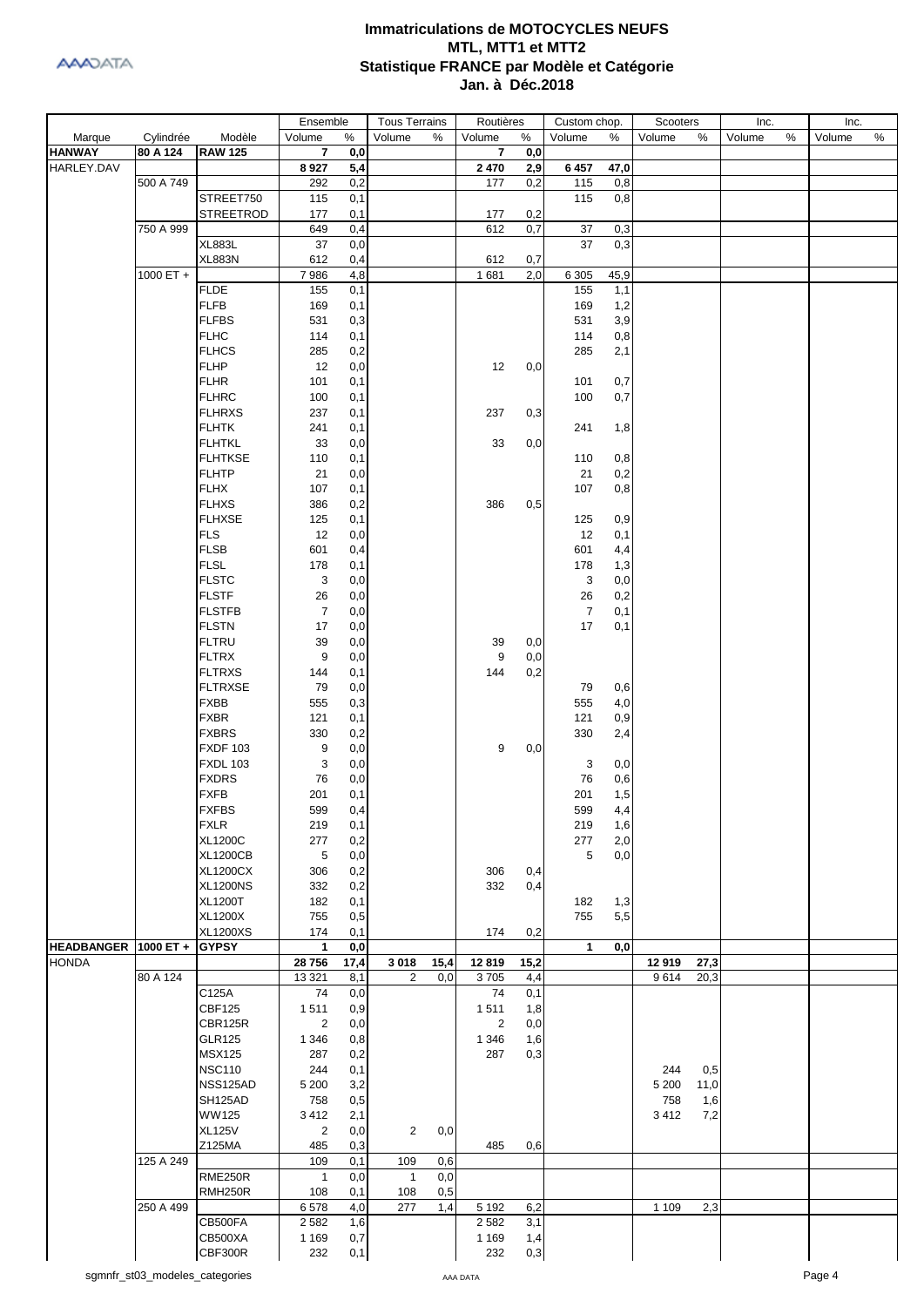

|                  |                        |                  | Ensemble            |            | <b>Tous Terrains</b> |            | Routières      |            | Custom chop. |                         | Scooters |     | Inc.   |               | Inc.   |   |
|------------------|------------------------|------------------|---------------------|------------|----------------------|------------|----------------|------------|--------------|-------------------------|----------|-----|--------|---------------|--------|---|
| Marque           | Cylindrée              | Modèle           | Volume              | $\%$       | Volume               | %          | Volume         | $\%$       | Volume       | $\%$                    | Volume   | %   | Volume | $\frac{0}{0}$ | Volume | % |
|                  |                        | CBR500RA         | 396                 | 0,2        |                      |            | 396            | 0,5        |              |                         |          |     |        |               |        |   |
|                  |                        | CMX500A          | 813                 | 0,5        |                      |            | 813            | 1,0        |              |                         |          |     |        |               |        |   |
|                  |                        | CRF250L          | 41                  | 0,0        | 41                   | 0,2        |                |            |              |                         |          |     |        |               |        |   |
|                  |                        | CRF250M          | $\overline{1}$      | 0,0        | $\mathbf{1}$         | 0,0        |                |            |              |                         |          |     |        |               |        |   |
|                  |                        | CRF250RLA        |                     |            |                      | 0,5        |                |            |              |                         |          |     |        |               |        |   |
|                  |                        |                  | 98                  | 0,1        | 98                   |            |                |            |              |                         |          |     |        |               |        |   |
|                  |                        | CRF450L          | 48                  | 0,0        | 48                   | 0,2        |                |            |              |                         |          |     |        |               |        |   |
|                  |                        | <b>NSS300A</b>   | 882                 | 0,5        |                      |            |                |            |              |                         | 882      | 1,9 |        |               |        |   |
|                  |                        | <b>RMD300X</b>   | $\mathbf{1}$        | 0,0        | $\mathbf{1}$         | 0,0        |                |            |              |                         |          |     |        |               |        |   |
|                  |                        | RMH400RX         | 45                  | 0,0        | 45                   | 0,2        |                |            |              |                         |          |     |        |               |        |   |
|                  |                        | RMH450R          | 43                  | 0,0        | 43                   | 0,2        |                |            |              |                         |          |     |        |               |        |   |
|                  |                        | <b>SH300A</b>    | 227                 | 0,1        |                      |            |                |            |              |                         | 227      | 0,5 |        |               |        |   |
|                  | 500 A 749              |                  | 3760                | 2,3        |                      |            | 1 5 6 4        | 1,9        |              |                         | 2 1 9 6  | 4,6 |        |               |        |   |
|                  |                        | CB650FA          | 570                 | 0,3        |                      |            | 570            | 0,7        |              |                         |          |     |        |               |        |   |
|                  |                        | CB650RA          | $\overline{1}$      | 0,0        |                      |            | $\mathbf{1}$   | 0,0        |              |                         |          |     |        |               |        |   |
|                  |                        | CBR600RA         | $\overline{1}$      | 0,0        |                      |            | $\overline{1}$ | 0,0        |              |                         |          |     |        |               |        |   |
|                  |                        | CBR650FA         | 252                 | 0,2        |                      |            | 252            | 0,3        |              |                         |          |     |        |               |        |   |
|                  |                        | <b>NC750D</b>    | 172                 | 0,1        |                      |            |                |            |              |                         | 172      | 0,4 |        |               |        |   |
|                  |                        | <b>NC750SA</b>   | 129                 | 0,1        |                      |            | 129            | 0,2        |              |                         |          |     |        |               |        |   |
|                  |                        | <b>NC750SD</b>   | 5                   | 0,0        |                      |            | 5              | 0,0        |              |                         |          |     |        |               |        |   |
|                  |                        | NC750XA          | 128                 | 0,1        |                      |            | 128            | 0,2        |              |                         |          |     |        |               |        |   |
|                  |                        | NC750XD          | 476                 | 0,3        |                      |            | 476            | 0,6        |              |                         |          |     |        |               |        |   |
|                  |                        | NT700VA          | $\overline{2}$      | 0,0        |                      |            | 2              | 0,0        |              |                         |          |     |        |               |        |   |
|                  |                        | X-ADV750         | 2 0 2 4             | 1,2        |                      |            |                |            |              |                         | 2 0 2 4  | 4,3 |        |               |        |   |
|                  | 750 A 999              |                  | 3 2 3 9             | 2,0        | 2 4 0 1              | 12,2       | 838            | 1,0        |              |                         |          |     |        |               |        |   |
|                  |                        | <b>CB1000R</b>   | 700                 | 0,4        |                      |            | 700            | 0,8        |              |                         |          |     |        |               |        |   |
|                  |                        | CBF1000FA        | 3                   | 0,0        |                      |            | 3              | 0,0        |              |                         |          |     |        |               |        |   |
|                  |                        | <b>CRF1000A</b>  | 1 2 6 1             | 0,8        | 1 2 6 1              | 6,4        |                |            |              |                         |          |     |        |               |        |   |
|                  |                        | <b>CRF1000D</b>  | 1 0 4 8             | 0,6        | 1 0 4 8              | 5,3        |                |            |              |                         |          |     |        |               |        |   |
|                  |                        | <b>CRF1000L</b>  | $\overline{1}$      | 0,0        | 1                    | 0,0        |                |            |              |                         |          |     |        |               |        |   |
|                  |                        | VFR800F          | 135                 | 0,1        |                      |            | 135            |            |              |                         |          |     |        |               |        |   |
|                  |                        | <b>VFR800X</b>   | 91                  | 0,1        | 91                   | 0,5        |                | 0,2        |              |                         |          |     |        |               |        |   |
|                  | 1000 ET +              |                  | 1749                | 1,1        | 229                  | 1,2        | 1 5 2 0        | 1,8        |              |                         |          |     |        |               |        |   |
|                  |                        | <b>CB1100CA</b>  | 60                  | 0,0        |                      |            | 60             | 0,1        |              |                         |          |     |        |               |        |   |
|                  |                        | CB1100NA         | 163                 | 0,1        |                      |            | 163            | 0,2        |              |                         |          |     |        |               |        |   |
|                  |                        | <b>CB1100SA</b>  | 3                   | 0,0        |                      |            | 3              | 0,0        |              |                         |          |     |        |               |        |   |
|                  |                        | CBR1000RA        | 181                 | 0,1        |                      |            | 181            | 0,2        |              |                         |          |     |        |               |        |   |
|                  |                        | CBR1000RR        | $\overline{1}$      | 0,0        |                      |            | $\overline{1}$ | 0,0        |              |                         |          |     |        |               |        |   |
|                  |                        | CBR1000S1        |                     | 0,0        |                      |            |                | 0,0        |              |                         |          |     |        |               |        |   |
|                  |                        |                  | 39                  |            |                      |            | 39             |            |              |                         |          |     |        |               |        |   |
|                  |                        | GL1800           | 1 0 6 6             | 0,6        |                      |            | 1 0 6 6        | 1,3        |              |                         |          |     |        |               |        |   |
|                  |                        | GL1800C2         | $\mathbf{1}$        | 0,0        |                      |            | 1              | 0,0        |              |                         |          |     |        |               |        |   |
|                  |                        | <b>GL1800CF</b>  | 3                   | 0,0        |                      |            | 3              | 0,0        |              |                         |          |     |        |               |        |   |
|                  |                        | ST1300           | 1                   | 0,0        |                      |            | 1              | 0,0        |              |                         |          |     |        |               |        |   |
|                  |                        | <b>VFR1200FD</b> | 2                   | 0,0        |                      |            | $\overline{2}$ | 0,0        |              |                         |          |     |        |               |        |   |
|                  |                        | <b>VFR1200X</b>  | 58                  | 0,0        | 58                   | 0,3        |                |            |              |                         |          |     |        |               |        |   |
|                  |                        | <b>VFR1200XD</b> | 171                 | 0,1        | 171                  | 0,9        |                |            |              |                         |          |     |        |               |        |   |
| <b>HONLING</b>   | 80 A 124               | <b>TY125T</b>    | 3                   | 0,0        |                      |            |                |            |              |                         | 3        | 0,0 |        |               |        |   |
| <b>HOOLISTER</b> | 80 A 124               | <b>BOBBER</b>    | 1                   | 0,0        |                      |            |                |            | 1            | 0,0                     |          |     |        |               |        |   |
| <b>HUATIAN</b>   | 80 A 124<br>80 A 124   | <b>HT125T</b>    | 1                   | 0,0        |                      |            |                |            |              |                         | 1        | 0,0 |        |               |        |   |
| <b>HUONIAO</b>   |                        | <b>HN125K</b>    | 1                   | 0,0        |                      |            | $\mathbf{1}$   | 0,0        |              |                         |          |     |        |               |        |   |
| <b>HUSQVARNA</b> | 80 A 124               | <b>125WR</b>     | 1853                | 1,1        | 1853                 | 9,4        |                |            |              |                         |          |     |        |               |        |   |
|                  |                        |                  | $\mathbf{1}$        | 0,0        | 1                    | 0,0        |                |            |              |                         |          |     |        |               |        |   |
|                  | 125 A 249<br>250 A 499 | <b>TE250</b>     | 197<br>1 0 4 4      | 0,1<br>0,6 | 197<br>1 0 4 4       | 1,0<br>5,3 |                |            |              |                         |          |     |        |               |        |   |
|                  |                        | 300WR            | $\mathbf{1}$        | 0,0        | 1                    | 0,0        |                |            |              |                         |          |     |        |               |        |   |
|                  |                        | 450TE            |                     | 0,0        |                      | 0,0        |                |            |              |                         |          |     |        |               |        |   |
|                  |                        | FE250            | $\mathbf{1}$        |            | $\mathbf{1}$         |            |                |            |              |                         |          |     |        |               |        |   |
|                  |                        |                  | 150                 | 0,1        | 150                  | 0,8        |                |            |              |                         |          |     |        |               |        |   |
|                  |                        | FE350<br>FE450   | 201                 | 0,1        | 201                  | 1,0        |                |            |              |                         |          |     |        |               |        |   |
|                  |                        |                  | 47                  | 0,0        | 47                   | 0,2        |                |            |              |                         |          |     |        |               |        |   |
|                  |                        | SVARTPIL.        | 259                 | 0,2        | 259                  | 1,3        |                |            |              |                         |          |     |        |               |        |   |
|                  |                        | TE300            | 254                 | 0,2        | 254                  | 1,3        |                |            |              |                         |          |     |        |               |        |   |
|                  |                        | <b>VITPILEN</b>  | 131                 | 0,1        | 131                  | 0,7        |                |            |              |                         |          |     |        |               |        |   |
|                  | 500 A 749              | 701 END          | 611<br>$\mathbf{1}$ | 0,4        | 611                  | 3,1<br>0,0 |                |            |              |                         |          |     |        |               |        |   |
|                  |                        | <b>701 ENDU</b>  |                     | 0,0        | $\mathbf{1}$         |            |                |            |              |                         |          |     |        |               |        |   |
|                  |                        | 701 SM           | 45                  | 0,0        | 45                   | 0,2        |                |            |              |                         |          |     |        |               |        |   |
|                  |                        | FE500            | 318                 | 0,2        | 318                  | 1,6        |                |            |              |                         |          |     |        |               |        |   |
|                  |                        |                  | 28                  | 0,0        | 28                   | 0,1        |                |            |              |                         |          |     |        |               |        |   |
| <b>HYOSUNG</b>   |                        | <b>VITPILEN</b>  | 219                 | 0,1        | 219                  | 1,1        |                |            |              |                         |          |     |        |               |        |   |
|                  | 80 A 124               |                  | 400<br>392          | 0,2<br>0,2 |                      |            | 12<br>4        | 0,0<br>0,0 | 388<br>388   | 2,8<br>2,8              |          |     |        |               |        |   |
|                  |                        | GT 125           | 3                   | 0,0        |                      |            | 3              | 0,0        |              |                         |          |     |        |               |        |   |
|                  |                        | <b>GV 125</b>    | 389                 | 0,2        |                      |            | 1              | 0,0        | 388          | 2,8                     |          |     |        |               |        |   |
|                  | 500 A 749              | GT 650           | 8                   | 0,0        |                      |            | 8              | 0,0        |              |                         |          |     |        |               |        |   |
| <b>ICONE</b>     | 80 A 124               | <b>DD125E</b>    | 5                   | 0,0        |                      |            |                |            | 5            | $\mathbf{0},\mathbf{0}$ |          |     |        |               |        |   |
|                  |                        |                  |                     |            |                      |            |                |            |              |                         |          |     |        |               |        |   |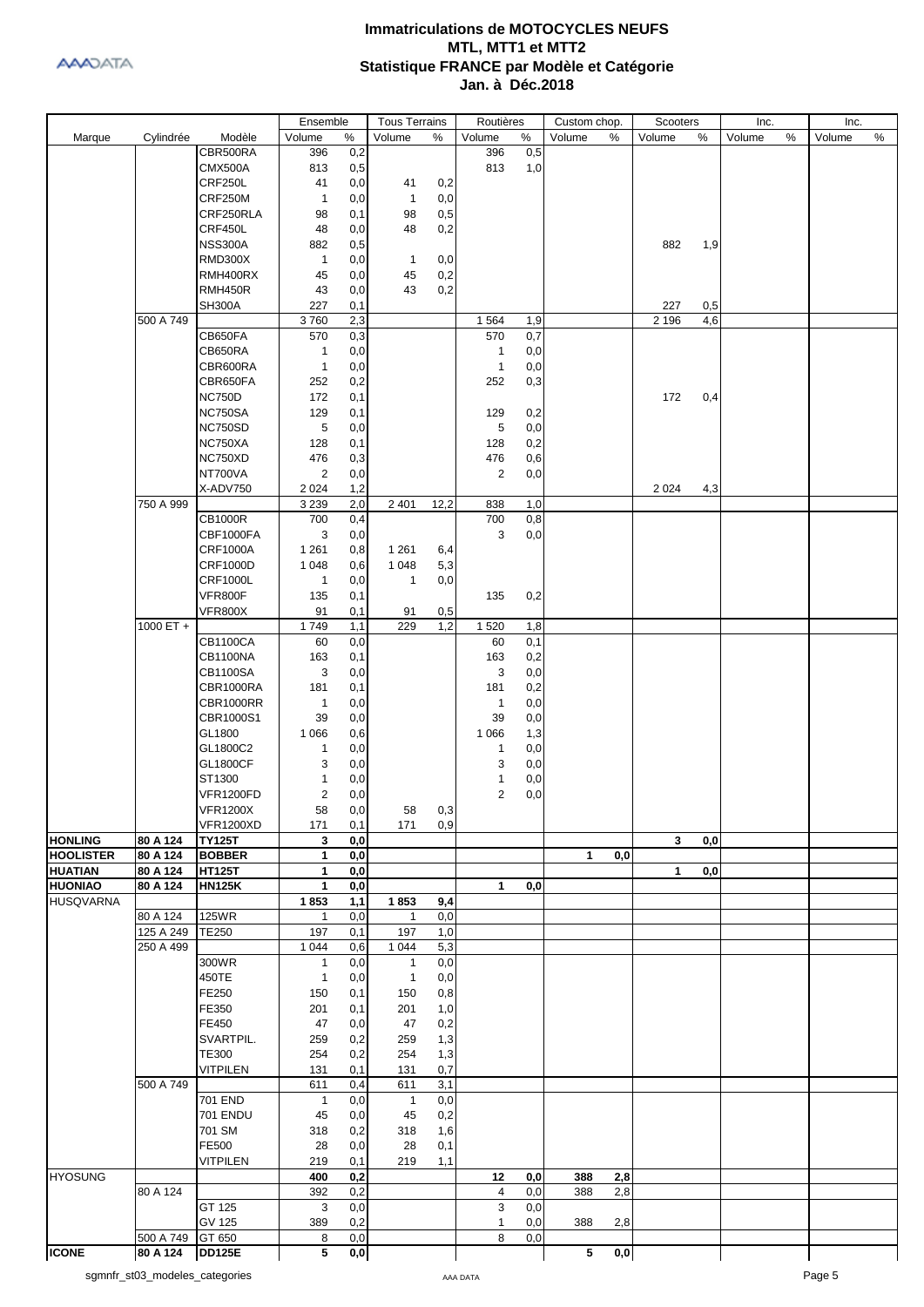

|                                   |                      |                              | Ensemble              |            | <b>Tous Terrains</b> |            | Routières      |            | Custom chop. |            | Scooters     |            | Inc.   |   | Inc.   |      |
|-----------------------------------|----------------------|------------------------------|-----------------------|------------|----------------------|------------|----------------|------------|--------------|------------|--------------|------------|--------|---|--------|------|
| Marque                            | Cylindrée            | Modèle                       | Volume                | %          | Volume               | %          | Volume         | %          | Volume       | %          | Volume       | %          | Volume | % | Volume | $\%$ |
| <b>IMF INDUST</b>                 | 80 A 124             | <b>WY125T</b>                | 26                    | 0,0        |                      |            |                |            |              |            | 26           | 0,1        |        |   |        |      |
| <b>INDIAN</b>                     | 1000 ET $+$          |                              | 1512                  | 0,9        |                      |            |                |            | 1512         | 11,0       |              |            |        |   |        |      |
|                                   |                      | 1800<br><b>CHIEFCLAS</b>     | 96<br>13              | 0,1<br>0,0 |                      |            |                |            | 96<br>13     | 0,7<br>0,1 |              |            |        |   |        |      |
|                                   |                      | <b>CHIEFDARK</b>             | 45                    | 0,0        |                      |            |                |            | 45           | 0,3        |              |            |        |   |        |      |
|                                   |                      | <b>CHIEFTAIN</b>             | 130                   | 0,1        |                      |            |                |            | 130          | 0,9        |              |            |        |   |        |      |
|                                   |                      | <b>CHIEFVINT</b>             | 15                    | 0,0        |                      |            |                |            | 15           | 0,1        |              |            |        |   |        |      |
|                                   |                      | ROADMAST.                    | 212                   | 0,1        |                      |            |                |            | 212          | 1,5        |              |            |        |   |        |      |
|                                   |                      | <b>SCOOT</b>                 | 307                   | 0,2        |                      |            |                |            | 307          | 2,2        |              |            |        |   |        |      |
|                                   |                      | <b>SCOUT</b>                 | 665                   | 0,4        |                      |            |                |            | 665          | 4,8        |              |            |        |   |        |      |
|                                   |                      | SPRING.FI                    | 29                    | 0,0        |                      |            |                |            | 29           | 0,2        |              |            |        |   |        |      |
| <b>JAMES B</b><br><b>JCADI</b>    | 80 A 124             | ZH CJL125                    | 77<br>14              | 0,0        |                      |            | 77             | 0,1        |              |            | 14           |            |        |   |        |      |
| <b>JIAJUE</b>                     | Inconnue<br>80 A 124 | <b>ALEX</b><br><b>JJ125T</b> | 19                    | 0,0<br>0,0 |                      |            |                |            |              |            | 19           | 0,0<br>0,0 |        |   |        |      |
| <b>JINCHENG</b>                   | 80 A 124             | <b>JC125</b>                 | $\mathbf{1}$          | 0,0        |                      |            | $\mathbf{1}$   | 0,0        |              |            |              |            |        |   |        |      |
| <b>JM MOTORS</b>                  | 80 A 124             |                              | 56                    | 0,0        |                      |            | 54             | 0,1        |              |            | $\mathbf{2}$ | 0,0        |        |   |        |      |
|                                   |                      | 125                          | 51                    | 0,0        |                      |            | 51             | 0,1        |              |            |              |            |        |   |        |      |
|                                   |                      | <b>BD125</b>                 | 3                     | 0,0        |                      |            | 3              | 0,0        |              |            |              |            |        |   |        |      |
|                                   |                      | ZN125T                       | $\overline{c}$        | 0,0        |                      |            |                |            |              |            | 2            | 0,0        |        |   |        |      |
| <b>JN</b>                         | Inconnue             | <b>JH3000A</b>               | 1                     | 0,0        |                      |            |                |            |              |            | 1            | 0,0        |        |   |        |      |
| <b>JOHNY PAG</b><br><b>JONWAY</b> | 80 A 124<br>80 A 124 | <b>MALIBU</b>                | 5<br>$\mathbf{2}$     | 0,0<br>0,0 |                      |            |                |            | 5            | 0,0        | $\mathbf{2}$ | 0,0        |        |   |        |      |
|                                   |                      | JS120                        | $\mathbf{1}$          | 0,0        |                      |            |                |            |              |            | $\mathbf{1}$ | 0,0        |        |   |        |      |
|                                   |                      | <b>YY125T</b>                | 1                     | 0,0        |                      |            |                |            |              |            | 1            | 0,0        |        |   |        |      |
| <b>JORDON</b>                     | 80 A 124             | YY125T-12                    | 1                     | 0,0        |                      |            |                |            |              |            | 1            | 0,0        |        |   |        |      |
| <b>JTG</b>                        | 250 A 499            | <b>JTG 300</b>               | $\mathbf{1}$          | 0,0        | 1                    | 0,0        |                |            |              |            |              |            |        |   |        |      |
| K.T.M.                            |                      |                              | 7834                  | 4,7        | 2049                 | 10,4       | 5785           | 6,9        |              |            |              |            |        |   |        |      |
|                                   | 80 A 124             |                              | 1 5 6 0               | 0,9        |                      |            | 1 5 6 0        | 1,9        |              |            |              |            |        |   |        |      |
|                                   |                      | 125DUKE                      | 1 4 2 9               | 0,9        |                      |            | 1 4 2 9        | 1,7        |              |            |              |            |        |   |        |      |
|                                   | 125 A 249            | <b>RC 125</b>                | 131<br>425            | 0,1<br>0,3 | 425                  | 2,2        | 131            | 0,2        |              |            |              |            |        |   |        |      |
|                                   |                      | 250EXC                       | 417                   | 0,3        | 417                  | 2,1        |                |            |              |            |              |            |        |   |        |      |
|                                   |                      | <b>F.RIDE250</b>             | 8                     | 0,0        | 8                    | 0,0        |                |            |              |            |              |            |        |   |        |      |
|                                   | 250 A 499            |                              | 2 3 3 7               | 1,4        | 1538                 | 7,8        | 799            | 0,9        |              |            |              |            |        |   |        |      |
|                                   |                      | 250EXC-F                     | 269                   | 0,2        | 269                  | 1,4        |                |            |              |            |              |            |        |   |        |      |
|                                   |                      | 300EXC                       | 476                   | 0,3        | 476                  | 2,4        |                |            |              |            |              |            |        |   |        |      |
|                                   |                      | 350EXC-F                     | 481                   | 0,3        | 481                  | 2,4        |                |            |              |            |              |            |        |   |        |      |
|                                   |                      | 390DUKEC2<br>390DUKEC3       | $\mathbf{1}$<br>731   | 0,0<br>0,4 |                      |            | 1<br>731       | 0,0<br>0,9 |              |            |              |            |        |   |        |      |
|                                   |                      | 450 RALLY                    | 9                     | 0,0        | 9                    | 0,0        |                |            |              |            |              |            |        |   |        |      |
|                                   |                      | 450EXC-F                     | 165                   | 0,1        | 165                  | 0,8        |                |            |              |            |              |            |        |   |        |      |
|                                   |                      | 450EXC-R                     | $\mathbf{1}$          | 0,0        | $\mathbf{1}$         | 0,0        |                |            |              |            |              |            |        |   |        |      |
|                                   |                      | <b>F.RIDE250</b>             | 136                   | 0,1        | 136                  | 0,7        |                |            |              |            |              |            |        |   |        |      |
|                                   |                      | F.RIDE350                    | $\mathbf{1}$          | 0,0        | 1                    | 0,0        |                |            |              |            |              |            |        |   |        |      |
|                                   |                      | <b>RC 390</b>                | 67                    | 0,0        |                      |            | 67             | 0,1        |              |            |              |            |        |   |        |      |
|                                   | 500 A 749            | 500EXC                       | 257                   | 0,2        | 63<br>$\mathbf{1}$   | 0,3        | 194            | 0,2        |              |            |              |            |        |   |        |      |
|                                   |                      | 500EXC-F                     | 1<br>61               | 0,0<br>0,0 | 61                   | 0,0<br>0,3 |                |            |              |            |              |            |        |   |        |      |
|                                   |                      | 640LC4ESM                    | $\mathbf{1}$          | 0,0        |                      |            | 1              | 0,0        |              |            |              |            |        |   |        |      |
|                                   |                      | 690 DUK R                    | 10                    | 0, 0       |                      |            | 10             | 0,0        |              |            |              |            |        |   |        |      |
|                                   |                      | 690 RALLY                    | $\mathbf{1}$          | 0, 0       | 1                    | 0,0        |                |            |              |            |              |            |        |   |        |      |
|                                   |                      | 690DUKE A                    | 183                   | 0,1        |                      |            | 183            | 0,2        |              |            |              |            |        |   |        |      |
|                                   | 750 A 999            |                              | 1 1 0 6               | 0,7        |                      |            | 1 1 0 6        | 1,3        |              |            |              |            |        |   |        |      |
|                                   |                      | <b>790 DUKE</b>              | 1 0 8 2               | 0,7        |                      |            | 1 0 8 2        | 1,3        |              |            |              |            |        |   |        |      |
|                                   | 1000 ET +            | 790DUKE L                    | 24<br>2 1 2 6         | 0,0<br>1,3 |                      |            | 24<br>2 1 2 6  | 0,0<br>2,5 |              |            |              |            |        |   |        |      |
|                                   |                      | 1050 ADV                     | 2                     | 0,0        |                      |            | 2              | 0,0        |              |            |              |            |        |   |        |      |
|                                   |                      | 1090 ADV                     | 172                   | 0,1        |                      |            | 172            | 0,2        |              |            |              |            |        |   |        |      |
|                                   |                      | 1090ADVR                     | 95                    | 0,1        |                      |            | 95             | 0,1        |              |            |              |            |        |   |        |      |
|                                   |                      | 1090ADVRL                    | 84                    | 0,1        |                      |            | 84             | 0,1        |              |            |              |            |        |   |        |      |
|                                   |                      | 1290SADVE                    | 793                   | 0,5        |                      |            | 793            | 0,9        |              |            |              |            |        |   |        |      |
|                                   |                      | 1290SDGT                     | 203                   | 0,1        |                      |            | 203            | 0,2        |              |            |              |            |        |   |        |      |
|                                   | Inconnue             | 1290SDUKE<br>E XC            | 777<br>23             | 0,5<br>0,0 | 23                   | 0,1        | 777            | 0,9        |              |            |              |            |        |   |        |      |
| <b>KAWASAKI</b>                   |                      |                              | 13 971                | 8,5        |                      |            | 12 945         | 15,4       | 736          | 5,4        | 290          | 0,6        |        |   |        |      |
|                                   | 80 A 124             |                              | 206                   | 0,1        |                      |            | 38             | 0,0        |              |            | 168          | 0,4        |        |   |        |      |
|                                   |                      | J125                         | 168                   | 0,1        |                      |            |                |            |              |            | 168          | 0,4        |        |   |        |      |
|                                   |                      | NINJA 125                    | $\overline{7}$        | 0,0        |                      |            | $\overline{7}$ | 0,0        |              |            |              |            |        |   |        |      |
|                                   |                      | Z125                         | 31                    | 0,0        |                      |            | 31             | 0,0        |              |            |              |            |        |   |        |      |
|                                   | 250 A 499            |                              | 641                   | 0,4        |                      |            | 519            | 0,6        |              |            | 122          | 0,3        |        |   |        |      |
|                                   |                      | J300<br><b>NINJA 300</b>     | 122<br>$\overline{2}$ | 0,1<br>0,0 |                      |            | $\overline{2}$ | 0,0        |              |            | 122          | 0,3        |        |   |        |      |
|                                   |                      | NINJA400                     | 419                   | 0,3        |                      |            | 419            | 0,5        |              |            |              |            |        |   |        |      |
|                                   |                      |                              |                       |            |                      |            |                |            |              |            |              |            |        |   |        |      |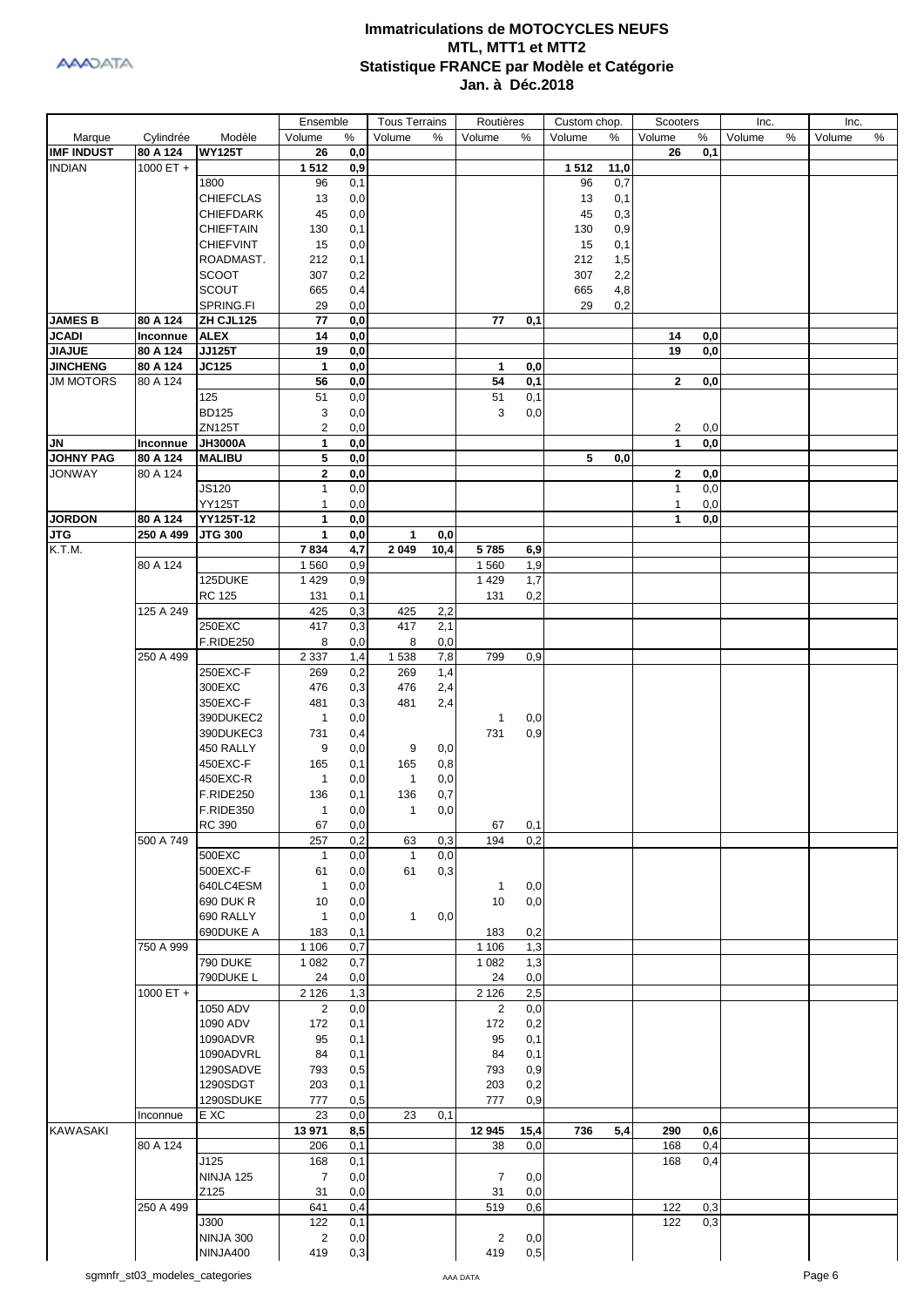|                  |                       |                         | Ensemble                |            | <b>Tous Terrains</b> |     | Routières         |            | Custom chop. |      | Scooters             |            | Inc.         |      | Inc.   |   |
|------------------|-----------------------|-------------------------|-------------------------|------------|----------------------|-----|-------------------|------------|--------------|------|----------------------|------------|--------------|------|--------|---|
| Marque           | Cylindrée             | Modèle                  | Volume                  | $\%$       | Volume               | %   | Volume            | $\%$       | Volume       | $\%$ | Volume               | %          | Volume       | %    | Volume | % |
|                  |                       | <b>VERSYS-X</b>         | 95                      | 0,1        |                      |     | 95                | 0,1        |              |      |                      |            |              |      |        |   |
|                  |                       | Z300                    | 3                       | 0,0        |                      |     | 3                 | 0,0        |              |      |                      |            |              |      |        |   |
|                  | 500 A 749             |                         | 6 0 62                  | 3,7        |                      |     | 5 3 2 7           | 6,3        | 735          | 5,3  |                      |            |              |      |        |   |
|                  |                       | ER-6                    | $\mathbf{1}$            | 0,0        |                      |     | 1                 | 0,0        |              |      |                      |            |              |      |        |   |
|                  |                       | <b>NINJA 650</b>        | 722                     | 0,4        |                      |     | 722               | 0,9        |              |      |                      |            |              |      |        |   |
|                  |                       | <b>VERSYS</b>           | 859                     | 0,5        |                      |     | 859               | 1,0        |              |      |                      |            |              |      |        |   |
|                  |                       | <b>VULCAN S</b>         | 735                     | 0,4        |                      |     |                   |            | 735          | 5,3  |                      |            |              |      |        |   |
|                  |                       | Z650                    | 3703                    | 2,2        |                      |     | 3703              | 4,4        |              |      |                      |            |              |      |        |   |
|                  |                       | $ZX-6R$                 | 42                      | 0,0        |                      |     | 42                | 0,0        |              |      |                      |            |              |      |        |   |
|                  | 750 A 999             |                         | 5 2 8 0                 | 3,2        |                      |     | 5 2 8 0           | 6,3        |              |      |                      |            |              |      |        |   |
|                  |                       | NINJA H <sub>2</sub>    | 298                     | 0,2        |                      |     | 298               | 0,4        |              |      |                      |            |              |      |        |   |
|                  |                       | W800                    | 15                      | 0,0        |                      |     | 15                | 0,0        |              |      |                      |            |              |      |        |   |
|                  |                       | Z800                    | 18                      | 0,0        |                      |     | 18                | 0,0        |              |      |                      |            |              |      |        |   |
|                  |                       | Z900                    | 3 4 2 5                 | 2,1        |                      |     | 3 4 2 5           | 4,1        |              |      |                      |            |              |      |        |   |
|                  |                       | <b>Z900RS</b>           | 1 2 6 0                 | 0,8        |                      |     | 1 2 6 0           | 1,5        |              |      |                      |            |              |      |        |   |
|                  |                       | ZX10R                   | 264                     | 0,2        |                      |     | 264               | 0,3        |              |      |                      |            |              |      |        |   |
|                  | 1000 ET +             |                         | 1782                    | 1,1        |                      |     | 1781              | 2,1        | $\mathbf{1}$ | 0,0  |                      |            |              |      |        |   |
|                  |                       | 1400GTR                 | 4                       | 0,0        |                      |     | 4                 | 0,0        |              |      |                      |            |              |      |        |   |
|                  |                       | <b>VERSYS</b>           | 643                     | 0,4        |                      |     | 643               | 0,8        |              |      |                      |            |              |      |        |   |
|                  |                       | <b>VULCAN</b>           | $\mathbf{1}$            | 0,0        |                      |     |                   |            | $\mathbf{1}$ | 0,0  |                      |            |              |      |        |   |
|                  |                       | Z1000                   | 272                     | 0,2        |                      |     | 272               | 0,3        |              |      |                      |            |              |      |        |   |
|                  |                       | Z1000SX                 | 745                     | 0,5        |                      |     | 745               | 0,9        |              |      |                      |            |              |      |        |   |
|                  |                       | ZZR1400                 | 117                     | 0,1        |                      |     | 117               | 0,1        |              |      |                      |            |              |      |        |   |
| <b>KAYAK</b>     | 80 A 124              | <b>KN110</b>            | $\mathbf{2}$            | 0,0        |                      |     |                   |            |              |      |                      |            | $\mathbf{2}$ | 20,0 |        |   |
| <b>KEEWAY</b>    | 80 A 124              |                         | 537                     | 0,3        |                      |     | 3                 | 0,0        | 3            | 0,0  | 531                  | 1,1        |              |      |        |   |
|                  |                       | 125                     | 529                     | 0,3        |                      |     |                   |            |              |      | 529                  | 1,1        |              |      |        |   |
|                  |                       | <b>ARN125</b>           | 1                       | 0,0        |                      |     |                   |            |              |      | $\mathbf{1}$         | 0,0        |              |      |        |   |
|                  |                       | <b>OUTLOOK</b>          | 1                       | 0,0        |                      |     |                   |            |              |      | $\mathbf{1}$         | 0,0        |              |      |        |   |
|                  |                       | <b>RKV125</b>           | $\boldsymbol{2}$        | 0,0        |                      |     | $\overline{c}$    | 0,0        |              |      |                      |            |              |      |        |   |
|                  |                       | <b>SP LIGHT</b>         | 3                       | 0,0        |                      |     |                   |            | 3            | 0,0  |                      |            |              |      |        |   |
|                  |                       | <b>SPEED</b>            | 1                       | 0,0        |                      |     | 1                 | 0,0        |              |      |                      |            |              |      |        |   |
| <b>KIDEN</b>     | 80 A 124              | 125                     | 10                      | 0,0        |                      |     | 10                | 0,0        |              |      |                      |            |              |      |        |   |
| <b>KINROAD</b>   | 80 A 124              | <b>BKCYCLONE</b>        | 4                       | 0,0        |                      |     |                   |            | 4            | 0,0  |                      |            |              |      |        |   |
| KL               |                       |                         | 18                      | 0,0        | 18                   | 0,1 |                   |            |              |      |                      |            |              |      |        |   |
|                  | 125 A 249             | <b>KX250F</b>           | 8                       | 0,0        | 8                    | 0,0 |                   |            |              |      |                      |            |              |      |        |   |
|                  | 250 A 499             | <b>KX450F</b>           | 10                      | 0,0        | 10                   | 0,1 |                   |            |              |      |                      |            |              |      |        |   |
| <b>KSR MOTO</b>  | 80 A 124              | 125                     | 75                      | 0,0        |                      |     |                   |            |              |      | 75                   | 0,2        |              |      |        |   |
| <b>KTM AG</b>    | 500 A 749             |                         | 32                      | 0,0        |                      |     | 32                | 0,0        |              |      |                      |            |              |      |        |   |
|                  |                       | 690DUKE A               | 30                      | 0,0        |                      |     | 30                | 0,0        |              |      |                      |            |              |      |        |   |
|                  |                       | 690DUKE R               | $\overline{2}$          | 0,0        |                      |     | 2                 | 0,0        |              |      |                      |            |              |      |        |   |
| <b>KYMCO</b>     |                       |                         | 3537                    | 2,1        |                      |     | 127               | 0,2        |              |      | 3410                 | 7,2        |              |      |        |   |
|                  | 80 A 124              |                         | 2 3 4 4                 | 1,4        |                      |     | 127               | 0,2        |              |      | 2 2 1 7              | 4,7        |              |      |        |   |
|                  |                       | <b>AGIL CITY</b>        | 365                     | 0,2        |                      |     |                   |            |              |      | 365                  | 0,8        |              |      |        |   |
|                  |                       | <b>AGILITY</b>          | 32                      | $_{0,0}$   |                      |     |                   |            |              |      | 32                   | 0,1        |              |      |        |   |
|                  |                       | CK1                     | 6                       | 0,0        |                      |     | 6                 | 0,0        |              |      |                      |            |              |      |        |   |
|                  |                       | D.TOWN125               | 296                     | 0,2        |                      |     |                   |            |              |      | 296                  | 0,6        |              |      |        |   |
|                  |                       | <b>DINK 125</b>         | 3                       | 0,0        |                      |     |                   |            |              |      | 3                    | 0,0        |              |      |        |   |
|                  |                       | <b>K XCT125</b>         | 8                       | 0,0        |                      |     |                   |            |              |      | 8                    | 0,0        |              |      |        |   |
|                  |                       | LIKE                    | 420                     | 0,3        |                      |     |                   |            |              |      | 420                  | 0,9        |              |      |        |   |
|                  |                       | PEOPLE S                | 189                     | 0,1        |                      |     |                   |            |              |      | 189                  | 0,4        |              |      |        |   |
|                  |                       | PEOPLEONE               | 5                       | 0,0        |                      |     |                   |            |              |      | 5                    | 0,0        |              |      |        |   |
|                  |                       | PULSAR UP               | $\mathbf{1}$            | 0,0        |                      |     | $\mathbf{1}$      | 0,0        |              |      |                      |            |              |      |        |   |
|                  |                       | VISAR125                | 117                     | 0,1        |                      |     | 117               | 0,1        |              |      |                      |            |              |      |        |   |
|                  |                       | X-TOWN                  | 899                     | 0,5        |                      |     |                   |            |              |      | 899                  | 1,9        |              |      |        |   |
|                  |                       | <b>ZING 125</b>         | 3                       | 0,0        |                      |     | 3                 | 0,0        |              |      |                      |            |              |      |        |   |
|                  | 250 A 499             | D.TOWN350               | 734                     | 0,4        |                      |     |                   |            |              |      | 734                  | 1,6<br>0,5 |              |      |        |   |
|                  |                       |                         | 256                     | 0,2        |                      |     |                   |            |              |      | 256                  |            |              |      |        |   |
|                  |                       | X-TOWN300               | 160                     | 0,1        |                      |     |                   |            |              |      | 160                  | 0,3        |              |      |        |   |
|                  |                       | <b>XCIT.400I</b>        | 318                     | 0,2        |                      |     |                   |            |              |      | 318                  | 0,7        |              |      |        |   |
| <b>KYOTA</b>     | 500 A 749<br>80 A 124 | AK550<br>125            | 459<br>$\mathbf{2}$     | 0,3<br>0,0 |                      |     | $\mathbf{2}$      | 0,0        |              |      | 459                  | 1,0        |              |      |        |   |
|                  |                       |                         |                         |            |                      |     |                   |            |              |      |                      |            |              |      |        |   |
| <b>LAMBRETTA</b> |                       |                         | 40                      | 0,0<br>0,0 |                      |     |                   |            |              |      | 40                   | 0,1        |              |      |        |   |
|                  | 80 A 124<br>125 A 249 | 125<br>150              | 38<br>$\sqrt{2}$        | 0,0        |                      |     |                   |            |              |      | 38<br>$\overline{2}$ | 0,1<br>0,0 |              |      |        |   |
| LAZARETH         | $\frac{1000}{2}$ ET + |                         | $\mathbf{2}$            |            |                      |     |                   |            |              |      |                      |            | 1            |      |        |   |
|                  |                       |                         |                         | 0,0        |                      |     | 1<br>$\mathbf{1}$ | 0,0<br>0,0 |              |      |                      |            |              | 10,0 |        |   |
|                  |                       | <b>HEDONIC</b><br>LM847 | $\mathbf{1}$            | 0,0        |                      |     |                   |            |              |      |                      |            |              |      |        |   |
| <b>LEONART</b>   | 80 A 124              | <b>DD125E</b>           | $\mathbf{1}$<br>7       | 0,0<br>0,0 |                      |     | 7                 | 0,0        |              |      |                      |            | $\mathbf{1}$ | 10,0 |        |   |
| <b>LIFAN</b>     | 80 A 124              |                         | 8                       | 0,0        | $\mathbf{2}$         | 0,0 | 5                 | 0,0        |              |      | 1                    | 0,0        |              |      |        |   |
|                  |                       | <b>LF110GY</b>          | $\overline{\mathbf{c}}$ | 0,0        |                      |     | $\overline{c}$    | 0,0        |              |      |                      |            |              |      |        |   |
|                  |                       | LF125                   | 3                       | 0,0        |                      |     | 3                 | 0,0        |              |      |                      |            |              |      |        |   |
|                  |                       | LF125GY                 | $\sqrt{2}$              | 0,0        | $\overline{2}$       | 0,0 |                   |            |              |      |                      |            |              |      |        |   |
|                  |                       | <b>LF125T</b>           | $\mathbf{1}$            | 0,0        |                      |     |                   |            |              |      | $\mathbf{1}$         | 0,0        |              |      |        |   |
|                  |                       |                         |                         |            |                      |     |                   |            |              |      |                      |            |              |      |        |   |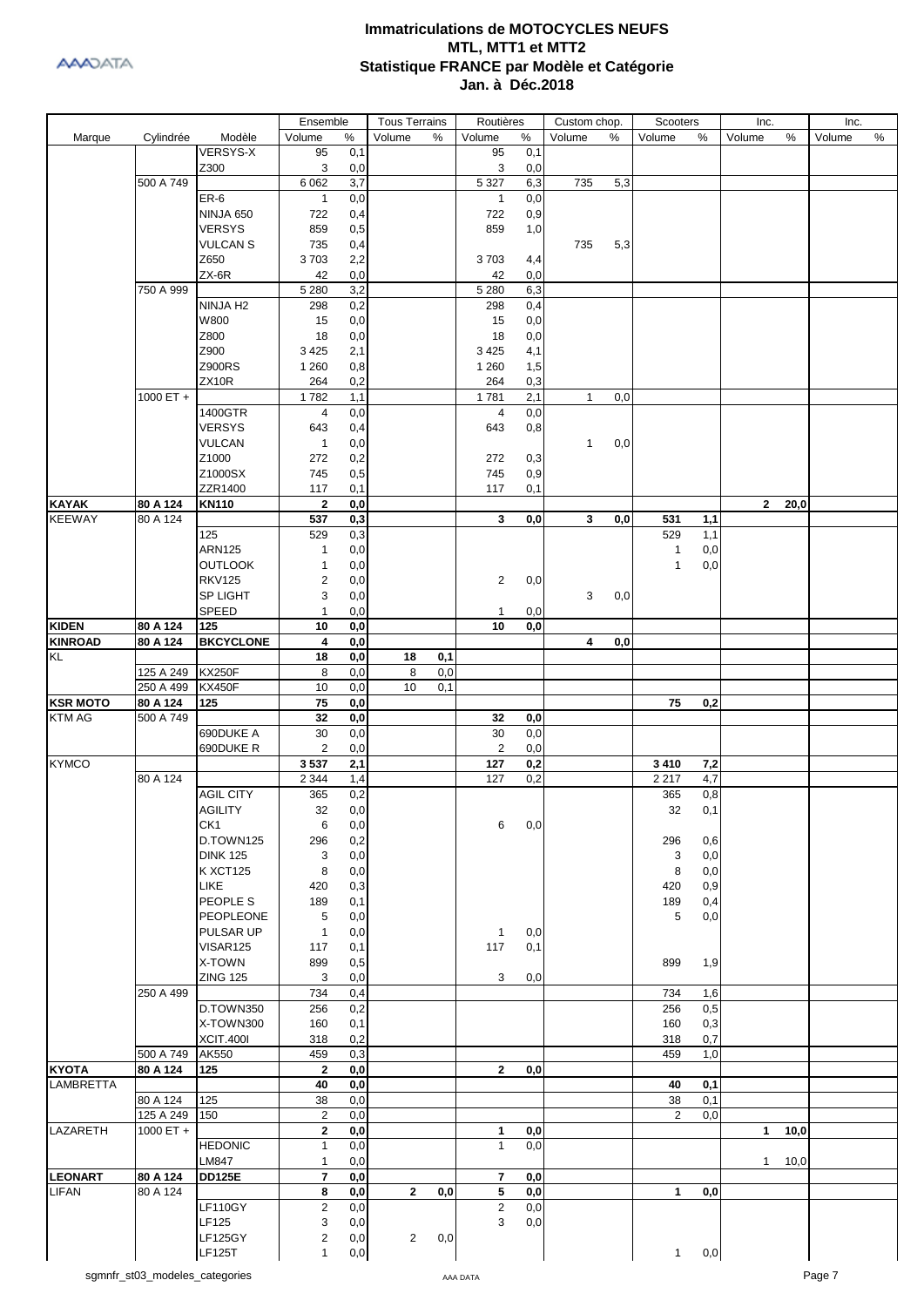| Cylindrée<br>Modèle<br>Volume<br>$\%$<br>Volume<br>Volume<br>%<br>Volume<br>Volume<br>%<br>Volume<br>%<br>Marque<br>℅<br>Volume<br>℅<br>%<br><b>LINHAI</b><br><b>EGGY</b><br>80 A 124<br>$\mathbf{1}$<br>0,0<br>$\mathbf{1}$<br>0,0<br>80 A 124<br>11<br>0,0<br>11<br>0,0<br><b>125 DLX</b><br>0,0<br>10<br>0,0<br>10<br>125 STAR<br>0,0<br>0,0<br>$\mathbf{1}$<br>$\mathbf{1}$<br>M.V.<br>146<br>146<br>0,2<br>0,1<br>3<br>0,0<br>500 A 749<br>F3 675<br>3<br>0,0<br>750 A 999<br>0,2<br>137<br>137<br>0,1<br>0,0<br>0,0<br>$\overline{2}$<br>800<br>2<br>BRUTAL800<br>84<br>0,1<br>84<br>0,1<br>F3 800<br>16<br>0,0<br>16<br>0,0<br>F4 1000R<br>0,0<br>11<br>0,0<br>11<br>MVF4 1000<br>0,0<br>1<br>0,0<br>$\mathbf{1}$<br>RIVALE800<br>4<br>0,0<br>0,0<br>4<br>RVS <sub>1</sub><br>2<br>2<br>0,0<br>0,0<br><b>STRADALE</b><br>5<br>0,0<br>5<br>0,0<br>0,0<br>Turismo V<br>12<br>0,0<br>12<br>$1000 ET +$<br>6<br>0,0<br>6<br>0,0<br>1100<br>4<br>0,0<br>4<br>0,0<br>F1 1078<br>0,0<br>2<br>0,0<br>2<br><b>MAGPOWER</b><br>80 A 124<br>91<br>0,1<br>31<br>0,0<br>60<br>0,1<br>125<br>31<br>31<br>0,0<br>0,0<br>JJ125<br>0,0<br>60<br>0,1<br>60<br><b>MALAGUTI</b><br>0,0<br>125 A 249<br><b>MADIS.250</b><br>$\mathbf{1}$<br>0,0<br>$\mathbf{1}$<br>80 A 124<br>348<br>0,2<br>348<br>1,8<br>125<br>0,0<br>13<br>0,1<br>13<br><b>HS125</b><br>189<br>189<br>1,0<br>0,1<br><b>RAW125</b><br>0,7<br>146<br>146<br>0,1<br>2 5 21<br>225<br>0,3<br>1,5<br>2 1 3 6<br>10,9<br>0,3<br>160<br>80 A 124<br>1971<br>1745<br>0,1<br>160<br>0,3<br>1,2<br>8,9<br>66<br><b>HN125T</b><br>0,0<br>$\mathbf{1}$<br>0,0<br>1<br>QM125GY<br>1745<br>1,1<br>1745<br>8,9<br>TY125<br>66<br>0,0<br>66<br>0,1<br>ZN125T<br>159<br>0,1<br>159<br>0,3<br>125 A 249<br>89<br>QM250<br>0,1<br>89<br>0,1<br>250 A 499<br>70<br>0,1<br>461<br>0,3<br>391<br>2,0<br>CHERRYRED<br>70<br>0,0<br>70<br>0,1<br>XY400<br>0,2<br>391<br>391<br>2,0<br>325<br>0,2<br>325<br>0,7<br>0,2<br>80 A 124<br>284<br>284<br>0,6<br>EVOLIS125<br>89<br>0,1<br>89<br>0,2<br><b>FLIPPER</b><br>0,0<br>19<br>0,0<br>19<br>MW125<br>0,0<br>5<br>0,0<br>5<br><b>MWS125 A</b><br>23<br>0,0<br>23<br>0,0<br>OCITO 125<br>131<br>0,1<br>131<br>0,3<br><b>SKYLIS</b><br>0,0<br>1<br>0,0<br>1<br>X-OVER<br>0,0<br>0,0<br>1<br>1<br><b>XC115</b><br>0,0<br>0,0<br>6<br>6<br><b>YP125R</b><br>9<br>0,0<br>9<br>0,0<br>250 A 499<br>41<br>0,0<br>41<br>0,1<br>EVOLIS300<br>34<br>0,0<br>34<br>0,1<br>EVOLIS400<br>0,0<br>0,0<br>4<br>4<br><b>YP250R</b><br>0,0<br>0,0<br>1<br>1<br><b>YP400R</b><br>$\overline{c}$<br>0,0<br>0,0<br>2<br>80 A 124<br>$\mathbf{2}$<br>$\mathbf{2}$<br>125<br>0,0<br>0,0<br>5<br>0,0<br>80 A 124<br>17<br>12<br>0,0<br>0,0<br>MH <sub>7</sub><br>3<br>0,0<br>3<br>0,0<br><b>NACKED</b><br>5<br>0,0<br>5<br>0,0<br><b>RX125</b><br>9<br>0,0<br>9<br>0,0<br><b>MIDUAL</b><br>4<br>1000 ET +<br>1050<br>0,0<br>4<br>0,0<br><b>MONDIAL</b><br>0,7<br>570<br>0,3<br>570<br>0,7<br>80 A 124<br>125<br>557<br>0,3<br>557<br>125 A 249<br>0,0<br>250<br>13<br>0,0<br>13<br><b>MONTESA</b><br>91<br>0,1<br>91<br>0,5<br>COTA 248<br>125 A 249<br>$\mathbf{1}$<br>0,0<br>$\mathbf{1}$<br>0,0<br>250 A 499<br>COTA 4RT<br>90<br>90<br>0,5<br>0,1<br>$1000 ET +$<br>6<br>19<br>0,0<br>0,0<br>13<br>0,0<br>0,0<br>1200<br>12<br>0,0<br>12<br><b>GRANPASSO</b><br>0,0<br>0,0<br>$\mathbf{1}$<br>$\mathbf{1}$<br><b>SCRAMBLER</b><br>0,0<br>6<br>6<br>0,0<br>1,8<br>357<br>0,2<br>357<br>80 A 124<br>KT125<br>138<br>0,1<br>138<br>0,7<br>125 A 249 WR250F<br>166<br>166<br>0,8<br>0,1<br>250 A 499 WR450F<br>$_{\rm 0,3}$<br>53<br>0,0<br>53 |                   |  | Ensemble | <b>Tous Terrains</b> | Routières | Custom chop. | Scooters | Inc. | Inc. |  |
|-----------------------------------------------------------------------------------------------------------------------------------------------------------------------------------------------------------------------------------------------------------------------------------------------------------------------------------------------------------------------------------------------------------------------------------------------------------------------------------------------------------------------------------------------------------------------------------------------------------------------------------------------------------------------------------------------------------------------------------------------------------------------------------------------------------------------------------------------------------------------------------------------------------------------------------------------------------------------------------------------------------------------------------------------------------------------------------------------------------------------------------------------------------------------------------------------------------------------------------------------------------------------------------------------------------------------------------------------------------------------------------------------------------------------------------------------------------------------------------------------------------------------------------------------------------------------------------------------------------------------------------------------------------------------------------------------------------------------------------------------------------------------------------------------------------------------------------------------------------------------------------------------------------------------------------------------------------------------------------------------------------------------------------------------------------------------------------------------------------------------------------------------------------------------------------------------------------------------------------------------------------------------------------------------------------------------------------------------------------------------------------------------------------------------------------------------------------------------------------------------------------------------------------------------------------------------------------------------------------------------------------------------------------------------------------------------------------------------------------------------------------------------------------------------------------------------------------------------------------------------------------------------------------------------------------------------------------------------------------------------------------------------------------------------------------------------------------------------------------------------------------------------------------------------------------------------------------------------------------------------------------------------------------------------------------------------------------------------------------------------------------------------------------------------------------------------------------------------------------------------------------------------------------------------------------------------------------------------------|-------------------|--|----------|----------------------|-----------|--------------|----------|------|------|--|
|                                                                                                                                                                                                                                                                                                                                                                                                                                                                                                                                                                                                                                                                                                                                                                                                                                                                                                                                                                                                                                                                                                                                                                                                                                                                                                                                                                                                                                                                                                                                                                                                                                                                                                                                                                                                                                                                                                                                                                                                                                                                                                                                                                                                                                                                                                                                                                                                                                                                                                                                                                                                                                                                                                                                                                                                                                                                                                                                                                                                                                                                                                                                                                                                                                                                                                                                                                                                                                                                                                                                                                                                     |                   |  |          |                      |           |              |          |      |      |  |
|                                                                                                                                                                                                                                                                                                                                                                                                                                                                                                                                                                                                                                                                                                                                                                                                                                                                                                                                                                                                                                                                                                                                                                                                                                                                                                                                                                                                                                                                                                                                                                                                                                                                                                                                                                                                                                                                                                                                                                                                                                                                                                                                                                                                                                                                                                                                                                                                                                                                                                                                                                                                                                                                                                                                                                                                                                                                                                                                                                                                                                                                                                                                                                                                                                                                                                                                                                                                                                                                                                                                                                                                     |                   |  |          |                      |           |              |          |      |      |  |
|                                                                                                                                                                                                                                                                                                                                                                                                                                                                                                                                                                                                                                                                                                                                                                                                                                                                                                                                                                                                                                                                                                                                                                                                                                                                                                                                                                                                                                                                                                                                                                                                                                                                                                                                                                                                                                                                                                                                                                                                                                                                                                                                                                                                                                                                                                                                                                                                                                                                                                                                                                                                                                                                                                                                                                                                                                                                                                                                                                                                                                                                                                                                                                                                                                                                                                                                                                                                                                                                                                                                                                                                     | LML               |  |          |                      |           |              |          |      |      |  |
|                                                                                                                                                                                                                                                                                                                                                                                                                                                                                                                                                                                                                                                                                                                                                                                                                                                                                                                                                                                                                                                                                                                                                                                                                                                                                                                                                                                                                                                                                                                                                                                                                                                                                                                                                                                                                                                                                                                                                                                                                                                                                                                                                                                                                                                                                                                                                                                                                                                                                                                                                                                                                                                                                                                                                                                                                                                                                                                                                                                                                                                                                                                                                                                                                                                                                                                                                                                                                                                                                                                                                                                                     |                   |  |          |                      |           |              |          |      |      |  |
|                                                                                                                                                                                                                                                                                                                                                                                                                                                                                                                                                                                                                                                                                                                                                                                                                                                                                                                                                                                                                                                                                                                                                                                                                                                                                                                                                                                                                                                                                                                                                                                                                                                                                                                                                                                                                                                                                                                                                                                                                                                                                                                                                                                                                                                                                                                                                                                                                                                                                                                                                                                                                                                                                                                                                                                                                                                                                                                                                                                                                                                                                                                                                                                                                                                                                                                                                                                                                                                                                                                                                                                                     |                   |  |          |                      |           |              |          |      |      |  |
|                                                                                                                                                                                                                                                                                                                                                                                                                                                                                                                                                                                                                                                                                                                                                                                                                                                                                                                                                                                                                                                                                                                                                                                                                                                                                                                                                                                                                                                                                                                                                                                                                                                                                                                                                                                                                                                                                                                                                                                                                                                                                                                                                                                                                                                                                                                                                                                                                                                                                                                                                                                                                                                                                                                                                                                                                                                                                                                                                                                                                                                                                                                                                                                                                                                                                                                                                                                                                                                                                                                                                                                                     |                   |  |          |                      |           |              |          |      |      |  |
|                                                                                                                                                                                                                                                                                                                                                                                                                                                                                                                                                                                                                                                                                                                                                                                                                                                                                                                                                                                                                                                                                                                                                                                                                                                                                                                                                                                                                                                                                                                                                                                                                                                                                                                                                                                                                                                                                                                                                                                                                                                                                                                                                                                                                                                                                                                                                                                                                                                                                                                                                                                                                                                                                                                                                                                                                                                                                                                                                                                                                                                                                                                                                                                                                                                                                                                                                                                                                                                                                                                                                                                                     |                   |  |          |                      |           |              |          |      |      |  |
|                                                                                                                                                                                                                                                                                                                                                                                                                                                                                                                                                                                                                                                                                                                                                                                                                                                                                                                                                                                                                                                                                                                                                                                                                                                                                                                                                                                                                                                                                                                                                                                                                                                                                                                                                                                                                                                                                                                                                                                                                                                                                                                                                                                                                                                                                                                                                                                                                                                                                                                                                                                                                                                                                                                                                                                                                                                                                                                                                                                                                                                                                                                                                                                                                                                                                                                                                                                                                                                                                                                                                                                                     |                   |  |          |                      |           |              |          |      |      |  |
|                                                                                                                                                                                                                                                                                                                                                                                                                                                                                                                                                                                                                                                                                                                                                                                                                                                                                                                                                                                                                                                                                                                                                                                                                                                                                                                                                                                                                                                                                                                                                                                                                                                                                                                                                                                                                                                                                                                                                                                                                                                                                                                                                                                                                                                                                                                                                                                                                                                                                                                                                                                                                                                                                                                                                                                                                                                                                                                                                                                                                                                                                                                                                                                                                                                                                                                                                                                                                                                                                                                                                                                                     |                   |  |          |                      |           |              |          |      |      |  |
|                                                                                                                                                                                                                                                                                                                                                                                                                                                                                                                                                                                                                                                                                                                                                                                                                                                                                                                                                                                                                                                                                                                                                                                                                                                                                                                                                                                                                                                                                                                                                                                                                                                                                                                                                                                                                                                                                                                                                                                                                                                                                                                                                                                                                                                                                                                                                                                                                                                                                                                                                                                                                                                                                                                                                                                                                                                                                                                                                                                                                                                                                                                                                                                                                                                                                                                                                                                                                                                                                                                                                                                                     |                   |  |          |                      |           |              |          |      |      |  |
|                                                                                                                                                                                                                                                                                                                                                                                                                                                                                                                                                                                                                                                                                                                                                                                                                                                                                                                                                                                                                                                                                                                                                                                                                                                                                                                                                                                                                                                                                                                                                                                                                                                                                                                                                                                                                                                                                                                                                                                                                                                                                                                                                                                                                                                                                                                                                                                                                                                                                                                                                                                                                                                                                                                                                                                                                                                                                                                                                                                                                                                                                                                                                                                                                                                                                                                                                                                                                                                                                                                                                                                                     |                   |  |          |                      |           |              |          |      |      |  |
|                                                                                                                                                                                                                                                                                                                                                                                                                                                                                                                                                                                                                                                                                                                                                                                                                                                                                                                                                                                                                                                                                                                                                                                                                                                                                                                                                                                                                                                                                                                                                                                                                                                                                                                                                                                                                                                                                                                                                                                                                                                                                                                                                                                                                                                                                                                                                                                                                                                                                                                                                                                                                                                                                                                                                                                                                                                                                                                                                                                                                                                                                                                                                                                                                                                                                                                                                                                                                                                                                                                                                                                                     |                   |  |          |                      |           |              |          |      |      |  |
|                                                                                                                                                                                                                                                                                                                                                                                                                                                                                                                                                                                                                                                                                                                                                                                                                                                                                                                                                                                                                                                                                                                                                                                                                                                                                                                                                                                                                                                                                                                                                                                                                                                                                                                                                                                                                                                                                                                                                                                                                                                                                                                                                                                                                                                                                                                                                                                                                                                                                                                                                                                                                                                                                                                                                                                                                                                                                                                                                                                                                                                                                                                                                                                                                                                                                                                                                                                                                                                                                                                                                                                                     |                   |  |          |                      |           |              |          |      |      |  |
|                                                                                                                                                                                                                                                                                                                                                                                                                                                                                                                                                                                                                                                                                                                                                                                                                                                                                                                                                                                                                                                                                                                                                                                                                                                                                                                                                                                                                                                                                                                                                                                                                                                                                                                                                                                                                                                                                                                                                                                                                                                                                                                                                                                                                                                                                                                                                                                                                                                                                                                                                                                                                                                                                                                                                                                                                                                                                                                                                                                                                                                                                                                                                                                                                                                                                                                                                                                                                                                                                                                                                                                                     |                   |  |          |                      |           |              |          |      |      |  |
|                                                                                                                                                                                                                                                                                                                                                                                                                                                                                                                                                                                                                                                                                                                                                                                                                                                                                                                                                                                                                                                                                                                                                                                                                                                                                                                                                                                                                                                                                                                                                                                                                                                                                                                                                                                                                                                                                                                                                                                                                                                                                                                                                                                                                                                                                                                                                                                                                                                                                                                                                                                                                                                                                                                                                                                                                                                                                                                                                                                                                                                                                                                                                                                                                                                                                                                                                                                                                                                                                                                                                                                                     |                   |  |          |                      |           |              |          |      |      |  |
|                                                                                                                                                                                                                                                                                                                                                                                                                                                                                                                                                                                                                                                                                                                                                                                                                                                                                                                                                                                                                                                                                                                                                                                                                                                                                                                                                                                                                                                                                                                                                                                                                                                                                                                                                                                                                                                                                                                                                                                                                                                                                                                                                                                                                                                                                                                                                                                                                                                                                                                                                                                                                                                                                                                                                                                                                                                                                                                                                                                                                                                                                                                                                                                                                                                                                                                                                                                                                                                                                                                                                                                                     |                   |  |          |                      |           |              |          |      |      |  |
|                                                                                                                                                                                                                                                                                                                                                                                                                                                                                                                                                                                                                                                                                                                                                                                                                                                                                                                                                                                                                                                                                                                                                                                                                                                                                                                                                                                                                                                                                                                                                                                                                                                                                                                                                                                                                                                                                                                                                                                                                                                                                                                                                                                                                                                                                                                                                                                                                                                                                                                                                                                                                                                                                                                                                                                                                                                                                                                                                                                                                                                                                                                                                                                                                                                                                                                                                                                                                                                                                                                                                                                                     |                   |  |          |                      |           |              |          |      |      |  |
|                                                                                                                                                                                                                                                                                                                                                                                                                                                                                                                                                                                                                                                                                                                                                                                                                                                                                                                                                                                                                                                                                                                                                                                                                                                                                                                                                                                                                                                                                                                                                                                                                                                                                                                                                                                                                                                                                                                                                                                                                                                                                                                                                                                                                                                                                                                                                                                                                                                                                                                                                                                                                                                                                                                                                                                                                                                                                                                                                                                                                                                                                                                                                                                                                                                                                                                                                                                                                                                                                                                                                                                                     |                   |  |          |                      |           |              |          |      |      |  |
|                                                                                                                                                                                                                                                                                                                                                                                                                                                                                                                                                                                                                                                                                                                                                                                                                                                                                                                                                                                                                                                                                                                                                                                                                                                                                                                                                                                                                                                                                                                                                                                                                                                                                                                                                                                                                                                                                                                                                                                                                                                                                                                                                                                                                                                                                                                                                                                                                                                                                                                                                                                                                                                                                                                                                                                                                                                                                                                                                                                                                                                                                                                                                                                                                                                                                                                                                                                                                                                                                                                                                                                                     |                   |  |          |                      |           |              |          |      |      |  |
|                                                                                                                                                                                                                                                                                                                                                                                                                                                                                                                                                                                                                                                                                                                                                                                                                                                                                                                                                                                                                                                                                                                                                                                                                                                                                                                                                                                                                                                                                                                                                                                                                                                                                                                                                                                                                                                                                                                                                                                                                                                                                                                                                                                                                                                                                                                                                                                                                                                                                                                                                                                                                                                                                                                                                                                                                                                                                                                                                                                                                                                                                                                                                                                                                                                                                                                                                                                                                                                                                                                                                                                                     |                   |  |          |                      |           |              |          |      |      |  |
|                                                                                                                                                                                                                                                                                                                                                                                                                                                                                                                                                                                                                                                                                                                                                                                                                                                                                                                                                                                                                                                                                                                                                                                                                                                                                                                                                                                                                                                                                                                                                                                                                                                                                                                                                                                                                                                                                                                                                                                                                                                                                                                                                                                                                                                                                                                                                                                                                                                                                                                                                                                                                                                                                                                                                                                                                                                                                                                                                                                                                                                                                                                                                                                                                                                                                                                                                                                                                                                                                                                                                                                                     |                   |  |          |                      |           |              |          |      |      |  |
|                                                                                                                                                                                                                                                                                                                                                                                                                                                                                                                                                                                                                                                                                                                                                                                                                                                                                                                                                                                                                                                                                                                                                                                                                                                                                                                                                                                                                                                                                                                                                                                                                                                                                                                                                                                                                                                                                                                                                                                                                                                                                                                                                                                                                                                                                                                                                                                                                                                                                                                                                                                                                                                                                                                                                                                                                                                                                                                                                                                                                                                                                                                                                                                                                                                                                                                                                                                                                                                                                                                                                                                                     |                   |  |          |                      |           |              |          |      |      |  |
|                                                                                                                                                                                                                                                                                                                                                                                                                                                                                                                                                                                                                                                                                                                                                                                                                                                                                                                                                                                                                                                                                                                                                                                                                                                                                                                                                                                                                                                                                                                                                                                                                                                                                                                                                                                                                                                                                                                                                                                                                                                                                                                                                                                                                                                                                                                                                                                                                                                                                                                                                                                                                                                                                                                                                                                                                                                                                                                                                                                                                                                                                                                                                                                                                                                                                                                                                                                                                                                                                                                                                                                                     |                   |  |          |                      |           |              |          |      |      |  |
|                                                                                                                                                                                                                                                                                                                                                                                                                                                                                                                                                                                                                                                                                                                                                                                                                                                                                                                                                                                                                                                                                                                                                                                                                                                                                                                                                                                                                                                                                                                                                                                                                                                                                                                                                                                                                                                                                                                                                                                                                                                                                                                                                                                                                                                                                                                                                                                                                                                                                                                                                                                                                                                                                                                                                                                                                                                                                                                                                                                                                                                                                                                                                                                                                                                                                                                                                                                                                                                                                                                                                                                                     |                   |  |          |                      |           |              |          |      |      |  |
|                                                                                                                                                                                                                                                                                                                                                                                                                                                                                                                                                                                                                                                                                                                                                                                                                                                                                                                                                                                                                                                                                                                                                                                                                                                                                                                                                                                                                                                                                                                                                                                                                                                                                                                                                                                                                                                                                                                                                                                                                                                                                                                                                                                                                                                                                                                                                                                                                                                                                                                                                                                                                                                                                                                                                                                                                                                                                                                                                                                                                                                                                                                                                                                                                                                                                                                                                                                                                                                                                                                                                                                                     | <b>MASAI</b>      |  |          |                      |           |              |          |      |      |  |
|                                                                                                                                                                                                                                                                                                                                                                                                                                                                                                                                                                                                                                                                                                                                                                                                                                                                                                                                                                                                                                                                                                                                                                                                                                                                                                                                                                                                                                                                                                                                                                                                                                                                                                                                                                                                                                                                                                                                                                                                                                                                                                                                                                                                                                                                                                                                                                                                                                                                                                                                                                                                                                                                                                                                                                                                                                                                                                                                                                                                                                                                                                                                                                                                                                                                                                                                                                                                                                                                                                                                                                                                     |                   |  |          |                      |           |              |          |      |      |  |
|                                                                                                                                                                                                                                                                                                                                                                                                                                                                                                                                                                                                                                                                                                                                                                                                                                                                                                                                                                                                                                                                                                                                                                                                                                                                                                                                                                                                                                                                                                                                                                                                                                                                                                                                                                                                                                                                                                                                                                                                                                                                                                                                                                                                                                                                                                                                                                                                                                                                                                                                                                                                                                                                                                                                                                                                                                                                                                                                                                                                                                                                                                                                                                                                                                                                                                                                                                                                                                                                                                                                                                                                     |                   |  |          |                      |           |              |          |      |      |  |
|                                                                                                                                                                                                                                                                                                                                                                                                                                                                                                                                                                                                                                                                                                                                                                                                                                                                                                                                                                                                                                                                                                                                                                                                                                                                                                                                                                                                                                                                                                                                                                                                                                                                                                                                                                                                                                                                                                                                                                                                                                                                                                                                                                                                                                                                                                                                                                                                                                                                                                                                                                                                                                                                                                                                                                                                                                                                                                                                                                                                                                                                                                                                                                                                                                                                                                                                                                                                                                                                                                                                                                                                     |                   |  |          |                      |           |              |          |      |      |  |
|                                                                                                                                                                                                                                                                                                                                                                                                                                                                                                                                                                                                                                                                                                                                                                                                                                                                                                                                                                                                                                                                                                                                                                                                                                                                                                                                                                                                                                                                                                                                                                                                                                                                                                                                                                                                                                                                                                                                                                                                                                                                                                                                                                                                                                                                                                                                                                                                                                                                                                                                                                                                                                                                                                                                                                                                                                                                                                                                                                                                                                                                                                                                                                                                                                                                                                                                                                                                                                                                                                                                                                                                     | <b>MASH</b>       |  |          |                      |           |              |          |      |      |  |
|                                                                                                                                                                                                                                                                                                                                                                                                                                                                                                                                                                                                                                                                                                                                                                                                                                                                                                                                                                                                                                                                                                                                                                                                                                                                                                                                                                                                                                                                                                                                                                                                                                                                                                                                                                                                                                                                                                                                                                                                                                                                                                                                                                                                                                                                                                                                                                                                                                                                                                                                                                                                                                                                                                                                                                                                                                                                                                                                                                                                                                                                                                                                                                                                                                                                                                                                                                                                                                                                                                                                                                                                     |                   |  |          |                      |           |              |          |      |      |  |
|                                                                                                                                                                                                                                                                                                                                                                                                                                                                                                                                                                                                                                                                                                                                                                                                                                                                                                                                                                                                                                                                                                                                                                                                                                                                                                                                                                                                                                                                                                                                                                                                                                                                                                                                                                                                                                                                                                                                                                                                                                                                                                                                                                                                                                                                                                                                                                                                                                                                                                                                                                                                                                                                                                                                                                                                                                                                                                                                                                                                                                                                                                                                                                                                                                                                                                                                                                                                                                                                                                                                                                                                     |                   |  |          |                      |           |              |          |      |      |  |
|                                                                                                                                                                                                                                                                                                                                                                                                                                                                                                                                                                                                                                                                                                                                                                                                                                                                                                                                                                                                                                                                                                                                                                                                                                                                                                                                                                                                                                                                                                                                                                                                                                                                                                                                                                                                                                                                                                                                                                                                                                                                                                                                                                                                                                                                                                                                                                                                                                                                                                                                                                                                                                                                                                                                                                                                                                                                                                                                                                                                                                                                                                                                                                                                                                                                                                                                                                                                                                                                                                                                                                                                     |                   |  |          |                      |           |              |          |      |      |  |
|                                                                                                                                                                                                                                                                                                                                                                                                                                                                                                                                                                                                                                                                                                                                                                                                                                                                                                                                                                                                                                                                                                                                                                                                                                                                                                                                                                                                                                                                                                                                                                                                                                                                                                                                                                                                                                                                                                                                                                                                                                                                                                                                                                                                                                                                                                                                                                                                                                                                                                                                                                                                                                                                                                                                                                                                                                                                                                                                                                                                                                                                                                                                                                                                                                                                                                                                                                                                                                                                                                                                                                                                     |                   |  |          |                      |           |              |          |      |      |  |
|                                                                                                                                                                                                                                                                                                                                                                                                                                                                                                                                                                                                                                                                                                                                                                                                                                                                                                                                                                                                                                                                                                                                                                                                                                                                                                                                                                                                                                                                                                                                                                                                                                                                                                                                                                                                                                                                                                                                                                                                                                                                                                                                                                                                                                                                                                                                                                                                                                                                                                                                                                                                                                                                                                                                                                                                                                                                                                                                                                                                                                                                                                                                                                                                                                                                                                                                                                                                                                                                                                                                                                                                     |                   |  |          |                      |           |              |          |      |      |  |
|                                                                                                                                                                                                                                                                                                                                                                                                                                                                                                                                                                                                                                                                                                                                                                                                                                                                                                                                                                                                                                                                                                                                                                                                                                                                                                                                                                                                                                                                                                                                                                                                                                                                                                                                                                                                                                                                                                                                                                                                                                                                                                                                                                                                                                                                                                                                                                                                                                                                                                                                                                                                                                                                                                                                                                                                                                                                                                                                                                                                                                                                                                                                                                                                                                                                                                                                                                                                                                                                                                                                                                                                     |                   |  |          |                      |           |              |          |      |      |  |
|                                                                                                                                                                                                                                                                                                                                                                                                                                                                                                                                                                                                                                                                                                                                                                                                                                                                                                                                                                                                                                                                                                                                                                                                                                                                                                                                                                                                                                                                                                                                                                                                                                                                                                                                                                                                                                                                                                                                                                                                                                                                                                                                                                                                                                                                                                                                                                                                                                                                                                                                                                                                                                                                                                                                                                                                                                                                                                                                                                                                                                                                                                                                                                                                                                                                                                                                                                                                                                                                                                                                                                                                     |                   |  |          |                      |           |              |          |      |      |  |
|                                                                                                                                                                                                                                                                                                                                                                                                                                                                                                                                                                                                                                                                                                                                                                                                                                                                                                                                                                                                                                                                                                                                                                                                                                                                                                                                                                                                                                                                                                                                                                                                                                                                                                                                                                                                                                                                                                                                                                                                                                                                                                                                                                                                                                                                                                                                                                                                                                                                                                                                                                                                                                                                                                                                                                                                                                                                                                                                                                                                                                                                                                                                                                                                                                                                                                                                                                                                                                                                                                                                                                                                     |                   |  |          |                      |           |              |          |      |      |  |
|                                                                                                                                                                                                                                                                                                                                                                                                                                                                                                                                                                                                                                                                                                                                                                                                                                                                                                                                                                                                                                                                                                                                                                                                                                                                                                                                                                                                                                                                                                                                                                                                                                                                                                                                                                                                                                                                                                                                                                                                                                                                                                                                                                                                                                                                                                                                                                                                                                                                                                                                                                                                                                                                                                                                                                                                                                                                                                                                                                                                                                                                                                                                                                                                                                                                                                                                                                                                                                                                                                                                                                                                     |                   |  |          |                      |           |              |          |      |      |  |
|                                                                                                                                                                                                                                                                                                                                                                                                                                                                                                                                                                                                                                                                                                                                                                                                                                                                                                                                                                                                                                                                                                                                                                                                                                                                                                                                                                                                                                                                                                                                                                                                                                                                                                                                                                                                                                                                                                                                                                                                                                                                                                                                                                                                                                                                                                                                                                                                                                                                                                                                                                                                                                                                                                                                                                                                                                                                                                                                                                                                                                                                                                                                                                                                                                                                                                                                                                                                                                                                                                                                                                                                     | <b>MBK</b>        |  |          |                      |           |              |          |      |      |  |
|                                                                                                                                                                                                                                                                                                                                                                                                                                                                                                                                                                                                                                                                                                                                                                                                                                                                                                                                                                                                                                                                                                                                                                                                                                                                                                                                                                                                                                                                                                                                                                                                                                                                                                                                                                                                                                                                                                                                                                                                                                                                                                                                                                                                                                                                                                                                                                                                                                                                                                                                                                                                                                                                                                                                                                                                                                                                                                                                                                                                                                                                                                                                                                                                                                                                                                                                                                                                                                                                                                                                                                                                     |                   |  |          |                      |           |              |          |      |      |  |
|                                                                                                                                                                                                                                                                                                                                                                                                                                                                                                                                                                                                                                                                                                                                                                                                                                                                                                                                                                                                                                                                                                                                                                                                                                                                                                                                                                                                                                                                                                                                                                                                                                                                                                                                                                                                                                                                                                                                                                                                                                                                                                                                                                                                                                                                                                                                                                                                                                                                                                                                                                                                                                                                                                                                                                                                                                                                                                                                                                                                                                                                                                                                                                                                                                                                                                                                                                                                                                                                                                                                                                                                     |                   |  |          |                      |           |              |          |      |      |  |
|                                                                                                                                                                                                                                                                                                                                                                                                                                                                                                                                                                                                                                                                                                                                                                                                                                                                                                                                                                                                                                                                                                                                                                                                                                                                                                                                                                                                                                                                                                                                                                                                                                                                                                                                                                                                                                                                                                                                                                                                                                                                                                                                                                                                                                                                                                                                                                                                                                                                                                                                                                                                                                                                                                                                                                                                                                                                                                                                                                                                                                                                                                                                                                                                                                                                                                                                                                                                                                                                                                                                                                                                     |                   |  |          |                      |           |              |          |      |      |  |
|                                                                                                                                                                                                                                                                                                                                                                                                                                                                                                                                                                                                                                                                                                                                                                                                                                                                                                                                                                                                                                                                                                                                                                                                                                                                                                                                                                                                                                                                                                                                                                                                                                                                                                                                                                                                                                                                                                                                                                                                                                                                                                                                                                                                                                                                                                                                                                                                                                                                                                                                                                                                                                                                                                                                                                                                                                                                                                                                                                                                                                                                                                                                                                                                                                                                                                                                                                                                                                                                                                                                                                                                     |                   |  |          |                      |           |              |          |      |      |  |
|                                                                                                                                                                                                                                                                                                                                                                                                                                                                                                                                                                                                                                                                                                                                                                                                                                                                                                                                                                                                                                                                                                                                                                                                                                                                                                                                                                                                                                                                                                                                                                                                                                                                                                                                                                                                                                                                                                                                                                                                                                                                                                                                                                                                                                                                                                                                                                                                                                                                                                                                                                                                                                                                                                                                                                                                                                                                                                                                                                                                                                                                                                                                                                                                                                                                                                                                                                                                                                                                                                                                                                                                     |                   |  |          |                      |           |              |          |      |      |  |
|                                                                                                                                                                                                                                                                                                                                                                                                                                                                                                                                                                                                                                                                                                                                                                                                                                                                                                                                                                                                                                                                                                                                                                                                                                                                                                                                                                                                                                                                                                                                                                                                                                                                                                                                                                                                                                                                                                                                                                                                                                                                                                                                                                                                                                                                                                                                                                                                                                                                                                                                                                                                                                                                                                                                                                                                                                                                                                                                                                                                                                                                                                                                                                                                                                                                                                                                                                                                                                                                                                                                                                                                     |                   |  |          |                      |           |              |          |      |      |  |
|                                                                                                                                                                                                                                                                                                                                                                                                                                                                                                                                                                                                                                                                                                                                                                                                                                                                                                                                                                                                                                                                                                                                                                                                                                                                                                                                                                                                                                                                                                                                                                                                                                                                                                                                                                                                                                                                                                                                                                                                                                                                                                                                                                                                                                                                                                                                                                                                                                                                                                                                                                                                                                                                                                                                                                                                                                                                                                                                                                                                                                                                                                                                                                                                                                                                                                                                                                                                                                                                                                                                                                                                     |                   |  |          |                      |           |              |          |      |      |  |
|                                                                                                                                                                                                                                                                                                                                                                                                                                                                                                                                                                                                                                                                                                                                                                                                                                                                                                                                                                                                                                                                                                                                                                                                                                                                                                                                                                                                                                                                                                                                                                                                                                                                                                                                                                                                                                                                                                                                                                                                                                                                                                                                                                                                                                                                                                                                                                                                                                                                                                                                                                                                                                                                                                                                                                                                                                                                                                                                                                                                                                                                                                                                                                                                                                                                                                                                                                                                                                                                                                                                                                                                     |                   |  |          |                      |           |              |          |      |      |  |
|                                                                                                                                                                                                                                                                                                                                                                                                                                                                                                                                                                                                                                                                                                                                                                                                                                                                                                                                                                                                                                                                                                                                                                                                                                                                                                                                                                                                                                                                                                                                                                                                                                                                                                                                                                                                                                                                                                                                                                                                                                                                                                                                                                                                                                                                                                                                                                                                                                                                                                                                                                                                                                                                                                                                                                                                                                                                                                                                                                                                                                                                                                                                                                                                                                                                                                                                                                                                                                                                                                                                                                                                     |                   |  |          |                      |           |              |          |      |      |  |
|                                                                                                                                                                                                                                                                                                                                                                                                                                                                                                                                                                                                                                                                                                                                                                                                                                                                                                                                                                                                                                                                                                                                                                                                                                                                                                                                                                                                                                                                                                                                                                                                                                                                                                                                                                                                                                                                                                                                                                                                                                                                                                                                                                                                                                                                                                                                                                                                                                                                                                                                                                                                                                                                                                                                                                                                                                                                                                                                                                                                                                                                                                                                                                                                                                                                                                                                                                                                                                                                                                                                                                                                     |                   |  |          |                      |           |              |          |      |      |  |
|                                                                                                                                                                                                                                                                                                                                                                                                                                                                                                                                                                                                                                                                                                                                                                                                                                                                                                                                                                                                                                                                                                                                                                                                                                                                                                                                                                                                                                                                                                                                                                                                                                                                                                                                                                                                                                                                                                                                                                                                                                                                                                                                                                                                                                                                                                                                                                                                                                                                                                                                                                                                                                                                                                                                                                                                                                                                                                                                                                                                                                                                                                                                                                                                                                                                                                                                                                                                                                                                                                                                                                                                     |                   |  |          |                      |           |              |          |      |      |  |
|                                                                                                                                                                                                                                                                                                                                                                                                                                                                                                                                                                                                                                                                                                                                                                                                                                                                                                                                                                                                                                                                                                                                                                                                                                                                                                                                                                                                                                                                                                                                                                                                                                                                                                                                                                                                                                                                                                                                                                                                                                                                                                                                                                                                                                                                                                                                                                                                                                                                                                                                                                                                                                                                                                                                                                                                                                                                                                                                                                                                                                                                                                                                                                                                                                                                                                                                                                                                                                                                                                                                                                                                     |                   |  |          |                      |           |              |          |      |      |  |
|                                                                                                                                                                                                                                                                                                                                                                                                                                                                                                                                                                                                                                                                                                                                                                                                                                                                                                                                                                                                                                                                                                                                                                                                                                                                                                                                                                                                                                                                                                                                                                                                                                                                                                                                                                                                                                                                                                                                                                                                                                                                                                                                                                                                                                                                                                                                                                                                                                                                                                                                                                                                                                                                                                                                                                                                                                                                                                                                                                                                                                                                                                                                                                                                                                                                                                                                                                                                                                                                                                                                                                                                     |                   |  |          |                      |           |              |          |      |      |  |
|                                                                                                                                                                                                                                                                                                                                                                                                                                                                                                                                                                                                                                                                                                                                                                                                                                                                                                                                                                                                                                                                                                                                                                                                                                                                                                                                                                                                                                                                                                                                                                                                                                                                                                                                                                                                                                                                                                                                                                                                                                                                                                                                                                                                                                                                                                                                                                                                                                                                                                                                                                                                                                                                                                                                                                                                                                                                                                                                                                                                                                                                                                                                                                                                                                                                                                                                                                                                                                                                                                                                                                                                     |                   |  |          |                      |           |              |          |      |      |  |
|                                                                                                                                                                                                                                                                                                                                                                                                                                                                                                                                                                                                                                                                                                                                                                                                                                                                                                                                                                                                                                                                                                                                                                                                                                                                                                                                                                                                                                                                                                                                                                                                                                                                                                                                                                                                                                                                                                                                                                                                                                                                                                                                                                                                                                                                                                                                                                                                                                                                                                                                                                                                                                                                                                                                                                                                                                                                                                                                                                                                                                                                                                                                                                                                                                                                                                                                                                                                                                                                                                                                                                                                     |                   |  |          |                      |           |              |          |      |      |  |
|                                                                                                                                                                                                                                                                                                                                                                                                                                                                                                                                                                                                                                                                                                                                                                                                                                                                                                                                                                                                                                                                                                                                                                                                                                                                                                                                                                                                                                                                                                                                                                                                                                                                                                                                                                                                                                                                                                                                                                                                                                                                                                                                                                                                                                                                                                                                                                                                                                                                                                                                                                                                                                                                                                                                                                                                                                                                                                                                                                                                                                                                                                                                                                                                                                                                                                                                                                                                                                                                                                                                                                                                     | <b>MEGELLI</b>    |  |          |                      |           |              |          |      |      |  |
|                                                                                                                                                                                                                                                                                                                                                                                                                                                                                                                                                                                                                                                                                                                                                                                                                                                                                                                                                                                                                                                                                                                                                                                                                                                                                                                                                                                                                                                                                                                                                                                                                                                                                                                                                                                                                                                                                                                                                                                                                                                                                                                                                                                                                                                                                                                                                                                                                                                                                                                                                                                                                                                                                                                                                                                                                                                                                                                                                                                                                                                                                                                                                                                                                                                                                                                                                                                                                                                                                                                                                                                                     | <b>MH MOTORCY</b> |  |          |                      |           |              |          |      |      |  |
|                                                                                                                                                                                                                                                                                                                                                                                                                                                                                                                                                                                                                                                                                                                                                                                                                                                                                                                                                                                                                                                                                                                                                                                                                                                                                                                                                                                                                                                                                                                                                                                                                                                                                                                                                                                                                                                                                                                                                                                                                                                                                                                                                                                                                                                                                                                                                                                                                                                                                                                                                                                                                                                                                                                                                                                                                                                                                                                                                                                                                                                                                                                                                                                                                                                                                                                                                                                                                                                                                                                                                                                                     |                   |  |          |                      |           |              |          |      |      |  |
|                                                                                                                                                                                                                                                                                                                                                                                                                                                                                                                                                                                                                                                                                                                                                                                                                                                                                                                                                                                                                                                                                                                                                                                                                                                                                                                                                                                                                                                                                                                                                                                                                                                                                                                                                                                                                                                                                                                                                                                                                                                                                                                                                                                                                                                                                                                                                                                                                                                                                                                                                                                                                                                                                                                                                                                                                                                                                                                                                                                                                                                                                                                                                                                                                                                                                                                                                                                                                                                                                                                                                                                                     |                   |  |          |                      |           |              |          |      |      |  |
|                                                                                                                                                                                                                                                                                                                                                                                                                                                                                                                                                                                                                                                                                                                                                                                                                                                                                                                                                                                                                                                                                                                                                                                                                                                                                                                                                                                                                                                                                                                                                                                                                                                                                                                                                                                                                                                                                                                                                                                                                                                                                                                                                                                                                                                                                                                                                                                                                                                                                                                                                                                                                                                                                                                                                                                                                                                                                                                                                                                                                                                                                                                                                                                                                                                                                                                                                                                                                                                                                                                                                                                                     |                   |  |          |                      |           |              |          |      |      |  |
|                                                                                                                                                                                                                                                                                                                                                                                                                                                                                                                                                                                                                                                                                                                                                                                                                                                                                                                                                                                                                                                                                                                                                                                                                                                                                                                                                                                                                                                                                                                                                                                                                                                                                                                                                                                                                                                                                                                                                                                                                                                                                                                                                                                                                                                                                                                                                                                                                                                                                                                                                                                                                                                                                                                                                                                                                                                                                                                                                                                                                                                                                                                                                                                                                                                                                                                                                                                                                                                                                                                                                                                                     |                   |  |          |                      |           |              |          |      |      |  |
|                                                                                                                                                                                                                                                                                                                                                                                                                                                                                                                                                                                                                                                                                                                                                                                                                                                                                                                                                                                                                                                                                                                                                                                                                                                                                                                                                                                                                                                                                                                                                                                                                                                                                                                                                                                                                                                                                                                                                                                                                                                                                                                                                                                                                                                                                                                                                                                                                                                                                                                                                                                                                                                                                                                                                                                                                                                                                                                                                                                                                                                                                                                                                                                                                                                                                                                                                                                                                                                                                                                                                                                                     |                   |  |          |                      |           |              |          |      |      |  |
|                                                                                                                                                                                                                                                                                                                                                                                                                                                                                                                                                                                                                                                                                                                                                                                                                                                                                                                                                                                                                                                                                                                                                                                                                                                                                                                                                                                                                                                                                                                                                                                                                                                                                                                                                                                                                                                                                                                                                                                                                                                                                                                                                                                                                                                                                                                                                                                                                                                                                                                                                                                                                                                                                                                                                                                                                                                                                                                                                                                                                                                                                                                                                                                                                                                                                                                                                                                                                                                                                                                                                                                                     |                   |  |          |                      |           |              |          |      |      |  |
|                                                                                                                                                                                                                                                                                                                                                                                                                                                                                                                                                                                                                                                                                                                                                                                                                                                                                                                                                                                                                                                                                                                                                                                                                                                                                                                                                                                                                                                                                                                                                                                                                                                                                                                                                                                                                                                                                                                                                                                                                                                                                                                                                                                                                                                                                                                                                                                                                                                                                                                                                                                                                                                                                                                                                                                                                                                                                                                                                                                                                                                                                                                                                                                                                                                                                                                                                                                                                                                                                                                                                                                                     |                   |  |          |                      |           |              |          |      |      |  |
|                                                                                                                                                                                                                                                                                                                                                                                                                                                                                                                                                                                                                                                                                                                                                                                                                                                                                                                                                                                                                                                                                                                                                                                                                                                                                                                                                                                                                                                                                                                                                                                                                                                                                                                                                                                                                                                                                                                                                                                                                                                                                                                                                                                                                                                                                                                                                                                                                                                                                                                                                                                                                                                                                                                                                                                                                                                                                                                                                                                                                                                                                                                                                                                                                                                                                                                                                                                                                                                                                                                                                                                                     |                   |  |          |                      |           |              |          |      |      |  |
|                                                                                                                                                                                                                                                                                                                                                                                                                                                                                                                                                                                                                                                                                                                                                                                                                                                                                                                                                                                                                                                                                                                                                                                                                                                                                                                                                                                                                                                                                                                                                                                                                                                                                                                                                                                                                                                                                                                                                                                                                                                                                                                                                                                                                                                                                                                                                                                                                                                                                                                                                                                                                                                                                                                                                                                                                                                                                                                                                                                                                                                                                                                                                                                                                                                                                                                                                                                                                                                                                                                                                                                                     |                   |  |          |                      |           |              |          |      |      |  |
|                                                                                                                                                                                                                                                                                                                                                                                                                                                                                                                                                                                                                                                                                                                                                                                                                                                                                                                                                                                                                                                                                                                                                                                                                                                                                                                                                                                                                                                                                                                                                                                                                                                                                                                                                                                                                                                                                                                                                                                                                                                                                                                                                                                                                                                                                                                                                                                                                                                                                                                                                                                                                                                                                                                                                                                                                                                                                                                                                                                                                                                                                                                                                                                                                                                                                                                                                                                                                                                                                                                                                                                                     |                   |  |          |                      |           |              |          |      |      |  |
|                                                                                                                                                                                                                                                                                                                                                                                                                                                                                                                                                                                                                                                                                                                                                                                                                                                                                                                                                                                                                                                                                                                                                                                                                                                                                                                                                                                                                                                                                                                                                                                                                                                                                                                                                                                                                                                                                                                                                                                                                                                                                                                                                                                                                                                                                                                                                                                                                                                                                                                                                                                                                                                                                                                                                                                                                                                                                                                                                                                                                                                                                                                                                                                                                                                                                                                                                                                                                                                                                                                                                                                                     | <b>MORINI</b>     |  |          |                      |           |              |          |      |      |  |
|                                                                                                                                                                                                                                                                                                                                                                                                                                                                                                                                                                                                                                                                                                                                                                                                                                                                                                                                                                                                                                                                                                                                                                                                                                                                                                                                                                                                                                                                                                                                                                                                                                                                                                                                                                                                                                                                                                                                                                                                                                                                                                                                                                                                                                                                                                                                                                                                                                                                                                                                                                                                                                                                                                                                                                                                                                                                                                                                                                                                                                                                                                                                                                                                                                                                                                                                                                                                                                                                                                                                                                                                     |                   |  |          |                      |           |              |          |      |      |  |
|                                                                                                                                                                                                                                                                                                                                                                                                                                                                                                                                                                                                                                                                                                                                                                                                                                                                                                                                                                                                                                                                                                                                                                                                                                                                                                                                                                                                                                                                                                                                                                                                                                                                                                                                                                                                                                                                                                                                                                                                                                                                                                                                                                                                                                                                                                                                                                                                                                                                                                                                                                                                                                                                                                                                                                                                                                                                                                                                                                                                                                                                                                                                                                                                                                                                                                                                                                                                                                                                                                                                                                                                     |                   |  |          |                      |           |              |          |      |      |  |
|                                                                                                                                                                                                                                                                                                                                                                                                                                                                                                                                                                                                                                                                                                                                                                                                                                                                                                                                                                                                                                                                                                                                                                                                                                                                                                                                                                                                                                                                                                                                                                                                                                                                                                                                                                                                                                                                                                                                                                                                                                                                                                                                                                                                                                                                                                                                                                                                                                                                                                                                                                                                                                                                                                                                                                                                                                                                                                                                                                                                                                                                                                                                                                                                                                                                                                                                                                                                                                                                                                                                                                                                     |                   |  |          |                      |           |              |          |      |      |  |
|                                                                                                                                                                                                                                                                                                                                                                                                                                                                                                                                                                                                                                                                                                                                                                                                                                                                                                                                                                                                                                                                                                                                                                                                                                                                                                                                                                                                                                                                                                                                                                                                                                                                                                                                                                                                                                                                                                                                                                                                                                                                                                                                                                                                                                                                                                                                                                                                                                                                                                                                                                                                                                                                                                                                                                                                                                                                                                                                                                                                                                                                                                                                                                                                                                                                                                                                                                                                                                                                                                                                                                                                     | MOTO S.P.A        |  |          |                      |           |              |          |      |      |  |
|                                                                                                                                                                                                                                                                                                                                                                                                                                                                                                                                                                                                                                                                                                                                                                                                                                                                                                                                                                                                                                                                                                                                                                                                                                                                                                                                                                                                                                                                                                                                                                                                                                                                                                                                                                                                                                                                                                                                                                                                                                                                                                                                                                                                                                                                                                                                                                                                                                                                                                                                                                                                                                                                                                                                                                                                                                                                                                                                                                                                                                                                                                                                                                                                                                                                                                                                                                                                                                                                                                                                                                                                     |                   |  |          |                      |           |              |          |      |      |  |
|                                                                                                                                                                                                                                                                                                                                                                                                                                                                                                                                                                                                                                                                                                                                                                                                                                                                                                                                                                                                                                                                                                                                                                                                                                                                                                                                                                                                                                                                                                                                                                                                                                                                                                                                                                                                                                                                                                                                                                                                                                                                                                                                                                                                                                                                                                                                                                                                                                                                                                                                                                                                                                                                                                                                                                                                                                                                                                                                                                                                                                                                                                                                                                                                                                                                                                                                                                                                                                                                                                                                                                                                     |                   |  |          |                      |           |              |          |      |      |  |
|                                                                                                                                                                                                                                                                                                                                                                                                                                                                                                                                                                                                                                                                                                                                                                                                                                                                                                                                                                                                                                                                                                                                                                                                                                                                                                                                                                                                                                                                                                                                                                                                                                                                                                                                                                                                                                                                                                                                                                                                                                                                                                                                                                                                                                                                                                                                                                                                                                                                                                                                                                                                                                                                                                                                                                                                                                                                                                                                                                                                                                                                                                                                                                                                                                                                                                                                                                                                                                                                                                                                                                                                     |                   |  |          |                      |           |              |          |      |      |  |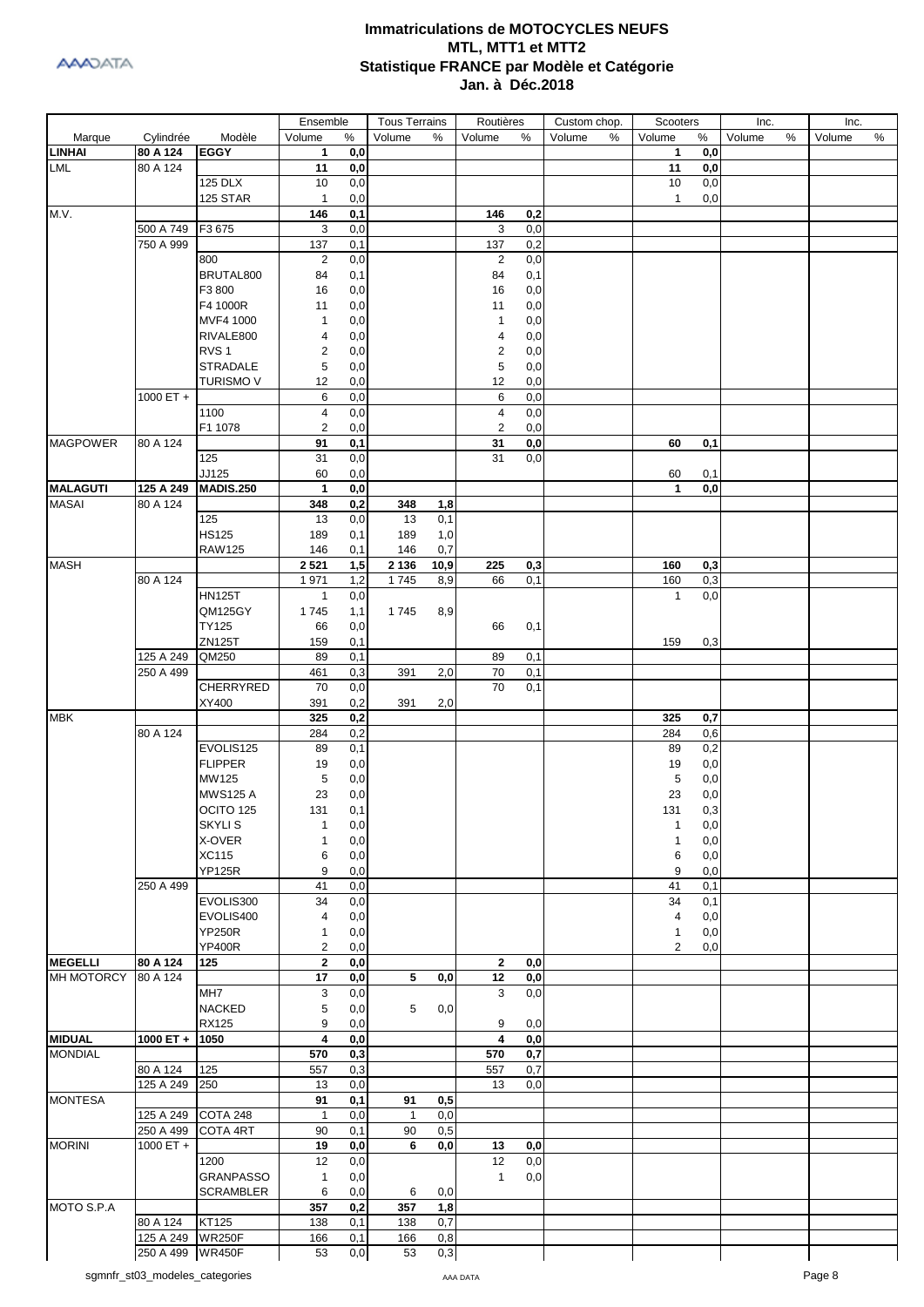|                  |           |                  | Ensemble       |          | <b>Tous Terrains</b> |     | Routières |     | Custom chop. | Scooters       |          | Inc.   |   | Inc.   |   |
|------------------|-----------|------------------|----------------|----------|----------------------|-----|-----------|-----|--------------|----------------|----------|--------|---|--------|---|
| Marque           | Cylindrée | Modèle           | Volume         | $\%$     | Volume               | %   | Volume    | %   | Volume<br>%  | Volume         | %        | Volume | % | Volume | % |
| <b>MOTO SPA</b>  | 125 A 249 | <b>WR250F</b>    | 1              | 0,0      | 1                    | 0,0 |           |     |              |                |          |        |   |        |   |
| <b>MOTORBIKE</b> |           |                  | 139            | 0,1      | 139                  | 0,7 |           |     |              |                |          |        |   |        |   |
|                  | 80 A 124  |                  | 43             | 0,0      | 43                   | 0,2 |           |     |              |                |          |        |   |        |   |
|                  |           | 125              | 3              | 0,0      | 3                    | 0,0 |           |     |              |                |          |        |   |        |   |
|                  |           | <b>YZE125</b>    | 40             | 0,0      | 40                   | 0,2 |           |     |              |                |          |        |   |        |   |
|                  | 125 A 249 | <b>YZE250</b>    | 19             | 0,0      | 19                   | 0,1 |           |     |              |                |          |        |   |        |   |
|                  | 250 A 499 |                  | 77             | 0,0      | 77                   | 0,4 |           |     |              |                |          |        |   |        |   |
|                  |           | 250WRF           | 4              | 0,0      | 4                    | 0,0 |           |     |              |                |          |        |   |        |   |
|                  |           |                  |                |          |                      |     |           |     |              |                |          |        |   |        |   |
|                  |           | 450CHF           | 10             | 0,0      | 10                   | 0,1 |           |     |              |                |          |        |   |        |   |
|                  |           | 450HRF           | 26             | 0,0      | 26                   | 0,1 |           |     |              |                |          |        |   |        |   |
|                  |           | 450WRF           | $\mathbf{1}$   | 0,0      | $\mathbf{1}$         | 0,0 |           |     |              |                |          |        |   |        |   |
|                  |           | <b>YZF250</b>    | 18             | 0,0      | 18                   | 0,1 |           |     |              |                |          |        |   |        |   |
|                  |           | <b>YZF450</b>    | 18             | 0,0      | 18                   | 0,1 |           |     |              |                |          |        |   |        |   |
| <b>MOTRAC</b>    | 80 A 124  | M3               | $\mathbf{1}$   | 0,0      |                      |     | 1         | 0,0 |              |                |          |        |   |        |   |
| <b>MUTT</b>      | 80 A 124  | QM125            | $\mathbf{1}$   | 0,0      |                      |     | 1         | 0,0 |              |                |          |        |   |        |   |
| <b>NECO</b>      | 80 A 124  |                  | 233            | 0,1      |                      |     |           |     |              | 233            | 0,5      |        |   |        |   |
|                  |           | 125              | 53             | 0,0      |                      |     |           |     |              | 53             | 0,1      |        |   |        |   |
|                  |           | <b>JL125T</b>    | 14             | 0,0      |                      |     |           |     |              | 14             | 0,0      |        |   |        |   |
|                  |           | <b>SY125T</b>    | 95             | 0,1      |                      |     |           |     |              | 95             | 0,2      |        |   |        |   |
|                  |           | ZN125T           | 71             | 0,0      |                      |     |           |     |              | 71             | 0,1      |        |   |        |   |
| <b>NORTON</b>    | 750 A 999 | <b>COMMANDO</b>  | 21             | 0,0      |                      |     | 21        | 0,0 |              |                |          |        |   |        |   |
| ORCAL            | 80 A 124  |                  | 1 277          | 0,8      |                      |     | 1 2 7 6   | 1,5 |              | 1              | 0,0      |        |   |        |   |
|                  |           |                  |                |          |                      |     |           |     |              | $\mathbf{1}$   | 0,0      |        |   |        |   |
|                  |           | ESTATE125        | $\mathbf{1}$   | 0,0      |                      |     |           |     |              |                |          |        |   |        |   |
|                  |           | LJ125            | 270            | 0,2      |                      |     | 270       | 0,3 |              |                |          |        |   |        |   |
|                  |           | <b>SK125</b>     | 1 0 0 6        | 0,6      |                      |     | 1 0 0 6   | 1,2 |              |                |          |        |   |        |   |
| <b>OSSA</b>      | 250 A 499 | 300              | $\mathbf{1}$   | 0,0      | $\mathbf 1$          | 0,0 |           |     |              |                |          |        |   |        |   |
| <b>OURAL</b>     | 500 A 749 | 750              | 87             | 0,1      |                      |     | 87        | 0,1 |              |                |          |        |   |        |   |
| <b>PAOLETTI</b>  | 250 A 499 |                  | $\overline{7}$ | 0,0      | 7                    | 0,0 |           |     |              |                |          |        |   |        |   |
|                  |           | 250RMX           | 3              | 0,0      | 3                    | 0,0 |           |     |              |                |          |        |   |        |   |
|                  |           | 450RMX           | 4              | 0,0      | 4                    | 0,0 |           |     |              |                |          |        |   |        |   |
| PEUGEOT          |           |                  | 2 5 9 7        | 1,6      |                      |     |           |     |              | 2 5 9 7        | 5,5      |        |   |        |   |
|                  | 80 A 124  |                  | 2 5 9 2        | 1,6      |                      |     |           |     |              | 2 5 9 2        | 5,5      |        |   |        |   |
|                  |           | <b>BELVILLE</b>  | 449            | 0,3      |                      |     |           |     |              | 449            | 0,9      |        |   |        |   |
|                  |           | CITYST.A         | 221            | 0,1      |                      |     |           |     |              | 221            | 0,5      |        |   |        |   |
|                  |           | CITYST.L         | 245            | 0,1      |                      |     |           |     |              | 245            | 0,5      |        |   |        |   |
|                  |           | <b>DJANGO</b>    | 458            | 0,3      |                      |     |           |     |              | 458            | 1,0      |        |   |        |   |
|                  |           |                  |                |          |                      |     |           |     |              |                |          |        |   |        |   |
|                  |           | LOOXOR100        | $\mathbf{1}$   | 0,0      |                      |     |           |     |              | $\mathbf{1}$   | 0,0      |        |   |        |   |
|                  |           | SATELI125        | 714            | 0,4      |                      |     |           |     |              | 714            | 1,5      |        |   |        |   |
|                  |           | <b>SPEEDFIGH</b> | 105            | 0,1      |                      |     |           |     |              | 105            | 0,2      |        |   |        |   |
|                  |           | TWEET 125        | 396            | 0,2      |                      |     |           |     |              | 396            | 0,8      |        |   |        |   |
|                  |           | <b>VIVA CITY</b> | 3              | 0,0      |                      |     |           |     |              | 3              | 0,0      |        |   |        |   |
|                  | 125 A 249 | <b>CITYSTAR</b>  | 5              | 0,0      |                      |     |           |     |              | 5              | 0,0      |        |   |        |   |
| <b>PGO</b>       | 80 A 124  |                  | 3              | 0,0      |                      |     |           |     |              | 3              | 0,0      |        |   |        |   |
|                  |           | <b>G-MAX 125</b> | 1              | 0,0      |                      |     |           |     |              | 1              | $_{0,0}$ |        |   |        |   |
|                  |           | J-BUBU125        | $\overline{2}$ | 0,0      |                      |     |           |     |              | $\mathbf{2}$   | 0,0      |        |   |        |   |
| <b>PIAGGIO</b>   |           |                  | 6 3 2 8        | 3,8      |                      |     |           |     |              | 6 3 2 8        | 13,4     |        |   |        |   |
|                  | 80 A 124  |                  | 4 8 9 4        | 3,0      |                      |     |           |     |              | 4 8 9 4        | 10,3     |        |   |        |   |
|                  |           | BEVER.125        | 4              | 0,0      |                      |     |           |     |              | 4              | 0,0      |        |   |        |   |
|                  |           | <b>FLY 125</b>   | 29             | 0,0      |                      |     |           |     |              | 29             | 0,1      |        |   |        |   |
|                  |           | GTS 125          |                |          |                      |     |           |     |              |                |          |        |   |        |   |
|                  |           |                  | 1 3 6 0        | 0,8      |                      |     |           |     |              | 1 3 6 0        | 2,9      |        |   |        |   |
|                  |           | <b>LIB 125</b>   | 3              | 0,0      |                      |     |           |     |              | 3              | 0,0      |        |   |        |   |
|                  |           | <b>LIB125IGE</b> | 1 4 0 2        | 0,8      |                      |     |           |     |              | 1 4 0 2        | 3,0      |        |   |        |   |
|                  |           | MEDLEY125        | 899            | 0,5      |                      |     |           |     |              | 899            | 1,9      |        |   |        |   |
|                  |           | O.VESPA          | $\mathbf{1}$   | 0,0      |                      |     |           |     |              | $\mathbf{1}$   | 0,0      |        |   |        |   |
|                  |           | PRIMA125         | 993            | 0,6      |                      |     |           |     |              | 993            | 2,1      |        |   |        |   |
|                  |           | PX125            | 6              | 0,0      |                      |     |           |     |              | 6              | 0,0      |        |   |        |   |
|                  |           | SPRINT125        | 169            | 0,1      |                      |     |           |     |              | 169            | 0,4      |        |   |        |   |
|                  |           | <b>TYPH 125</b>  | $\mathbf{1}$   | 0,0      |                      |     |           |     |              | $\mathbf{1}$   | 0,0      |        |   |        |   |
|                  |           | VESPA 946        | 22             | 0,0      |                      |     |           |     |              | 22             | 0,0      |        |   |        |   |
|                  |           | X10 125          | $\mathbf{1}$   | 0,0      |                      |     |           |     |              | $\mathbf{1}$   | 0,0      |        |   |        |   |
|                  |           | <b>XEVO 125</b>  | 4              | 0,0      |                      |     |           |     |              | 4              | 0,0      |        |   |        |   |
|                  | 125 A 249 |                  | 3              | 0,0      |                      |     |           |     |              | 3              | 0,0      |        |   |        |   |
|                  |           | MEDLEY           | $\overline{2}$ | 0,0      |                      |     |           |     |              | $\overline{c}$ | 0,0      |        |   |        |   |
|                  |           | PX125            | $\mathbf{1}$   | 0,0      |                      |     |           |     |              | $\mathbf{1}$   | 0,0      |        |   |        |   |
|                  | 250 A 499 |                  | 1 4 3 1        | 0,9      |                      |     |           |     |              | 1 4 3 1        | 3,0      |        |   |        |   |
|                  |           | BEVER.300        | 98             |          |                      |     |           |     |              | 98             | 0,2      |        |   |        |   |
|                  |           |                  |                | 0,1      |                      |     |           |     |              |                |          |        |   |        |   |
|                  |           | BEVER.350        | 399            | 0,2      |                      |     |           |     |              | 399            | 0,8      |        |   |        |   |
|                  |           | GTS250300        | 931            | 0,6      |                      |     |           |     |              | 931            | 2,0      |        |   |        |   |
|                  |           | X10 350          | 2              | 0,0      |                      |     |           |     |              | $\overline{2}$ | 0,0      |        |   |        |   |
|                  |           | X10 500          | $\mathbf{1}$   | 0,0      |                      |     |           |     |              | $\mathbf{1}$   | 0,0      |        |   |        |   |
| <b>POLINI</b>    | 80 A 124  | XP4              | 1              | 0,0      | $\mathbf 1$          | 0,0 |           |     |              |                |          |        |   |        |   |
| QG               | 80 A 124  |                  | 12             | 0,0      |                      |     | 12        | 0,0 |              |                |          |        |   |        |   |
|                  |           | M3               | 3              | $_{0,0}$ |                      |     | 3         | 0,0 |              |                |          |        |   |        |   |
|                  |           |                  |                |          |                      |     |           |     |              |                |          |        |   |        |   |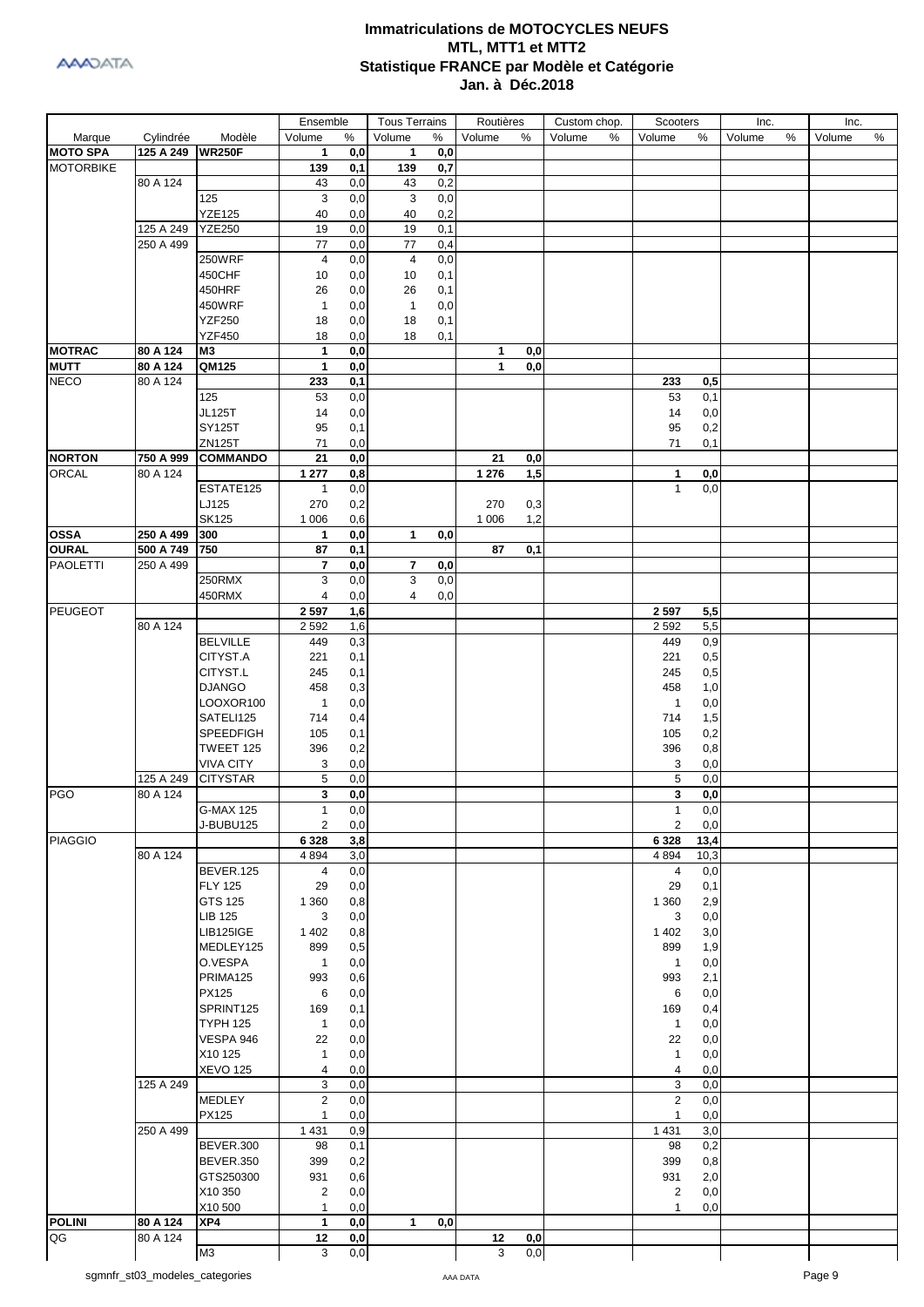|                   |           |                  | Ensemble       |     | <b>Tous Terrains</b> |     | Routières    |                | Custom chop.        | Scooters       |     | Inc.   |   | Inc.           |         |
|-------------------|-----------|------------------|----------------|-----|----------------------|-----|--------------|----------------|---------------------|----------------|-----|--------|---|----------------|---------|
| Marque            | Cylindrée | Modèle           | Volume         | %   | Volume               | %   | Volume       | ℅              | Volume<br>%         | Volume         | ℅   | Volume | % | Volume         | ℅       |
|                   |           | <b>RAW125</b>    | 9              | 0,0 |                      |     | 9            | 0,0            |                     |                |     |        |   |                |         |
| QINGQI            | 80 A 124  |                  | 4              | 0,0 | $\mathbf{1}$         | 0,0 |              |                |                     | 3              | 0,0 |        |   |                |         |
|                   |           | <b>QM125GY</b>   | $\mathbf{1}$   | 0,0 | $\mathbf{1}$         | 0,0 |              |                |                     |                |     |        |   |                |         |
|                   |           | QM125T           | 3              | 0,0 |                      |     |              |                |                     | 3              | 0,0 |        |   |                |         |
| QUADDY            |           |                  | 4              | 0,0 |                      |     |              |                |                     |                |     |        |   |                | 4 100,0 |
|                   | 125 A 249 | QDY250           | $\overline{2}$ | 0,0 |                      |     |              |                |                     |                |     |        |   | $\overline{2}$ | 50,0    |
|                   | 250 A 499 | QDY450           | $\overline{2}$ | 0,0 |                      |     |              |                |                     |                |     |        |   | $\overline{2}$ | 50,0    |
| <b>RED HORSE</b>  | 1000 ET + | <b>CORSAIR</b>   | 4              | 0,0 |                      |     |              |                | 4<br>0,0            |                |     |        |   |                |         |
| <b>REGAL RAPT</b> |           |                  | 29             | 0,0 |                      |     | 29           | 0,0            |                     |                |     |        |   |                |         |
|                   |           | <b>DD125E</b>    |                |     |                      |     |              |                |                     |                |     |        |   |                |         |
|                   | 80 A 124  |                  | 28             | 0,0 |                      |     | 28           | 0,0            |                     |                |     |        |   |                |         |
|                   | 250 A 499 | <b>DD350E</b>    | 1              | 0,0 |                      |     | 1            | 0,0            |                     |                |     |        |   |                |         |
| <b>REVATTO</b>    | 80 A 124  | <b>ZN125T</b>    | $\mathbf{1}$   | 0,0 |                      |     |              |                |                     | 1              | 0,0 |        |   |                |         |
| <b>RIEJU</b>      |           |                  | 469            | 0,3 | 466                  | 2,4 |              |                |                     | 3              | 0,0 |        |   |                |         |
|                   | 80 A 124  |                  | 467            | 0,3 | 466                  | 2,4 |              |                |                     | $\mathbf{1}$   | 0,0 |        |   |                |         |
|                   |           | <b>CITYLINE</b>  | 1              | 0,0 |                      |     |              |                |                     | $\mathbf{1}$   | 0,0 |        |   |                |         |
|                   |           | <b>MRT125</b>    | 62             | 0,0 | 62                   | 0,3 |              |                |                     |                |     |        |   |                |         |
|                   |           | MRT20D           | $\mathbf{1}$   | 0,0 | $\mathbf{1}$         | 0,0 |              |                |                     |                |     |        |   |                |         |
|                   |           | MRT42D           | 8              | 0,0 | 8                    | 0,0 |              |                |                     |                |     |        |   |                |         |
|                   |           | <b>MRX125</b>    | 1              | 0,0 | $\mathbf{1}$         | 0,0 |              |                |                     |                |     |        |   |                |         |
|                   |           | RS3              | 1              | 0,0 | $\mathbf{1}$         | 0,0 |              |                |                     |                |     |        |   |                |         |
|                   |           | STRADA125        | 376            | 0,2 | 376                  | 1,9 |              |                |                     |                |     |        |   |                |         |
|                   |           | <b>TANGO</b>     | 17             | 0,0 | 17                   | 0,1 |              |                |                     |                |     |        |   |                |         |
|                   | Inconnue  | <b>MIUS</b>      | $\overline{2}$ | 0,0 |                      |     |              |                |                     | $\overline{2}$ | 0,0 |        |   |                |         |
| <b>ROADSIGN</b>   | 80 A 124  | <b>PHANTOM</b>   | 1              | 0,0 |                      |     |              |                |                     | 1              | 0,0 |        |   |                |         |
| ROYAL ALL.        |           |                  | 10             | 0,0 |                      |     |              |                |                     | 10             | 0,0 |        |   |                |         |
|                   | 80 A 124  | 125              | 9              | 0,0 |                      |     |              |                |                     | 9              | 0,0 |        |   |                |         |
|                   | 125 A 249 | GP200S           | 1              | 0,0 |                      |     |              |                |                     | $\mathbf{1}$   | 0,0 |        |   |                |         |
| <b>SACHS</b>      | 80 A 124  | <b>MADASS</b>    | 20             | 0,0 |                      |     | 20           | 0,0            |                     |                |     |        |   |                |         |
| <b>SANBEN</b>     | 80 A 124  | <b>SM125T</b>    | 17             | 0,0 |                      |     |              |                |                     | 17             | 0,0 |        |   |                |         |
| <b>SCOMADI</b>    | 80 A 124  | <b>TL125</b>     | 5              | 0,0 | 5                    | 0,0 |              |                |                     |                |     |        |   |                |         |
| <b>SCORPA</b>     |           |                  | 39             | 0,0 | 39                   | 0,2 |              |                |                     |                |     |        |   |                |         |
|                   | 80 A 124  |                  | 8              | 0,0 | 8                    | 0,0 |              |                |                     |                |     |        |   |                |         |
|                   |           | ST 125           | $\overline{7}$ | 0,0 | $\overline{7}$       | 0,0 |              |                |                     |                |     |        |   |                |         |
|                   |           | <b>TY-S 125F</b> | $\mathbf{1}$   | 0,0 | $\mathbf{1}$         | 0,0 |              |                |                     |                |     |        |   |                |         |
|                   | 125 A 249 |                  |                |     |                      |     |              |                |                     |                |     |        |   |                |         |
|                   |           |                  | 17             | 0,0 | 17                   | 0,1 |              |                |                     |                |     |        |   |                |         |
|                   |           | ST 250           | 16             | 0,0 | 16                   | 0,1 |              |                |                     |                |     |        |   |                |         |
|                   |           | SY 250           | $\mathbf{1}$   | 0,0 | 1                    | 0,0 |              |                |                     |                |     |        |   |                |         |
|                   | 250 A 499 | ST 300           | 14             | 0,0 | 14                   | 0,1 |              |                |                     |                |     |        |   |                |         |
| <b>SHERCO</b>     |           |                  | 1 000          | 0,6 | 1 000                | 5,1 |              |                |                     |                |     |        |   |                |         |
|                   | 80 A 124  |                  | 257            | 0,2 | 257                  | 1,3 |              |                |                     |                |     |        |   |                |         |
|                   |           | 125 SE-R         | 222            | 0,1 | 222                  | 1,1 |              |                |                     |                |     |        |   |                |         |
|                   |           | <b>CITYCORP</b>  | 11             | 0,0 | 11                   | 0,1 |              |                |                     |                |     |        |   |                |         |
|                   |           | SHERCO125        | 23             | 0,0 | 23                   | 0,1 |              |                |                     |                |     |        |   |                |         |
|                   |           | X RIDE125        | -1             | 0,0 | 1                    | 0,0 |              |                |                     |                |     |        |   |                |         |
|                   | 125 A 249 |                  | 212            | 0,1 | 212                  | 1,1 |              |                |                     |                |     |        |   |                |         |
|                   |           | 2.51             | 3              | 0,0 | 3                    | 0,0 |              |                |                     |                |     |        |   |                |         |
|                   |           | 250 SE R         | 108            | 0,1 | 108                  | 0,5 |              |                |                     |                |     |        |   |                |         |
|                   |           | 250 SEF R        | 52             | 0,0 | 52                   | 0,3 |              |                |                     |                |     |        |   |                |         |
|                   |           | SHERCO250        | 49             | 0,0 | 49                   | 0,2 |              |                |                     |                |     |        |   |                |         |
|                   | 250 A 499 |                  | 531            | 0,3 | 531                  | 2,7 |              |                |                     |                |     |        |   |                |         |
|                   |           | 3.01             | $\mathbf{1}$   | 0,0 | $\overline{1}$       | 0,0 |              |                |                     |                |     |        |   |                |         |
|                   |           | 300 SE R         | 181            | 0,1 | 181                  | 0,9 |              |                |                     |                |     |        |   |                |         |
|                   |           | 450 SEF R        | 281            | 0,2 | 281                  | 1,4 |              |                |                     |                |     |        |   |                |         |
|                   |           | SHERCO290        | $\overline{2}$ | 0,0 | $\overline{c}$       | 0,0 |              |                |                     |                |     |        |   |                |         |
|                   |           | SHERCO300        | 63             | 0,0 | 63                   | 0,3 |              |                |                     |                |     |        |   |                |         |
|                   |           | SHERCO450        | $\mathbf{1}$   | 0,0 | $\mathbf{1}$         | 0,0 |              |                |                     |                |     |        |   |                |         |
|                   |           | X RIDE290        | $\overline{2}$ | 0,0 | $\overline{2}$       | 0,0 |              |                |                     |                |     |        |   |                |         |
| <b>SHINERAY</b>   | 80 A 124  | XY125            | 1              | 0,0 |                      |     | $\mathbf{1}$ | 0,0            |                     |                |     |        |   |                |         |
| <b>SILENCE</b>    | Inconnue  | <b>S03</b>       | 1              | 0,0 |                      |     |              |                |                     | 1              | 0,0 |        |   |                |         |
| <b>SKY TEAM</b>   |           |                  | 171            | 0,1 | 6                    | 0,0 | 165          | 0,2            |                     |                |     |        |   |                |         |
|                   | 80 A 124  |                  | 165            | 0,1 |                      |     | 165          | 0,2            |                     |                |     |        |   |                |         |
|                   |           | <b>DAX</b>       | 32             | 0,0 |                      |     | 32           | 0,0            |                     |                |     |        |   |                |         |
|                   |           | <b>DINGO 110</b> | 1              | 0,0 |                      |     | $\mathbf{1}$ | 0,0            |                     |                |     |        |   |                |         |
|                   |           | <b>DINGO 125</b> | 3              | 0,0 |                      |     | 3            | 0,0            |                     |                |     |        |   |                |         |
|                   |           | ST125            | 118            | 0,1 |                      |     | 118          | 0,1            |                     |                |     |        |   |                |         |
|                   |           | ST150            |                |     |                      |     |              | 0,0            |                     |                |     |        |   |                |         |
|                   |           |                  | 8              | 0,0 |                      |     | 8            |                |                     |                |     |        |   |                |         |
|                   |           | T REX            | 3              | 0,0 |                      |     | 3            | 0,0            |                     |                |     |        |   |                |         |
|                   | 125 A 249 | ST300            | 6              | 0,0 | 6                    | 0,0 |              |                |                     |                |     |        |   |                |         |
| <b>SOHOO</b>      | 80 A 124  | <b>APL125L</b>   | 1              | 0,0 | $\mathbf{1}$         | 0,0 |              |                |                     |                |     |        |   |                |         |
| <b>SOMOTO</b>     | 80 A 124  | 125              | 1              | 0,0 |                      |     |              |                | $\mathbf{1}$<br>0,0 |                |     |        |   |                |         |
| <b>SPIGAOU</b>    | 80 A 124  | ZH CJL125        | 8              | 0,0 |                      |     | 8            | 0,0            |                     |                |     |        |   |                |         |
| <b>STAHO</b>      |           |                  | 17             | 0,0 |                      |     | 17           | $\mathbf{0,0}$ |                     |                |     |        |   |                |         |
|                   | 80 A 124  | FH150            | 16             | 0,0 |                      |     | 16           | 0,0            |                     |                |     |        |   |                |         |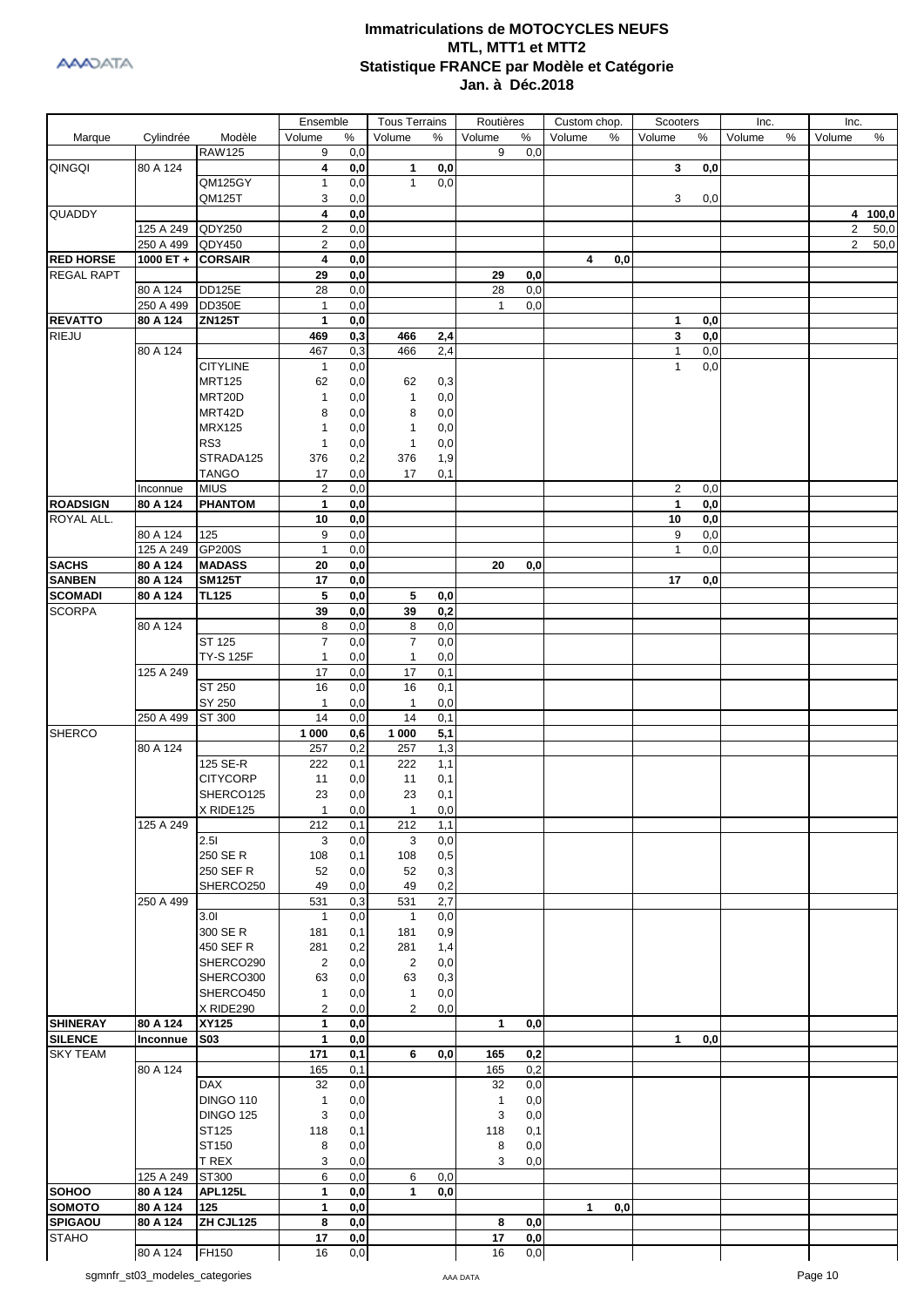

|                  |           |                  | Ensemble       |      | <b>Tous Terrains</b> |     | Routières      |                | Custom chop.   |      | Scooters     |                | Inc.   |   | Inc.   |   |
|------------------|-----------|------------------|----------------|------|----------------------|-----|----------------|----------------|----------------|------|--------------|----------------|--------|---|--------|---|
| Marque           | Cylindrée | Modèle           | Volume         | $\%$ | Volume               | %   | Volume         | $\%$           | Volume         | $\%$ | Volume       | %              | Volume | % | Volume | % |
|                  | 125 A 249 | FH250            | $\mathbf{1}$   | 0,0  |                      |     | $\mathbf{1}$   | 0,0            |                |      |              |                |        |   |        |   |
| <b>SUZUKI</b>    |           |                  | 7 1 5 2        | 4,3  | $\mathbf{2}$         | 0,0 | 5497           | 6,5            | $\mathbf{2}$   | 0,0  | 1651         | 3,5            |        |   |        |   |
|                  | 80 A 124  |                  | 1 4 2 5        | 0,9  | $\mathbf{1}$         | 0,0 | 610            | 0,7            |                |      | 814          | 1,7            |        |   |        |   |
|                  |           | <b>GSXR125</b>   | 108            | 0,1  |                      |     | 108            | 0,1            |                |      |              |                |        |   |        |   |
|                  |           | GSXS125          | 502            | 0,3  |                      |     | 502            | 0,6            |                |      |              |                |        |   |        |   |
|                  |           | <b>RV125</b>     | $\mathbf{1}$   | 0,0  | $\mathbf{1}$         | 0,0 |                |                |                |      |              |                |        |   |        |   |
|                  |           | <b>UH125</b>     | 659            | 0,4  |                      |     |                |                |                |      | 659          | 1,4            |        |   |        |   |
|                  |           | <b>UK 110</b>    | 155            | 0,1  |                      |     |                |                |                |      | 155          | 0,3            |        |   |        |   |
|                  | 125 A 249 |                  | 133            | 0,1  | $\mathbf{1}$         | 0,0 | 83             | 0,1            |                |      | 49           | 0,1            |        |   |        |   |
|                  |           | <b>DL250</b>     | 67             | 0,0  |                      |     | 67             | 0,1            |                |      |              |                |        |   |        |   |
|                  |           | <b>GSX250R</b>   |                |      |                      |     |                |                |                |      |              |                |        |   |        |   |
|                  |           |                  | 16             | 0,0  |                      |     | 16             | 0,0            |                |      |              |                |        |   |        |   |
|                  |           | <b>RV200</b>     | $\mathbf{1}$   | 0,0  | $\mathbf{1}$         | 0,0 |                |                |                |      |              |                |        |   |        |   |
|                  |           | <b>UH200</b>     | 49             | 0,0  |                      |     |                |                |                |      | 49           | 0,1            |        |   |        |   |
|                  | 250 A 499 | AN400            | 257            | 0,2  |                      |     |                |                |                |      | 257          | 0,5            |        |   |        |   |
|                  | 500 A 749 |                  | 3 9 5 1        | 2,4  |                      |     | 3 4 2 0        | 4,1            |                |      | 531          | 1,1            |        |   |        |   |
|                  |           | AN650            | 531            | 0,3  |                      |     |                |                |                |      | 531          | 1,1            |        |   |        |   |
|                  |           | <b>DL650</b>     | 1 0 5 3        | 0,6  |                      |     | 1 0 5 3        | 1,3            |                |      |              |                |        |   |        |   |
|                  |           | <b>GSR750</b>    | 3              | 0,0  |                      |     | 3              | 0,0            |                |      |              |                |        |   |        |   |
|                  |           | GSX-R600         | 4              | 0,0  |                      |     | $\overline{4}$ | 0,0            |                |      |              |                |        |   |        |   |
|                  |           | GSX-S750         | 1 2 8 9        | 0,8  |                      |     | 1 2 8 9        | 1,5            |                |      |              |                |        |   |        |   |
|                  |           | SV650            | 1 0 7 1        | 0,6  |                      |     | 1 0 7 1        | 1,3            |                |      |              |                |        |   |        |   |
|                  | 750 A 999 |                  | 610            | 0,4  |                      |     | 610            | 0,7            |                |      |              |                |        |   |        |   |
|                  |           | GSX1000A         | 5              | 0,0  |                      |     | 5              | 0,0            |                |      |              |                |        |   |        |   |
|                  |           | GSXR1000         | $\mathbf{1}$   | 0,0  |                      |     | $\mathbf{1}$   | 0,0            |                |      |              |                |        |   |        |   |
|                  |           | GSXS1000         | 604            | 0,4  |                      |     | 604            | 0,7            |                |      |              |                |        |   |        |   |
|                  | 1000 ET + |                  | 776            | 0,5  |                      |     | 774            | 0,9            | 2              | 0,0  |              |                |        |   |        |   |
|                  |           |                  |                |      |                      |     |                |                |                |      |              |                |        |   |        |   |
|                  |           | DL1000 V         | 373            | 0,2  |                      |     | 373            | 0,4            |                |      |              |                |        |   |        |   |
|                  |           | GSF1250SA        | $\mathbf{1}$   | 0,0  |                      |     | $\mathbf{1}$   | 0,0            |                |      |              |                |        |   |        |   |
|                  |           | GSX1300RA        | 6              | 0,0  |                      |     | 6              | 0,0            |                |      |              |                |        |   |        |   |
|                  |           | GSXR1000         | 394            | 0,2  |                      |     | 394            | 0,5            |                |      |              |                |        |   |        |   |
|                  |           | <b>VL1500</b>    | $\overline{2}$ | 0,0  |                      |     |                |                | $\overline{2}$ | 0,0  |              |                |        |   |        |   |
| <b>SWM</b>       |           |                  | 124            | 0,1  | 107                  | 0,5 | 17             | 0,0            |                |      |              |                |        |   |        |   |
|                  | 80 A 124  | 125              | 34             | 0,0  | 34                   | 0,2 |                |                |                |      |              |                |        |   |        |   |
|                  | 250 A 499 |                  | 60             | 0,0  | 60                   | 0,3 |                |                |                |      |              |                |        |   |        |   |
|                  |           | 450              | 49             | 0,0  | 49                   | 0,2 |                |                |                |      |              |                |        |   |        |   |
|                  |           | <b>RS 300 R</b>  | 11             | 0,0  | 11                   | 0,1 |                |                |                |      |              |                |        |   |        |   |
|                  | 500 A 749 |                  | 30             | 0,0  | 13                   | 0,1 | 17             | 0,0            |                |      |              |                |        |   |        |   |
|                  |           | 501              | $\overline{1}$ | 0,0  | $\mathbf{1}$         | 0,0 |                |                |                |      |              |                |        |   |        |   |
|                  |           | 600              | 17             | 0,0  |                      |     | 17             | 0,0            |                |      |              |                |        |   |        |   |
|                  |           | <b>RS 500 R</b>  | 12             | 0,0  | 12                   | 0,1 |                |                |                |      |              |                |        |   |        |   |
| <b>SYM</b>       |           |                  | 2488           | 1,5  |                      |     | 63             | 0,1            |                |      | 2 4 2 5      | 5,1            |        |   |        |   |
|                  | 80 A 124  |                  | 2 2 4 8        | 1,4  |                      |     | 60             | 0,1            |                |      | 2 1 8 8      | 4,6            |        |   |        |   |
|                  |           | <b>CRUISYM</b>   | 330            | 0,2  |                      |     |                |                |                |      | 330          | 0,7            |        |   |        |   |
|                  |           |                  |                |      |                      |     |                |                |                |      | 421          |                |        |   |        |   |
|                  |           | <b>FIDDLEIII</b> | 421            | 0,3  |                      |     |                |                |                |      |              | 0,9            |        |   |        |   |
|                  |           | GTS 125          | 477            | 0,3  |                      |     |                |                |                |      | 477          | 1,0            |        |   |        |   |
|                  |           | <b>JET 14</b>    | 624            | 0,4  |                      |     |                |                |                |      | 624          | 1,3            |        |   |        |   |
|                  |           | JOYRID125        | $\overline{4}$ | 0,0  |                      |     |                |                |                |      | 4            | 0,0            |        |   |        |   |
|                  |           | <b>MIO 100</b>   | 113            | 0,1  |                      |     |                |                |                |      | 113          | 0,2            |        |   |        |   |
|                  |           | <b>ORBIT</b>     | 33             | 0,0  |                      |     |                |                |                |      | 33           | 0,1            |        |   |        |   |
|                  |           | <b>ORBIT II</b>  | 14             | 0,0  |                      |     |                |                |                |      | 14           | 0,0            |        |   |        |   |
|                  |           | <b>SYMPHONIE</b> | 5              | 0,0  |                      |     |                |                |                |      | 5            | 0,0            |        |   |        |   |
|                  |           | <b>SYMPHONY</b>  | 137            | 0,1  |                      |     |                |                |                |      | 137          | 0,3            |        |   |        |   |
|                  |           | WOLF125SB        | 60             | 0,0  |                      |     | 60             | 0,1            |                |      |              |                |        |   |        |   |
|                  |           | X PRO            | 30             | 0,0  |                      |     |                |                |                |      | 30           | 0,1            |        |   |        |   |
|                  | 125 A 249 | <b>WOLF 250</b>  | 3              | 0,0  |                      |     | 3              | 0,0            |                |      |              |                |        |   |        |   |
|                  | 250 A 499 |                  | 172            | 0,1  |                      |     |                |                |                |      | 172          | 0,4            |        |   |        |   |
|                  |           | GTS 300          | 171            | 0,1  |                      |     |                |                |                |      | 171          | 0,4            |        |   |        |   |
|                  |           | MAX 400 I        | $\mathbf{1}$   | 0,0  |                      |     |                |                |                |      | $\mathbf{1}$ | 0,0            |        |   |        |   |
|                  | 500 A 749 | MAX 600 I        | 65             | 0,0  |                      |     |                |                |                |      | 65           | 0,1            |        |   |        |   |
| <b>TEYIN</b>     | 80 A 124  | <b>TY125T</b>    | 1              | 0,0  |                      |     |                |                |                |      | $\mathbf{1}$ | 0, 0           |        |   |        |   |
|                  |           |                  |                |      |                      |     |                |                |                |      |              |                |        |   |        |   |
| TGB              | 80 A 124  | <b>EXPRESS</b>   | 3              | 0,0  |                      |     |                |                |                |      | 3            | 0,0            |        |   |        |   |
| <b>TIANYING</b>  | 80 A 124  | <b>TY125T</b>    | 56             | 0,0  |                      |     |                |                |                |      | 56           | 0,1            |        |   |        |   |
| TM               |           |                  | 174            | 0,1  | 174                  | 0,9 |                |                |                |      |              |                |        |   |        |   |
|                  | 80 A 124  | 125G             | 47             | 0,0  | 47                   | 0,2 |                |                |                |      |              |                |        |   |        |   |
|                  | 125 A 249 |                  | 49             | 0,0  | 49                   | 0,2 |                |                |                |      |              |                |        |   |        |   |
|                  |           | 144 F            | 14             | 0,0  | 14                   | 0,1 |                |                |                |      |              |                |        |   |        |   |
|                  |           | 250 ET           | 35             | 0,0  | 35                   | 0,2 |                |                |                |      |              |                |        |   |        |   |
|                  | 250 A 499 |                  | 69             | 0,0  | 69                   | 0,4 |                |                |                |      |              |                |        |   |        |   |
|                  |           | 250 ET           | $\overline{7}$ | 0,0  | $\overline{7}$       | 0,0 |                |                |                |      |              |                |        |   |        |   |
|                  |           | 300 ET           | 42             | 0,0  | 42                   | 0,2 |                |                |                |      |              |                |        |   |        |   |
|                  |           | EN300            | 20             | 0,0  | 20                   | 0,1 |                |                |                |      |              |                |        |   |        |   |
|                  | 500 A 749 | 530 ET           | 9              | 0,0  | 9                    | 0,0 |                |                |                |      |              |                |        |   |        |   |
| <b>TNT MOTOR</b> | 80 A 124  |                  | 16             | 0,0  |                      |     | $\mathbf{2}$   | $\mathbf{0,0}$ |                |      | 14           | $\mathbf{0,0}$ |        |   |        |   |
|                  |           |                  |                |      |                      |     |                |                |                |      |              |                |        |   |        |   |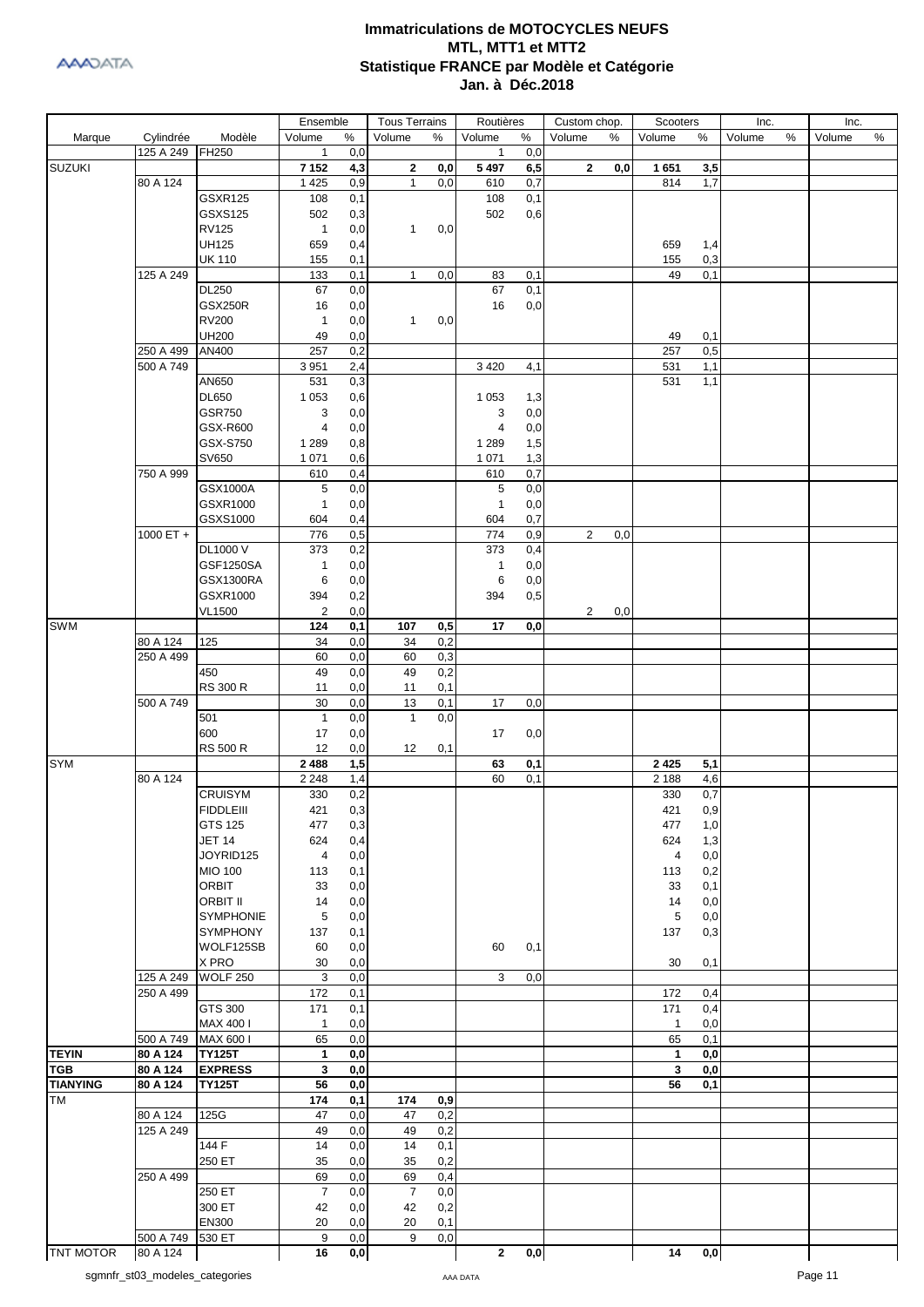|                   |                                |                  | Ensemble                     |             | <b>Tous Terrains</b> |     | Routières      |            | Custom chop.   |             | Scooters       |             | Inc.   |      | Inc.    |      |
|-------------------|--------------------------------|------------------|------------------------------|-------------|----------------------|-----|----------------|------------|----------------|-------------|----------------|-------------|--------|------|---------|------|
| Marque            | Cylindrée                      | Modèle           | Volume                       | $\%$        | Volume               | %   | Volume         | $\%$       | Volume         | %           | Volume         | %           | Volume | %    | Volume  | $\%$ |
|                   |                                | <b>DFE125</b>    | 1                            | 0,0         |                      |     | $\mathbf{1}$   | 0,0        |                |             |                |             |        |      |         |      |
|                   |                                | ESTATE125        | 1                            | 0,0         |                      |     |                |            |                |             | $\mathbf{1}$   | 0,0         |        |      |         |      |
|                   |                                | LJ125T           | 13                           | 0,0         |                      |     |                |            |                |             | 13             | 0,0         |        |      |         |      |
|                   |                                | STF/STM          | $\mathbf{1}$                 | 0,0         |                      |     | $\mathbf{1}$   | 0,0        |                |             |                |             |        |      |         |      |
| <b>TORROT</b>     | Inconnue                       | <b>MUVI</b>      | 1                            | 0,0         |                      |     |                |            |                |             | 1              | 0,0         |        |      |         |      |
| <b>TRINITY</b>    | Inconnue                       | <b>LEGEND</b>    | 1                            | 0,0         |                      |     |                |            |                |             |                |             | 1      | 10,0 |         |      |
| <b>TRIUMPH</b>    |                                |                  | 7679                         | 4,7         | 49                   | 0,2 | 4750           | 5,6        | 2880           | 21,0        |                |             |        |      |         |      |
|                   | 500 A 749                      |                  | 541                          | 0,3         |                      |     | 541            | 0,6        |                |             |                |             |        |      |         |      |
|                   |                                | <b>DAYT 675</b>  | 2                            | 0,0         |                      |     | 2              | 0,0        |                |             |                |             |        |      |         |      |
|                   |                                | <b>STREETTRI</b> | 539                          | 0,3         |                      |     | 539            | 0,6        |                |             |                |             |        |      |         |      |
|                   | 750 A 999                      |                  | 3876                         | 2,3         |                      |     | 2 5 4 9        | 3,0        | 1 3 2 7        | 9,7         |                |             |        |      |         |      |
|                   |                                | <b>BONN.T100</b> | 761                          | 0,5         |                      |     |                |            | 761            | 5,5         |                |             |        |      |         |      |
|                   |                                | <b>BONNEVILL</b> | 7                            | 0,0         |                      |     | 7              | 0,0        |                |             |                |             |        |      |         |      |
|                   |                                | <b>SCRAMBLER</b> | $\overline{7}$               | 0,0         |                      |     | $\overline{7}$ | 0,0        |                |             |                |             |        |      |         |      |
|                   |                                | <b>STREETCUP</b> | 142                          | 0,1         |                      |     |                |            | 142            | 1,0         |                |             |        |      |         |      |
|                   |                                | <b>STREETSCR</b> | 424                          | 0,3         |                      |     |                |            | 424            | 3,1         |                |             |        |      |         |      |
|                   |                                | <b>STREETTRI</b> | 1 1 0 1                      | 0,7         |                      |     | 1 1 0 1        | 1,3        |                |             |                |             |        |      |         |      |
|                   |                                | <b>STREETTWI</b> | 696                          | 0,4         |                      |     | 696            | 0,8        |                |             |                |             |        |      |         |      |
|                   |                                | <b>TIGER XCA</b> | 192                          | 0,1         |                      |     | 192            | 0,2        |                |             |                |             |        |      |         |      |
|                   |                                | <b>TIGER XCX</b> | 47                           | 0,0         |                      |     | 47             | 0,1        |                |             |                |             |        |      |         |      |
|                   |                                | <b>TIGER XRT</b> | 255                          | 0,2         |                      |     | 255            | 0,3<br>0,3 |                |             |                |             |        |      |         |      |
|                   |                                | <b>TIGER XRX</b> | 244                          | 0,1         |                      |     | 244            |            |                |             |                |             |        |      |         |      |
|                   | 1000 ET +                      | <b>B.BOBBER</b>  | 3 2 6 2<br>344               | 2,0         | 49                   | 0,2 | 1660           | 2,0        | 1 5 5 3<br>344 | 11,3<br>2,5 |                |             |        |      |         |      |
|                   |                                | <b>B.SPEED</b>   | 306                          | 0,2<br>0,2  |                      |     |                |            | 306            | 2,2         |                |             |        |      |         |      |
|                   |                                | <b>BONN.T120</b> | 899                          | 0,5         |                      |     |                |            | 899            | 6,5         |                |             |        |      |         |      |
|                   |                                | <b>ROCKETIII</b> | $\mathbf{1}$                 | 0,0         |                      |     | $\mathbf{1}$   | 0,0        |                |             |                |             |        |      |         |      |
|                   |                                | <b>SPEED TRI</b> | 778                          | 0,5         |                      |     | 778            | 0,9        |                |             |                |             |        |      |         |      |
|                   |                                | <b>THRUXTONR</b> | 317                          | 0,2         |                      |     | 317            | 0,4        |                |             |                |             |        |      |         |      |
|                   |                                | <b>THUNDERBI</b> | 4                            | 0,0         |                      |     |                |            | 4              | 0,0         |                |             |        |      |         |      |
|                   |                                | <b>TIGER</b>     | 1                            | 0,0         |                      |     | $\mathbf{1}$   | 0,0        |                |             |                |             |        |      |         |      |
|                   |                                | <b>TIGER SP</b>  | 178                          | 0,1         |                      |     | 178            | 0,2        |                |             |                |             |        |      |         |      |
|                   |                                | <b>TIGER XCA</b> | 149                          | 0,1         |                      |     | 149            | 0,2        |                |             |                |             |        |      |         |      |
|                   |                                | <b>TIGER XCX</b> | 41                           | 0,0         |                      |     | 41             | 0,0        |                |             |                |             |        |      |         |      |
|                   |                                | <b>TIGER XRT</b> | 163                          | 0,1         |                      |     | 163            | 0,2        |                |             |                |             |        |      |         |      |
|                   |                                | <b>TIGER XRX</b> | 34                           | 0,0         | 2                    | 0,0 | 32             | 0,0        |                |             |                |             |        |      |         |      |
|                   |                                | <b>TIGER1200</b> | 47                           | 0,0         | 47                   | 0,2 |                |            |                |             |                |             |        |      |         |      |
| <b>TRS</b>        |                                |                  | 85                           | 0,1         | 85                   | 0,4 |                |            |                |             |                |             |        |      |         |      |
|                   | 125 A 249                      | <b>TRS 250</b>   | 14                           | 0,0         | 14                   | 0,1 |                |            |                |             |                |             |        |      |         |      |
|                   | 250 A 499                      |                  | 71                           | 0,0         | 71                   | 0,4 |                |            |                |             |                |             |        |      |         |      |
|                   |                                | <b>TRS 250</b>   | 16                           | 0,0         | 16                   | 0,1 |                |            |                |             |                |             |        |      |         |      |
|                   |                                | <b>TRS 300</b>   | 55                           | 0,0         | 55                   | 0,3 |                |            |                |             |                |             |        |      |         |      |
| <b>UGBEST</b>     | Inconnue                       | <b>LEGEND</b>    | 2                            | 0,0         |                      |     |                |            |                |             | $\mathbf{2}$   | 0,0         |        |      |         |      |
| VALENTI RA        | 250 A 499                      | RMZ450           | 1                            | 0,0         | 1                    | 0,0 |                |            |                |             |                |             |        |      |         |      |
| <b>VASTRO</b>     | 80 A 124                       | <b>ZN125T</b>    | 22                           | 0,0         |                      |     |                |            |                |             | 22             | 0,0         |        |      |         |      |
| <b>VECTRIX</b>    | Inconnue                       | <b>VECTRIX</b>   | $\overline{\mathbf{r}}$      | 0,0         |                      |     |                |            |                |             | $\overline{7}$ | 0,0         |        |      |         |      |
| VENT S.R.L        | 80 A 124                       |                  | 63                           | 0,0         | 63                   | 0,3 |                |            |                |             |                |             |        |      |         |      |
|                   |                                | 125              | 31                           | 0,0         | 31                   | 0,2 |                |            |                |             |                |             |        |      |         |      |
|                   |                                | KT125            | 32                           | 0,0         | 32                   | 0,2 |                |            |                |             |                |             |        |      |         |      |
| <b>VERTIGO MO</b> |                                |                  | 51                           | 0,0         | 51                   | 0,3 |                |            |                |             |                |             |        |      |         |      |
|                   | 125 A 249                      | 250              | 27                           | 0,0         | 27                   | 0,1 |                |            |                |             |                |             |        |      |         |      |
|                   | 250 A 499                      | 300              | 24                           | 0,0         | 24                   | 0,1 |                |            |                |             |                |             |        |      |         |      |
| <b>VICTORY</b>    | 1000 ET +                      |                  | $\mathbf{2}$                 | 0,0         |                      |     |                |            | $\mathbf{2}$   | 0,0         |                |             |        |      |         |      |
|                   |                                | CROSS.C          | $\mathbf{1}$                 | 0,0         |                      |     |                |            | $\mathbf{1}$   | 0,0         |                |             |        |      |         |      |
| <b>VOXAN</b>      | 750 A 999                      | <b>HAMMER</b>    | $\mathbf{1}$<br>$\mathbf{2}$ | 0,0         |                      |     |                |            | 1              | 0,0         |                |             |        |      |         |      |
| <b>XOR.MOTORS</b> |                                | <b>NEFERTITI</b> | 27                           | 0,0         |                      |     | $\mathbf{2}$   | 0,0        |                |             | 27             |             |        |      |         |      |
| YAMAHA            | Inconnue                       | X02              | 31 852                       | 0,0<br>19,3 | 24                   | 0,1 | 18 027         | 21,4       | 189            | 1,4         | 13 612         | 0,1<br>28,8 |        |      |         |      |
|                   | 80 A 124                       |                  | 10 329                       | 6,3         | 9                    | 0,0 | 1 9 9 9        | 2,4        |                |             | 8 3 2 1        | 17,6        |        |      |         |      |
|                   |                                | <b>LTS125</b>    | 194                          | 0,1         |                      |     |                |            |                |             | 194            | 0,4         |        |      |         |      |
|                   |                                | MT125            | 1 3 2 6                      | 0,8         |                      |     | 1 3 2 6        | 1,6        |                |             |                |             |        |      |         |      |
|                   |                                | MW125            | 569                          | 0,3         |                      |     |                |            |                |             | 569            | 1,2         |        |      |         |      |
|                   |                                | <b>NMAX 125</b>  | 1678                         | 1,0         |                      |     |                |            |                |             | 1678           | 3,5         |        |      |         |      |
|                   |                                | <b>WR125R</b>    | 8                            | 0,0         | 8                    | 0,0 |                |            |                |             |                |             |        |      |         |      |
|                   |                                | X MAX 125        | 5724                         | 3,5         |                      |     |                |            |                |             | 5724           | 12,1        |        |      |         |      |
|                   |                                | <b>XC115</b>     | 2                            | 0,0         |                      |     |                |            |                |             | $\overline{c}$ | 0,0         |        |      |         |      |
|                   |                                | XT125            | $\mathbf{1}$                 | 0,0         | $\mathbf{1}$         | 0,0 |                |            |                |             |                |             |        |      |         |      |
|                   |                                | <b>YBR125</b>    | 3                            | 0,0         |                      |     | 3              | 0,0        |                |             |                |             |        |      |         |      |
|                   |                                | <b>YP125R</b>    | 154                          | 0,1         |                      |     |                |            |                |             | 154            | 0,3         |        |      |         |      |
|                   |                                | <b>YS125</b>     | 441                          | 0,3         |                      |     | 441            | 0,5        |                |             |                |             |        |      |         |      |
|                   |                                | <b>YZF-R125</b>  | 225                          | 0,1         |                      |     | 225            | 0,3        |                |             |                |             |        |      |         |      |
|                   |                                | <b>YZF125</b>    | 4                            | 0,0         |                      |     | 4              | 0,0        |                |             |                |             |        |      |         |      |
|                   | 250 A 499                      |                  | 2 5 8 5                      | 1,6         | 13                   | 0,1 | 543            | 0,6        | 3              | 0,0         | 2 0 2 6        | 4,3         |        |      |         |      |
|                   | sgmnfr_st03_modeles_categories |                  |                              |             |                      |     | AAA DATA       |            |                |             |                |             |        |      | Page 12 |      |